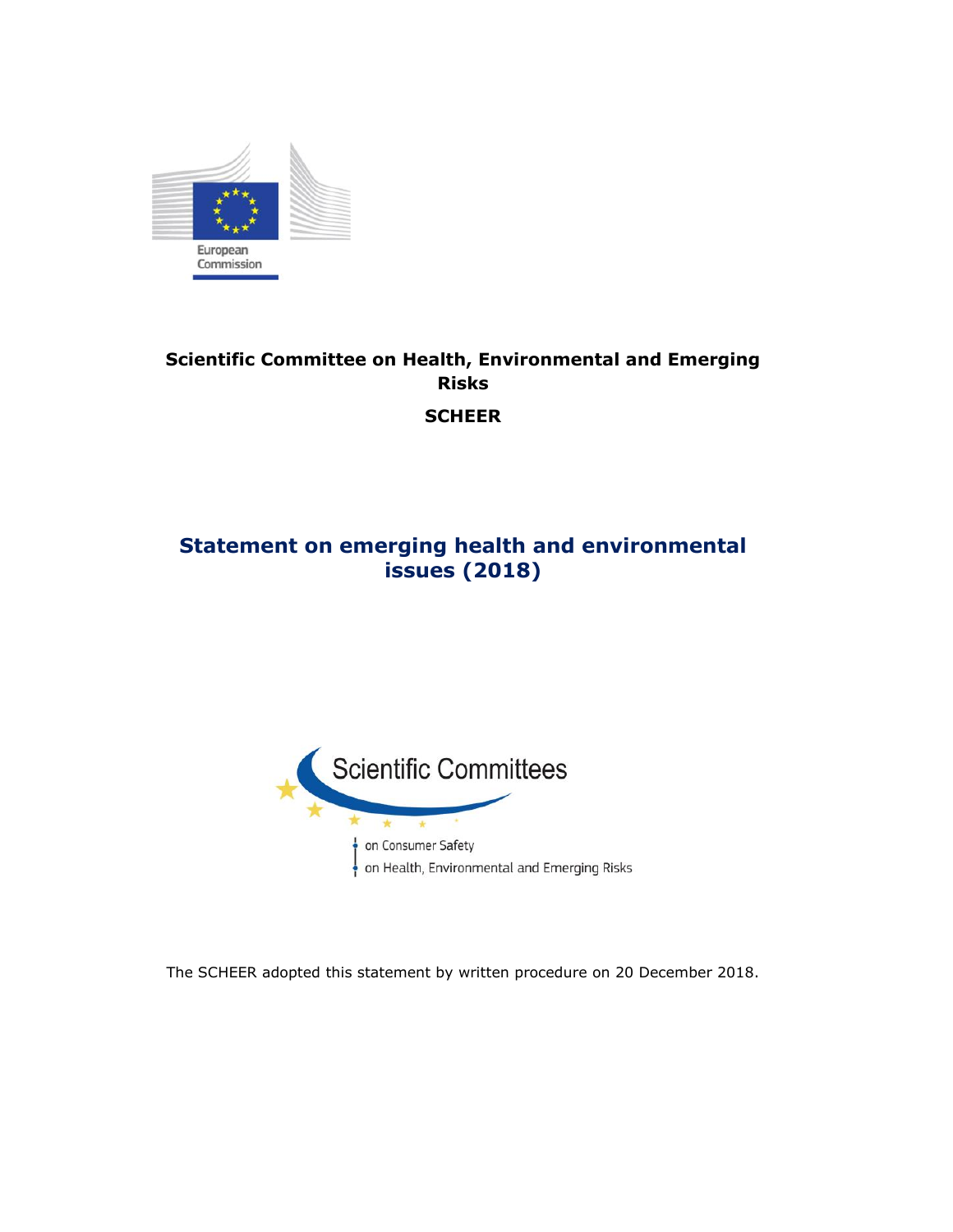#### **ABSTRACT**

The purpose of this SCHEER statement is to draw the EU Commission Services' attention to emerging issues in the non-food area that SCHEER members have identified as having the potential to impact human health and /or on the environment in the future. The Secretariat will use this list when discussing potential new mandates with relevant Commission services.

**Keywords**: SCHEER, emerging issues, emerging risks, newly identified health risks, health, environment, impacts

#### **Opinion to be cited as**:

SCHEER (Scientific Committee on Health, Environmental and Emerging Risks) Statement on emerging health and environmental issues (2018), 20 December 2018.

#### **ACKNOWLEDGMENTS**

Members of the Working Group are acknowledged for their valuable contribution to this Opinion. The members of the Working Group are:

#### The SCHEER members:

Roberto Bertollini Teresa Borges Wim de Jong Pim de Voogt Raquel Duarte-Davidson Peter Hoet Rodica Mariana Ion Renate Krätke Demosthenes Panagiotakos Ana Proykova Theodoros Samaras Marian Scott (Rapporteur) Remy Slama Emanuela Testai Theo Vermeire (Chair) Marco Vighi Sergey Zacharov

All declarations by Working Group members are available at the following webpage: [https://ec.europa.eu/health/scientific\\_committees/experts/declarations/scheer\\_en](https://ec.europa.eu/health/scientific_committees/experts/declarations/scheer_en)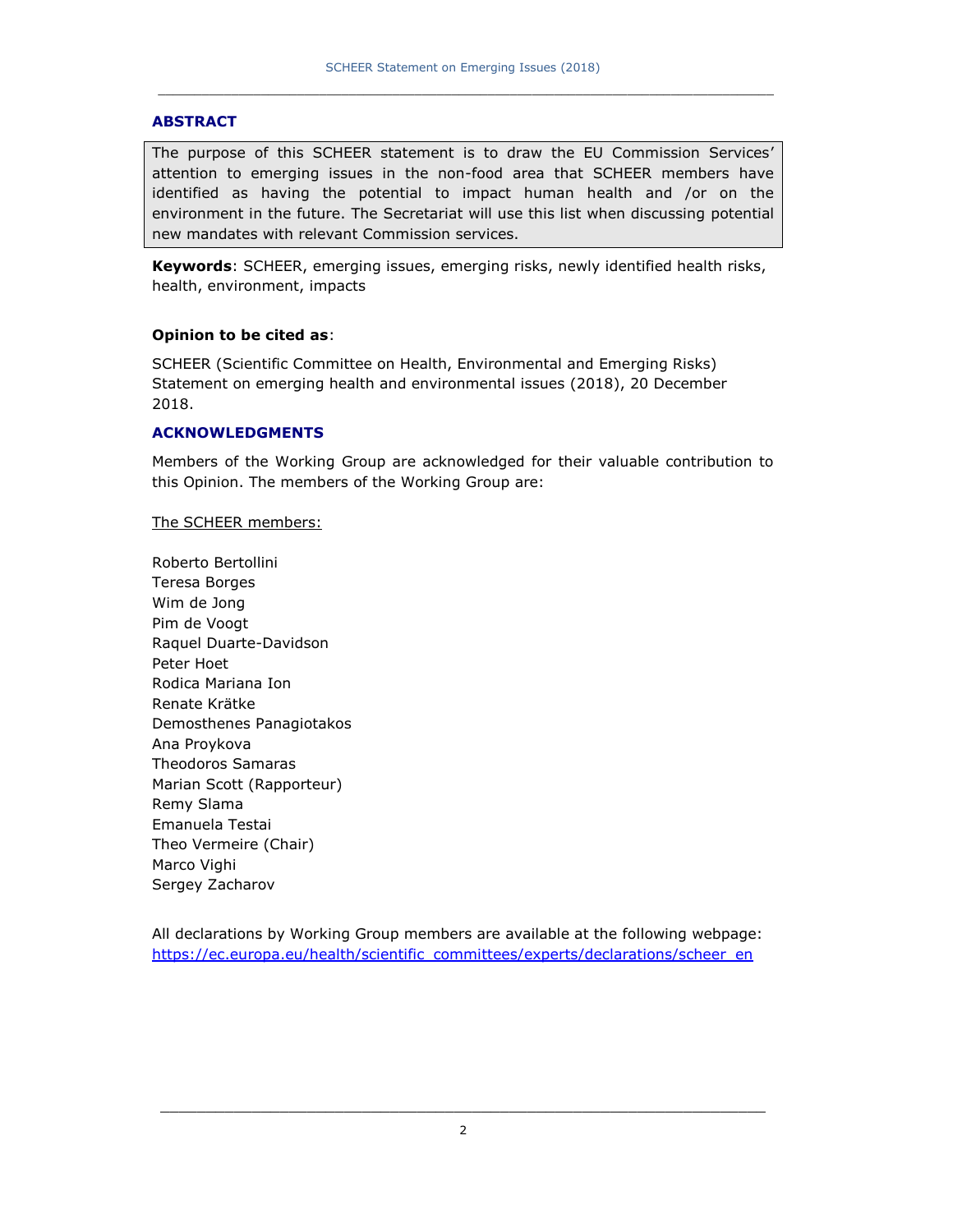#### **About the Scientific Committees (2016-2021)**

Two independent non-food Scientific Committees provide the Commission with the scientific advice it needs when preparing policy and proposals relating to consumer safety, public health and the environment. The Committees also draw the Commission's attention to the new or emerging problems which may pose an actual or potential threat.

The Scientific Committee on Consumer Safety (SCCS) and the Scientific Committee on Health, Environmental and Emerging Risks (SCHEER) review and evaluate relevant scientific data and assess potential risks. Each committee includes top independent scientists from all over the world who are committed to working in the public interest.

In the formulation of its policies and proposals, the Commission also relies on other Union bodies, such as the European Food Safety Authority (EFSA), the European Medicines Agency (EMA), the European Centre for Disease prevention and Control (ECDC) and the European Chemicals Agency (ECHA).

#### **SCHEER**

This Committee, on request of Commission services, provides Opinions on questions concerning health, environmental and emerging risks. The Committee addresses questions on:

- health and environmental risks related to pollutants in the environmental media and other biological and physical factors in relation to air quality, water, waste and soils.

- complex or multidisciplinary issues requiring a comprehensive assessment of risks to consumer safety or public health, for example antimicrobial resistance, nanotechnologies, medical devices and physical hazards such as noise and electromagnetic fields.

#### **SCHEER members**

Roberto Bertollini, Teresa Borges, Wim de Jong, Pim de Voogt, Raquel Duarte-Davidson, Peter Hoet, Rodica Mariana Ion, Renate Kraetke, Demosthenes Panagiotakos, Ana Proykova, Theo Samaras, Marian Scott , Remy Slama, Emanuela Testai, Theo Vermeire, Marco Vighi, Sergey Zacharov

#### **Contact**:

European Commission DG Health and Food Safety Directorate C: Public Health, Country Knowledge, Crisis management Unit C2 – Country Knowledge and Scientific Committees Office: HTC 03/073 L-2920 Luxembourg [SANTE-C2-SCHEER@ec.europa.eu](mailto:SANTE-C2-SCHEER@ec.europa.eu)

© European Union, 2017

doi:10.2772/ ND

ISSN 1831- ISBN 978-92-79-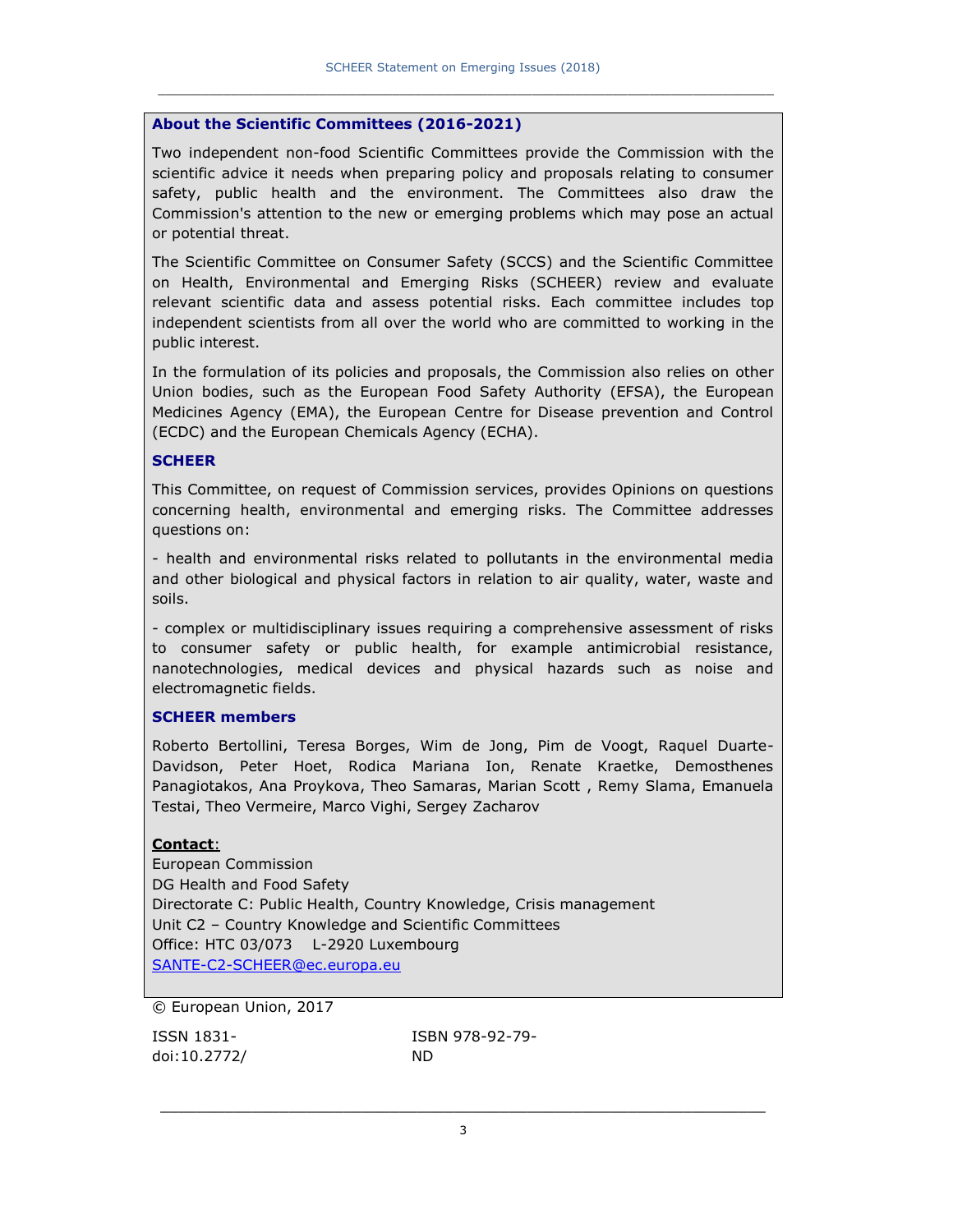The Opinions of the Scientific Committees present the views of the independent scientists who are members of the committees. They do not necessarily reflect the views of the European Commission. The Opinions are published by the European Commission in their original language only.

[http://ec.europa.eu/health/scientific\\_committees/policy/index\\_en.htm](http://ec.europa.eu/health/scientific_committees/policy/index_en.htm)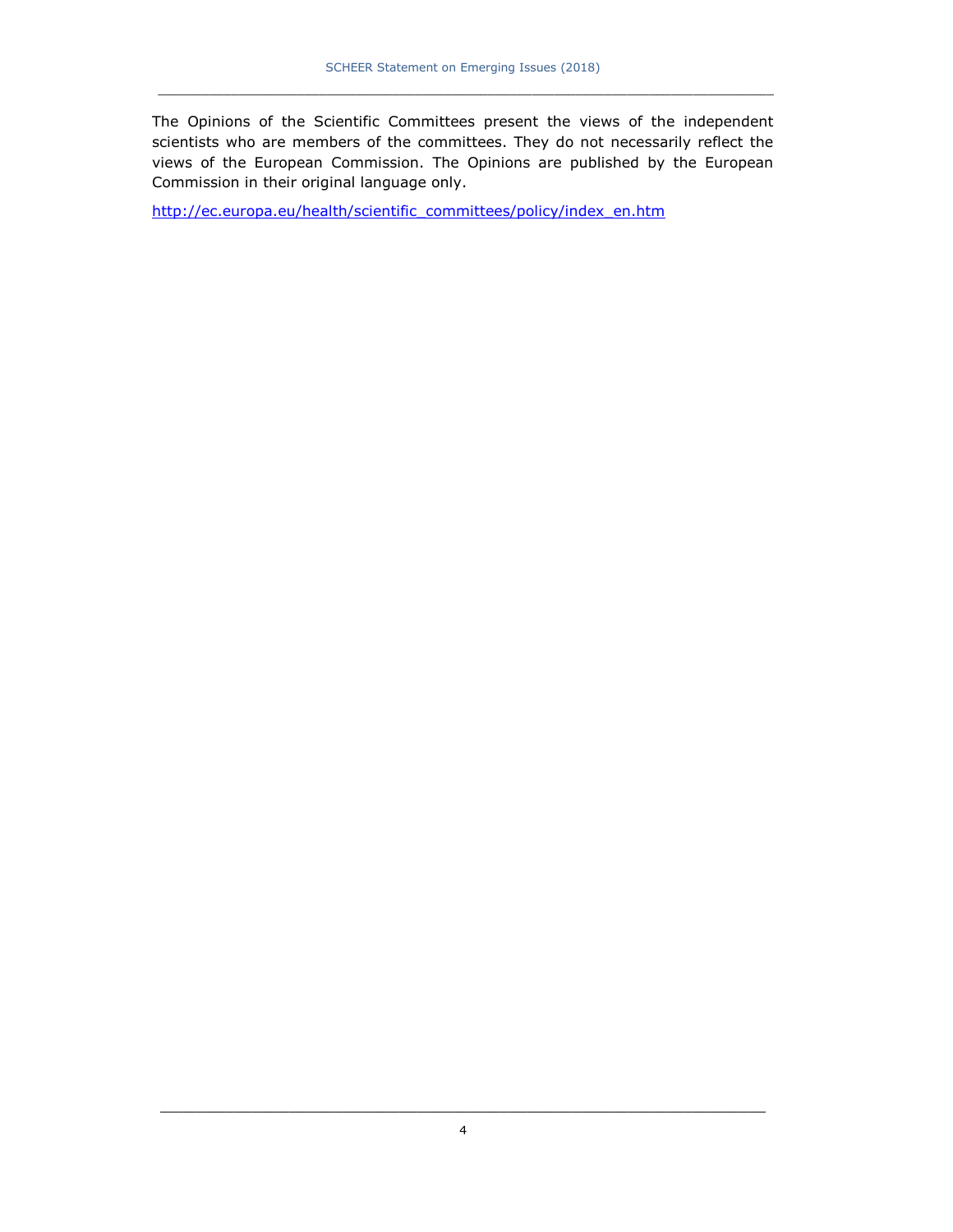|     | <b>TABLE OF CONTENTS</b>                                                    |
|-----|-----------------------------------------------------------------------------|
|     |                                                                             |
|     |                                                                             |
| 1.  |                                                                             |
| 2.  |                                                                             |
| З.  |                                                                             |
| 4.  |                                                                             |
|     |                                                                             |
|     |                                                                             |
|     |                                                                             |
| 4.4 | Potential effects on wildlife of increases in electromagnetic radiation  14 |
|     | 4.5 Chemicals in recycled materials, an issue in a circular economy  16     |
|     | 4.6 Pharmaceuticals (human and veterinary) and illicit drugs in             |
|     |                                                                             |
|     | 4.7 Substance Mobility: a new criterion in chemicals regulation  20         |
|     | 4.8 Drinking water treatment interactions with compounds and potential      |
|     |                                                                             |
|     |                                                                             |
|     | 4.10 New RNA pesticides and gene editing to reduce/eradicate pest           |
|     |                                                                             |
|     |                                                                             |
|     |                                                                             |
|     | 4.13 Nanoparticles released from Building Materials and construction waste  |
|     |                                                                             |
|     | 4.14 Environmental factors and the Human Microbiome  34                     |
| 5.  |                                                                             |
| 6.  |                                                                             |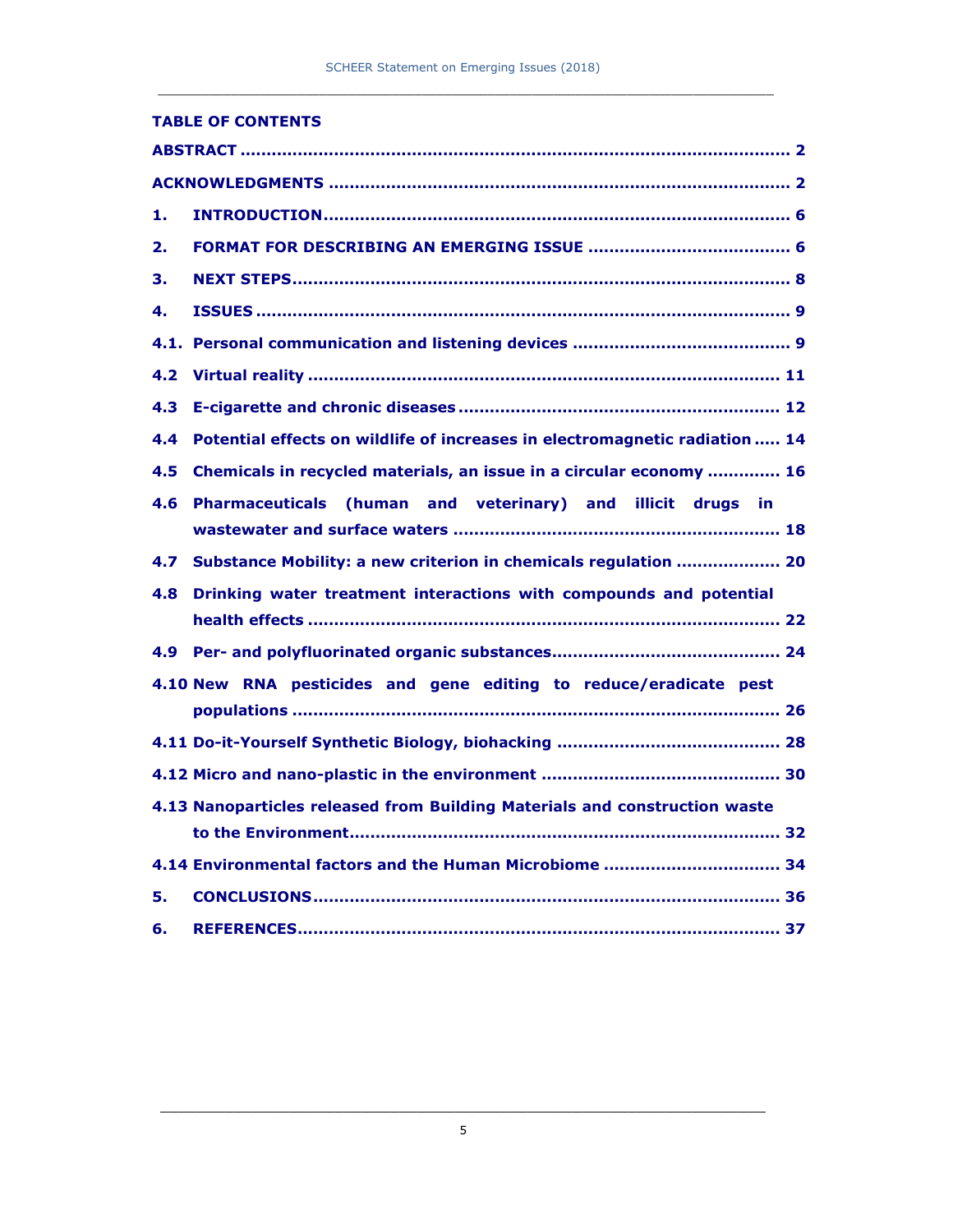### **1. INTRODUCTION**

The primary purpose of this position statement is to draw the attention of the EU Commission Services to emerging issues in the non-food area that have been identified by the SCHEER members as having the potential to significantly impact human health and /or on the environment in the future.

Identifying emerging issues early on may greatly help for ensure a high level of public safety and environmental protection. However, the data available to correctly identify emerging issues and their impacts is inevitably likely to be very limited. It is therefore important that each issue that is identified is regularly reviewed. The SCHEER aims, therefore, to regularly review any relevant new developments and to produce an updated position statement twice during the Scientific Committee term (this term is from 2016-2021). The Committee can also submit an urgent issue to the Commission at any time. In considering emerging issues, the SCHEER would like to work closely with other EU scientific advisory committees whose mandates also include looking at emerging issues.

The SCHEER recognised the need to establish a very flexible framework to aid the correct identification of emerging issues and their potential impacts (see document 'Emerging Issues and the Role of the SCHEER, Position Paper').

SCHEER members have been asked during plenary meetings, in dedicated 'brainstorming sessions', to identify emerging/relevant issues that they think should be flagged for the Commssion Services.

The criteria used to identify an emerging issue were as follows:

- Novelty of the stressor or process
- Scale of possible impacts on man and /or the environment
- Severity of impacts for particular organisms (priority for life threatening)
- Urgency i.e. the temporal nature of the likely changes (priority for rapid increases)
- Not investigated in depth recently by a reputable scientific body
- Anticipated to be increasingly important over time

To aid this, a standardised format has been used and issues have been placed in particular categories. It is acknowledged that further consideration of some of the issues that have been identified should be led by other scientific committees.

### **2. FORMAT FOR DESCRIBING AN EMERGING ISSUE**

A common format was proposed to describe emerging issues. This was in the format of a table in which the committee members have been asked to fill in the following:

- The topic proposed
- The author (name of SCHEER submitter)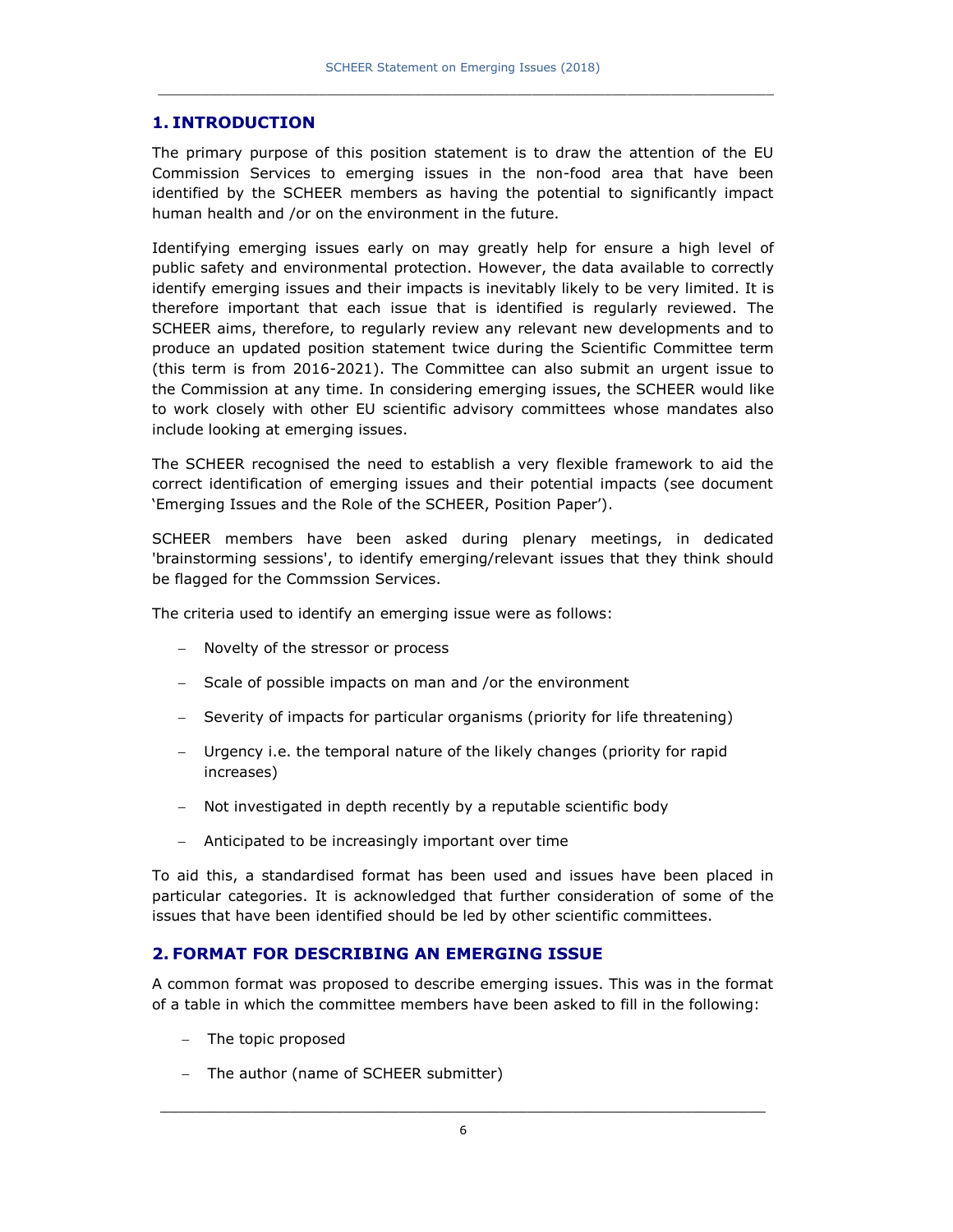- Sources (one or more selected items from the ones mentioned under point 1 between 1-12)
- Causative factors (one or more selected items from the ones mentioned under point 2 between a and h)
- Preliminary ranking of the hazard  $((*,1, 2 \text{ or } 3 \text{ where } *=$ uncertain and 3 is high for uniqueness, soundness, severity, spatial scale, urgency, and interactions, respectively)
- Preliminary estimation of importance  $(*,1, 2)$  or 3 where  $*$ =uncertain and 3 is high)
- Description / background

#### **1) Sources**

Risks associated with:

- 1) Buildings and infrastructure
- 2) Energy and electronic communications
- 3) Disease evolution e.g. due to pathogen changes
- 4) Industrial and related activities
- 5) Waste processing and utilisation
- 6) Use of natural resources
- 7) Transport and storage
- 8) Human behaviour (socio-economic, lifestyle, perception)
- 9) Medical developments (technology, pharmaceuticals)
- 10) Environmental change
- 11) Product use/misuse
- 12) Agriculture and food
- 13) New materials

#### **2) Causes / Contributing factors:**

- a) Technical advances opening up the prospect of new products and/or processes and/or raising concerns about waste treatment safety
- b) A consequence of changes in the natural environment
- c) Changes resulting from alterations in price, supply of materials and commodities
- d) Changes due to alterations in legislation or public welfare measures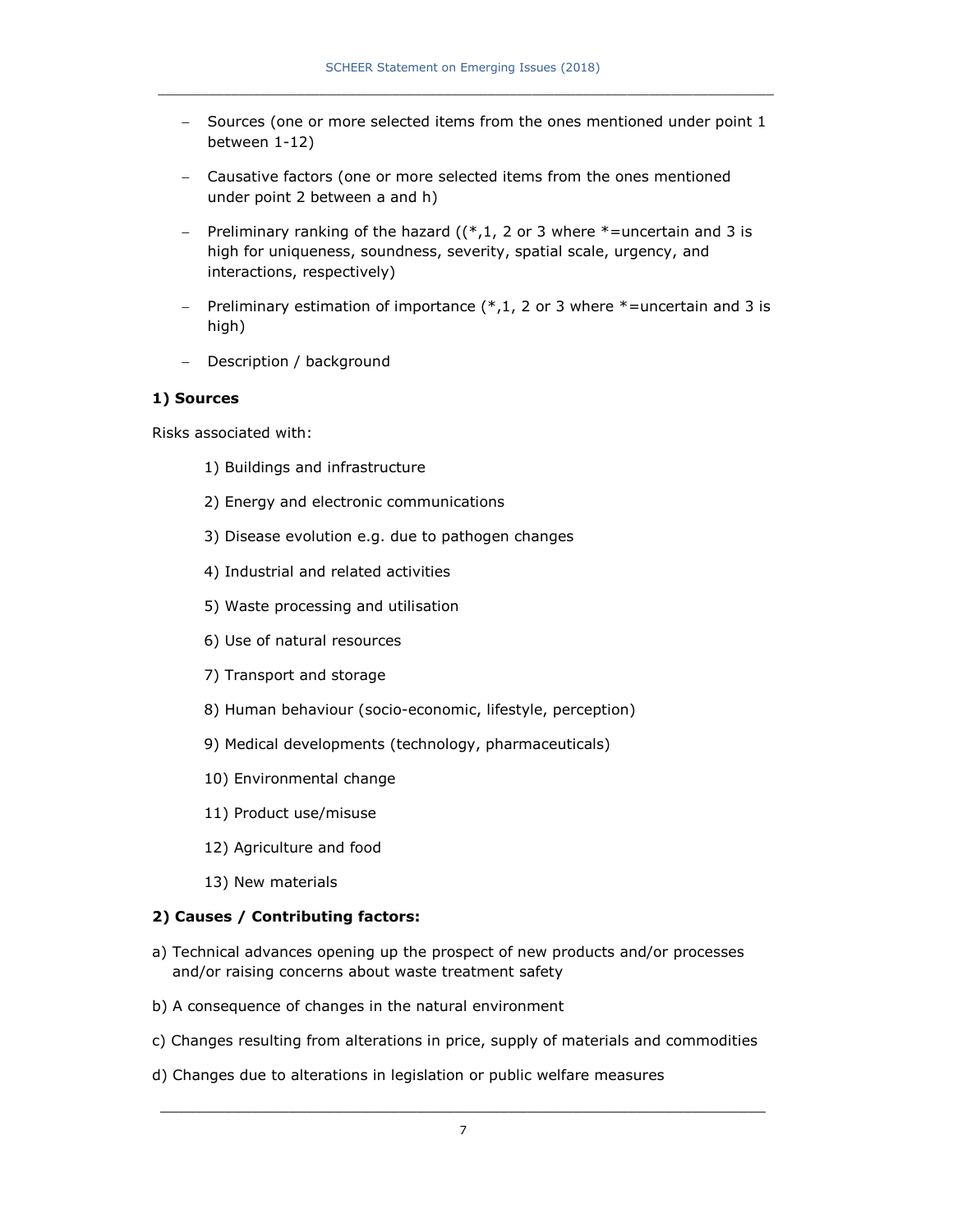- e) Other socio-cultural or demographic elements
- f) Outcomes of research
- g) Large scale illegal activities
- h) Public/political concern

### **3. NEXT STEPS**

The list will be used by the Secretariat when discussing potential new mandates with relevant Commission services.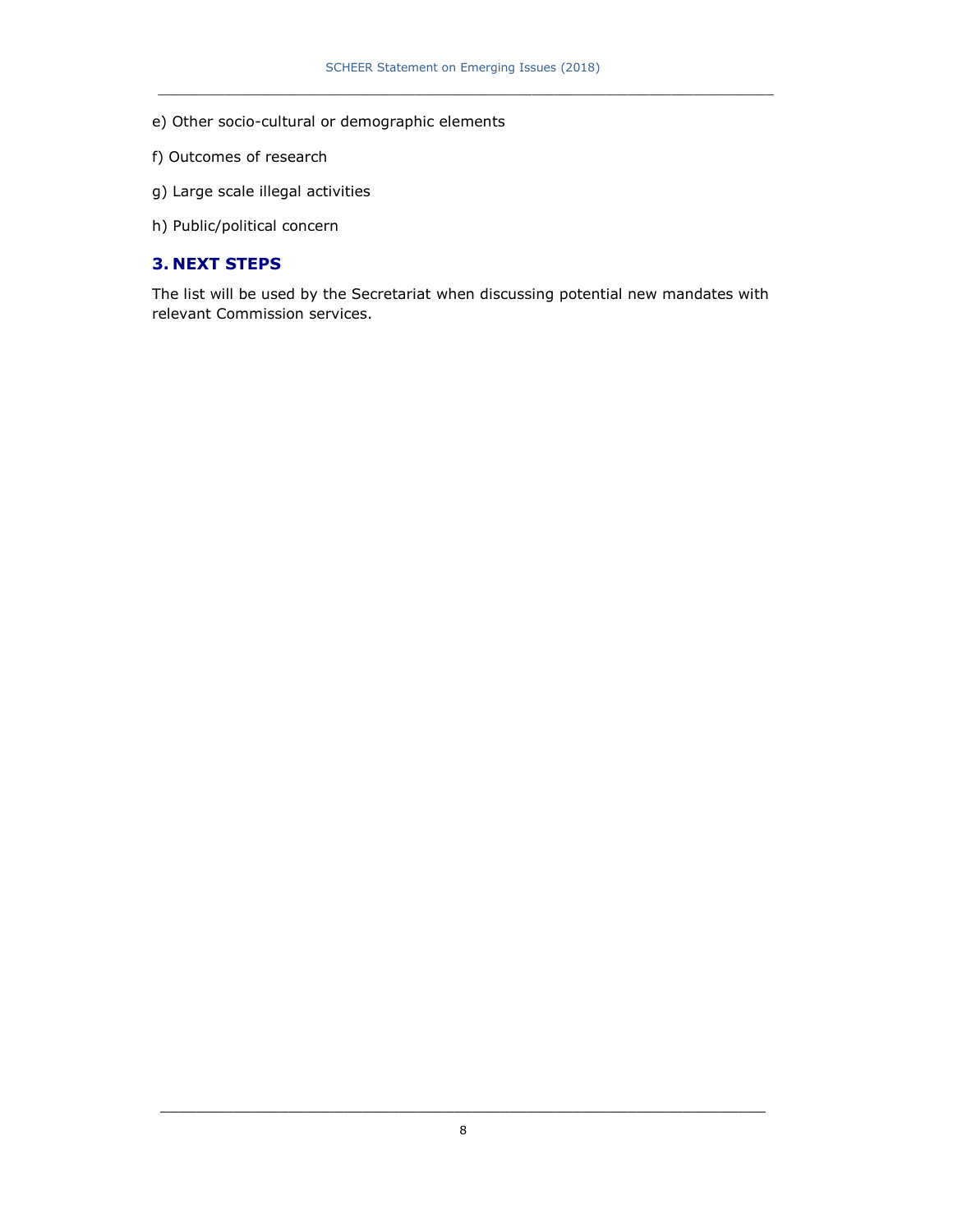### **4. ISSUES**

| <b>Topic</b>                             | Personal communication and listening devices                                                                                                          |  |  |
|------------------------------------------|-------------------------------------------------------------------------------------------------------------------------------------------------------|--|--|
| Initiator(s)                             | <b>Theodoros Samaras</b>                                                                                                                              |  |  |
|                                          |                                                                                                                                                       |  |  |
| <b>Sources</b>                           | 8, 11                                                                                                                                                 |  |  |
| <b>Causative factors</b>                 | a, c, e                                                                                                                                               |  |  |
|                                          |                                                                                                                                                       |  |  |
| (see section 2 of<br>this document)      |                                                                                                                                                       |  |  |
|                                          |                                                                                                                                                       |  |  |
| <b>Hazard</b>                            |                                                                                                                                                       |  |  |
| (Rank features as                        |                                                                                                                                                       |  |  |
| $1,2,3$ or $*)$<br>-uniqueness           |                                                                                                                                                       |  |  |
| -soundness                               | 1<br>1                                                                                                                                                |  |  |
| -severity                                | $\ast$                                                                                                                                                |  |  |
| -scale                                   | 3                                                                                                                                                     |  |  |
| -urgency                                 | 1                                                                                                                                                     |  |  |
| -interactions                            | $\overline{2}$                                                                                                                                        |  |  |
| <b>Parallels with past</b>               | It has already been established that driving while using a portable device                                                                            |  |  |
| emerging issues.                         | presents a quantifiable risk for traffic accidents. In addition, texting has                                                                          |  |  |
| <b>Potential</b>                         | been linked in the past to orthopaedic problems of hand and arm joints,                                                                               |  |  |
| interactions with                        | as well as to more serious musculoskeletal injuries. More information:                                                                                |  |  |
| other stressors)                         | Fares et al. (2017).                                                                                                                                  |  |  |
|                                          | The use of personal digital devices adds to the exposure to screen light<br>(this has been dealt with in previous Opinions about artificial light and |  |  |
|                                          | LED exposure). Moreover, it exacerbates the problems resulting from                                                                                   |  |  |
|                                          | environmental noise (also assessed in the past), especially by using high                                                                             |  |  |
|                                          | volume levels on earphones.                                                                                                                           |  |  |
| Preliminary                              | $\mathbf{1}$                                                                                                                                          |  |  |
| <b>Estimation of</b>                     |                                                                                                                                                       |  |  |
| importance $(*,1,2)$                     |                                                                                                                                                       |  |  |
| or 3 where                               |                                                                                                                                                       |  |  |
| $* =$ uncertain and 3                    |                                                                                                                                                       |  |  |
| is high)                                 |                                                                                                                                                       |  |  |
| <b>Background</b>                        | There are mainly two issues associated with personal communication and                                                                                |  |  |
| including                                | listening devices, which mostly concern young people since they                                                                                       |  |  |
| reliability of data,                     | constitute the main users of such devices and start to use them at an                                                                                 |  |  |
| a key reference if<br>possible any other | ever earlier age.                                                                                                                                     |  |  |
| reasons for                              | The first one has to do with pedestrian safety. Distraction due to texting,                                                                           |  |  |
| concern.                                 | listening to music or using multimedia apps can compromise cognitive                                                                                  |  |  |
|                                          | and audiovisual awareness and may pose a risk for the safety of                                                                                       |  |  |

## **4.1. Personal communication and listening devices**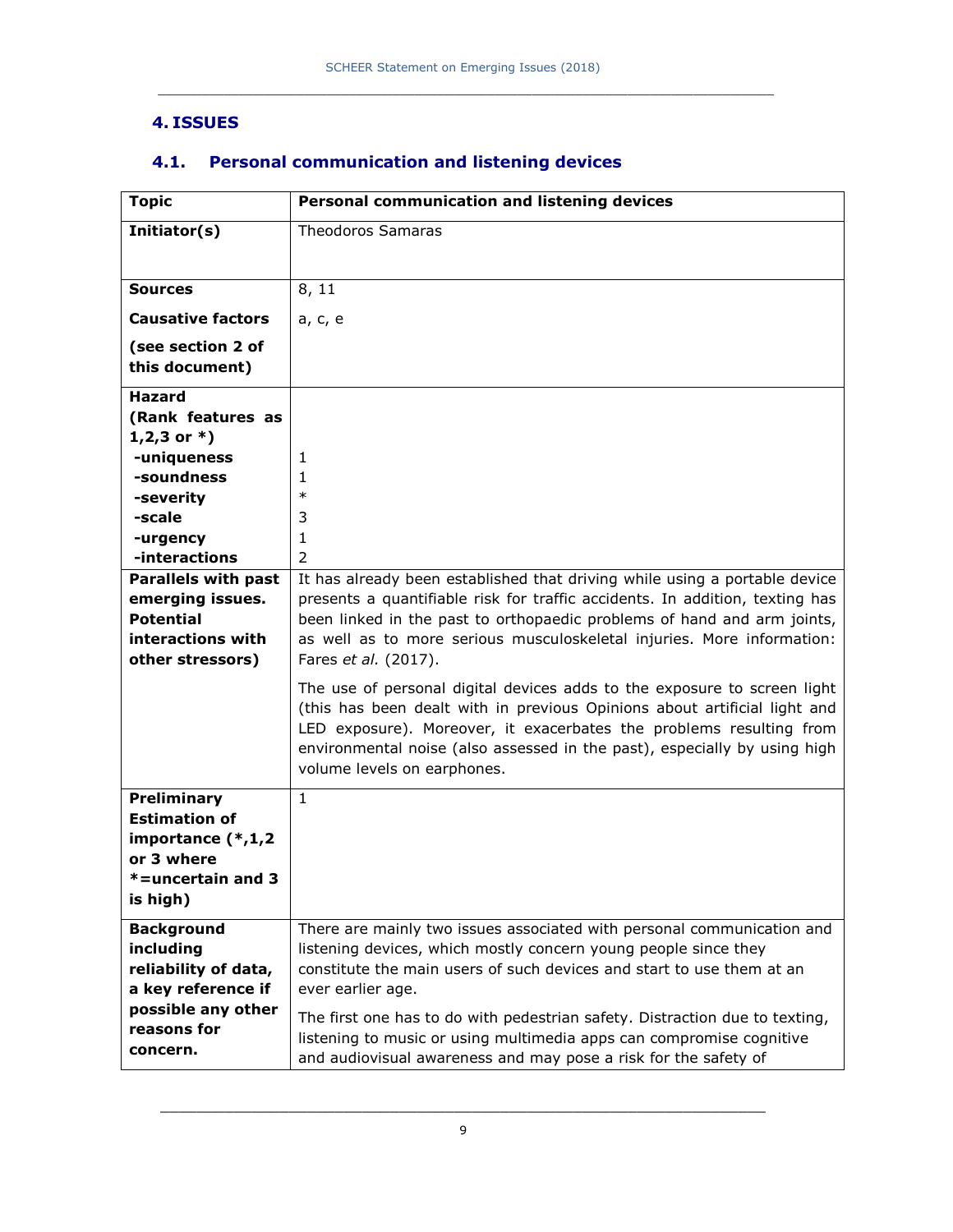| pedestrians (e.g. at street crossings).                                                                                                                                                                                        |  |  |  |  |  |
|--------------------------------------------------------------------------------------------------------------------------------------------------------------------------------------------------------------------------------|--|--|--|--|--|
| The second issue has to do with nearsightedness (myopia). The increased<br>use of personal digital devices has been mentioned as a risk factor for<br>this trend (especially in the under-40 age group). For more information: |  |  |  |  |  |
| <b>References</b>                                                                                                                                                                                                              |  |  |  |  |  |
| 1. Schwebel D.C. et al. (2012).                                                                                                                                                                                                |  |  |  |  |  |
| 2. Schabrun S.M. et al. (2014).                                                                                                                                                                                                |  |  |  |  |  |
| 3. Holden B.A. et al. (2016).                                                                                                                                                                                                  |  |  |  |  |  |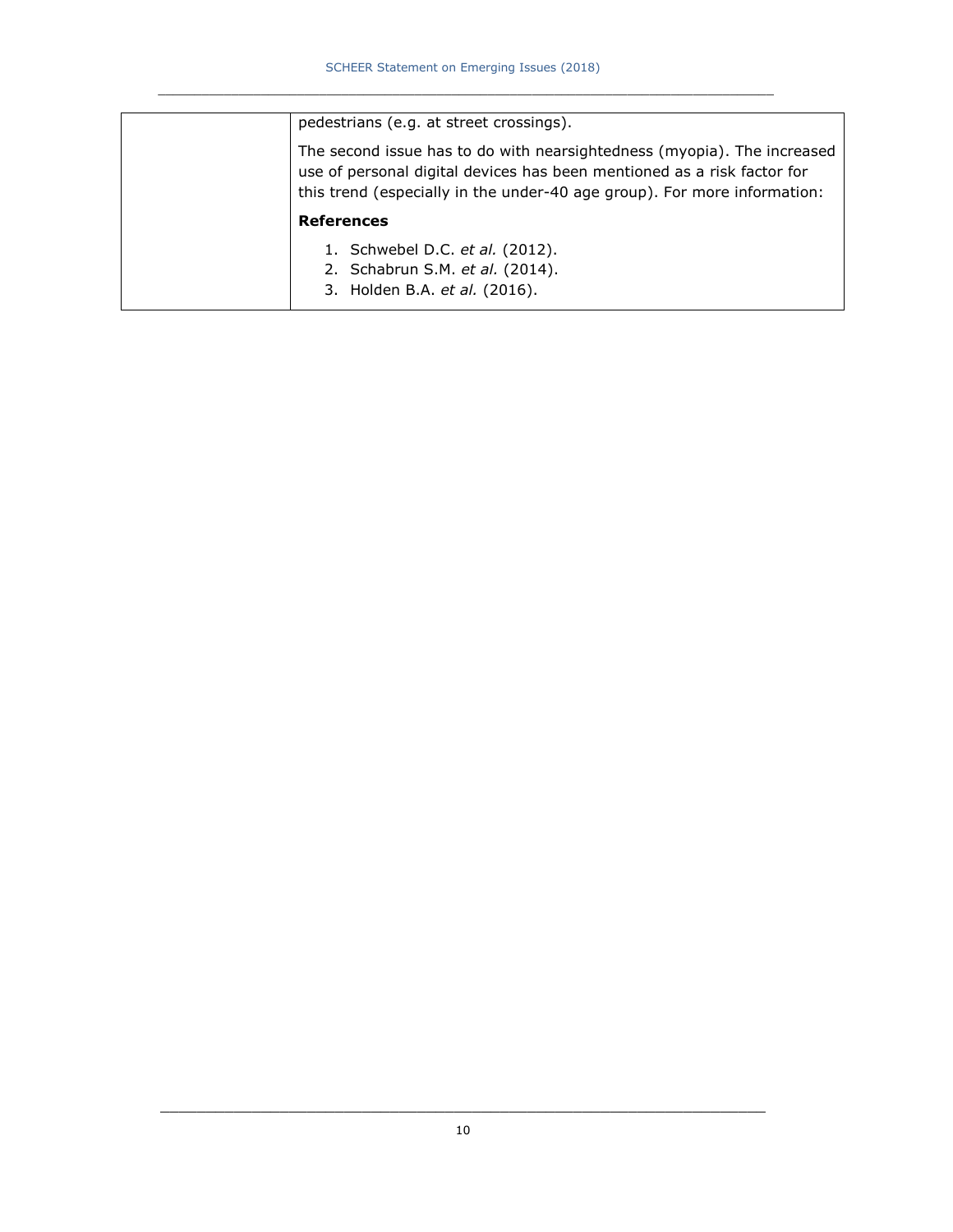## **4.2 Virtual reality**

| <b>Topic</b>                          | <b>Virtual reality</b>                                                                                                            |  |  |  |  |
|---------------------------------------|-----------------------------------------------------------------------------------------------------------------------------------|--|--|--|--|
| Initiator(s)                          | Ana Proykova                                                                                                                      |  |  |  |  |
|                                       |                                                                                                                                   |  |  |  |  |
| <b>Sources</b>                        | 8, 11                                                                                                                             |  |  |  |  |
| <b>Causative factors</b>              | a,e,f                                                                                                                             |  |  |  |  |
| (see section 2 of                     |                                                                                                                                   |  |  |  |  |
| this document)                        | Virtual reality (VR) and augmented reality (AR) are gaining momentum                                                              |  |  |  |  |
|                                       | as promising new technologies. They can potentially expand the field of                                                           |  |  |  |  |
|                                       | human knowledge by changing how people learn, work, play and<br>entertain themselves. High-tech VR and AR headsets are popping up |  |  |  |  |
|                                       | everywhere - from the expensive ones from Samsung, Google and                                                                     |  |  |  |  |
|                                       | Facebook, to the generic cardboard headsets for the lower-end market.                                                             |  |  |  |  |
| <b>Hazard</b>                         | Health risks: anxiety, nausea, eye strain, radiation exposure.                                                                    |  |  |  |  |
|                                       | VR can have neurological effects because of its eerily realistic simulated                                                        |  |  |  |  |
|                                       | motion. Virtual Reality (VR) sickness can cause intense discomfort,                                                               |  |  |  |  |
|                                       | shorten the duration of a VR experience, and create an aversion to                                                                |  |  |  |  |
|                                       | further use of VR.                                                                                                                |  |  |  |  |
| (Rank features as<br>$1,2,3$ or $*$ ) |                                                                                                                                   |  |  |  |  |
| - uniqueness                          | 3                                                                                                                                 |  |  |  |  |
| - soundness                           | $\ast$                                                                                                                            |  |  |  |  |
| - severity                            | $\ast$                                                                                                                            |  |  |  |  |
| - scale                               | 3                                                                                                                                 |  |  |  |  |
| - urgency                             | 3                                                                                                                                 |  |  |  |  |
| - interactions                        | $\ast$                                                                                                                            |  |  |  |  |
| <b>Parallels with past</b>            | Parallel with Army Aviation - Simulator sickness                                                                                  |  |  |  |  |
| emerging issues.<br><b>Potential</b>  | <b>Environmental Social Stress</b>                                                                                                |  |  |  |  |
| interactions with                     |                                                                                                                                   |  |  |  |  |
| other stressors)                      |                                                                                                                                   |  |  |  |  |
| Preliminary                           | 3                                                                                                                                 |  |  |  |  |
| <b>Estimation of</b>                  |                                                                                                                                   |  |  |  |  |
|                                       | <b>importance (*, 1, 2</b>   Considering the broad usage of Virtual Reality (from games to hospital                               |  |  |  |  |
| or 3 where                            | treatment of anxiety)                                                                                                             |  |  |  |  |
| *=uncertain and 3                     | The hazard and risks are under investigation.                                                                                     |  |  |  |  |
| is high)                              |                                                                                                                                   |  |  |  |  |
| <b>Background</b>                     | <b>References</b>                                                                                                                 |  |  |  |  |
| including reliability                 | 1. Fernandes A.S., Feiner S.K. (2016).                                                                                            |  |  |  |  |
| of data, a key                        | 2. Pallavicini F. et al. (2013).                                                                                                  |  |  |  |  |
| reference if                          | 3. Veling W. et al (2016).                                                                                                        |  |  |  |  |
| possible any other<br>reasons for     | 4. Jáuregui-Renaud K. (2015).                                                                                                     |  |  |  |  |
| concern.                              | 5. Cobb S.V.G., Nichols S.C., Wilson, J.R. (1995).                                                                                |  |  |  |  |
|                                       |                                                                                                                                   |  |  |  |  |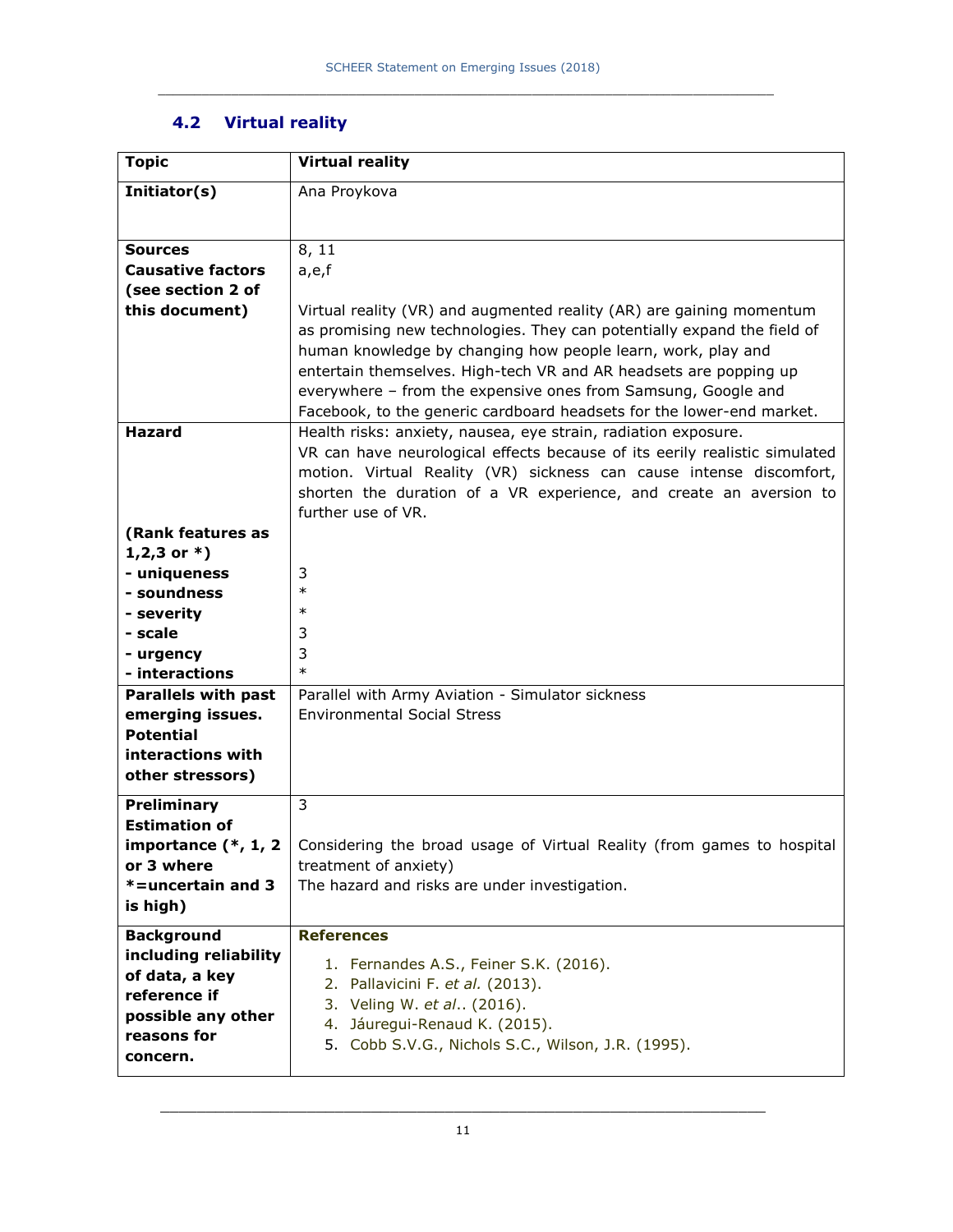| <b>Topic</b>                                                                                                                                                                                                                                               | <b>E-cigarettes and chronic diseases</b>                                                                                                                                                                                                                                                                                                                                                                                                                                                                                                                                                                                                                                                                                                                                                                                                                                                                                                                                                                                                                                                                                                                          |
|------------------------------------------------------------------------------------------------------------------------------------------------------------------------------------------------------------------------------------------------------------|-------------------------------------------------------------------------------------------------------------------------------------------------------------------------------------------------------------------------------------------------------------------------------------------------------------------------------------------------------------------------------------------------------------------------------------------------------------------------------------------------------------------------------------------------------------------------------------------------------------------------------------------------------------------------------------------------------------------------------------------------------------------------------------------------------------------------------------------------------------------------------------------------------------------------------------------------------------------------------------------------------------------------------------------------------------------------------------------------------------------------------------------------------------------|
| Initiator(s)                                                                                                                                                                                                                                               | Demosthenes Panagiotakos                                                                                                                                                                                                                                                                                                                                                                                                                                                                                                                                                                                                                                                                                                                                                                                                                                                                                                                                                                                                                                                                                                                                          |
| <b>Sources</b>                                                                                                                                                                                                                                             | $\mathsf{Q}$                                                                                                                                                                                                                                                                                                                                                                                                                                                                                                                                                                                                                                                                                                                                                                                                                                                                                                                                                                                                                                                                                                                                                      |
| <b>Causative factors</b><br>(see section 2 of<br>this document)                                                                                                                                                                                            | E-cigarettes, in their modern form, were introduced in the early 2000s as<br>a means for smoking cessation. The e-cigarette liquid contains several<br>chemicals, like nicotine, propylene glycol, glycerin, flavourings and<br>others. Current research suggests that the e-cigarette aerosol contains<br>substances that could be considered as harmful, including flavouring<br>chemicals, metals (like lead), and other cancer-causing chemicals. There<br>is no consistent evidence regarding the effectiveness of e-cigarettes in<br>helping people to quit smoking. Moreover, there is a tendency in people<br>to start vaping (e-cigarettes), instead of smoking. Compared with<br>"regular" cigarettes, e-cigarettes may be less harmful in terms of<br>smoking-related chronic diseases, but regarding their use compared to<br>no smoking, the health effects are not well understood or appreciated.<br>Moreover, taking into account that e-cigarette use is increasingly<br>prevalent and fashionable, especially among adolescents and younger<br>people, it can be regarded as an emerging public health issue.                                   |
| <b>Hazard</b><br>(Rank features as<br>$1,2,3$ or $*)$<br>- uniqueness<br>- soundness<br>- severity<br>- scale<br>- urgency<br>- interactions<br><b>Parallels with past</b><br>emerging issues.<br><b>Potential</b><br>interactions with<br>other stressors | 2<br>1<br>$\ast$<br>3<br>3 (due to the increasing frequency of use)<br>(due to the interactions with other lifestyle determinants and<br>3.<br>psychological stressors)<br>The e-cigarette has been described as a possible form of harm reduction.<br>To date, there has been no consistent evidence that e-cigarette can<br>significantly reduce smoking in the population, and there have not been<br>enough studies done on the effect of (active or passive) e-cigarette<br>exposure compared to non-smoking on human health. Moreover,<br>cigarette smoking, in general, is known to interact with a variety of<br>unfavourable lifestyle behaviours, like unhealthy dietary habits and<br>physical inactivity, as well as the presence of chronic stress, leading to<br>increased risk for cardiovascular disease, COPD and types of cancer.<br>Taking into account that the aforementioned synergistic factors are now<br>increasing at alarming rates and the fact that data about the effects of e-<br>cigarette on human health are not well understood yet, the study of e-<br>cigarette on human health is considered more important as ever before, |
| <b>Preliminary</b><br><b>Estimation of</b>                                                                                                                                                                                                                 | in terms of public health prevention.<br>3                                                                                                                                                                                                                                                                                                                                                                                                                                                                                                                                                                                                                                                                                                                                                                                                                                                                                                                                                                                                                                                                                                                        |

## **4.3 E-cigarette and chronic diseases**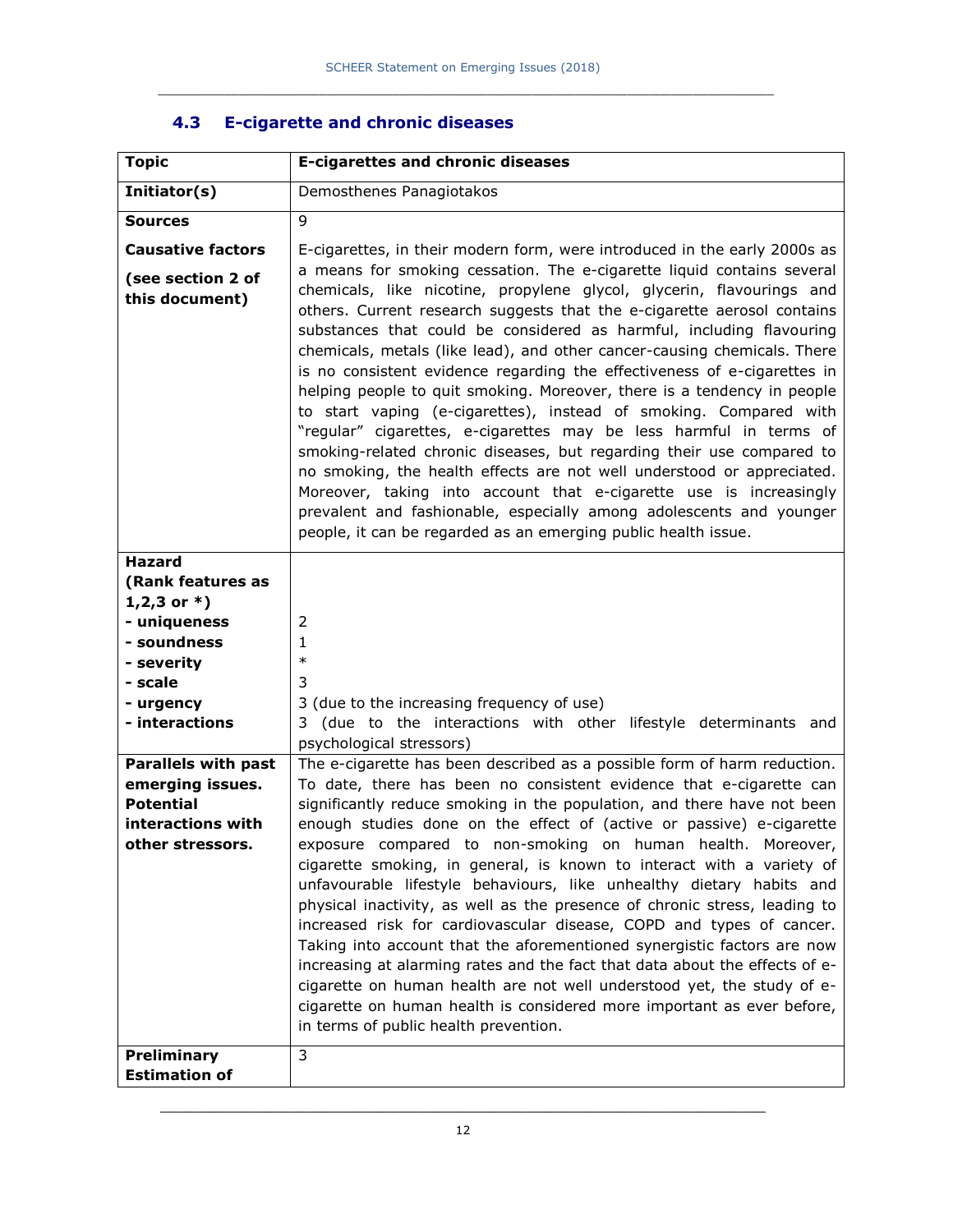| importance (*,1,2     |                                                                                                                                                                                                                                                                                                                                                                                                                                                                                                                                                                                                                                                                                                                                                                                                                                                                                                                                                                              |
|-----------------------|------------------------------------------------------------------------------------------------------------------------------------------------------------------------------------------------------------------------------------------------------------------------------------------------------------------------------------------------------------------------------------------------------------------------------------------------------------------------------------------------------------------------------------------------------------------------------------------------------------------------------------------------------------------------------------------------------------------------------------------------------------------------------------------------------------------------------------------------------------------------------------------------------------------------------------------------------------------------------|
| or 3 where            |                                                                                                                                                                                                                                                                                                                                                                                                                                                                                                                                                                                                                                                                                                                                                                                                                                                                                                                                                                              |
| *=uncertain and 3     |                                                                                                                                                                                                                                                                                                                                                                                                                                                                                                                                                                                                                                                                                                                                                                                                                                                                                                                                                                              |
|                       |                                                                                                                                                                                                                                                                                                                                                                                                                                                                                                                                                                                                                                                                                                                                                                                                                                                                                                                                                                              |
| is high)              |                                                                                                                                                                                                                                                                                                                                                                                                                                                                                                                                                                                                                                                                                                                                                                                                                                                                                                                                                                              |
| <b>Background</b>     | E-cigarettes have been patented since the 1960s, however, they have                                                                                                                                                                                                                                                                                                                                                                                                                                                                                                                                                                                                                                                                                                                                                                                                                                                                                                          |
| including reliability | been available as a product from the early 2000s. The use of e-cigarettes                                                                                                                                                                                                                                                                                                                                                                                                                                                                                                                                                                                                                                                                                                                                                                                                                                                                                                    |
| of data, a key        | has risen exponentially over the past 10 years; however, it is difficult to                                                                                                                                                                                                                                                                                                                                                                                                                                                                                                                                                                                                                                                                                                                                                                                                                                                                                                  |
| reference if          | estimate its use at population level. E-cigarettes are now available in                                                                                                                                                                                                                                                                                                                                                                                                                                                                                                                                                                                                                                                                                                                                                                                                                                                                                                      |
| possible any other    | Europe and in the majority of countries in the Western world, but with                                                                                                                                                                                                                                                                                                                                                                                                                                                                                                                                                                                                                                                                                                                                                                                                                                                                                                       |
| reasons for           | significant differences in use between countries. It is notable that the use                                                                                                                                                                                                                                                                                                                                                                                                                                                                                                                                                                                                                                                                                                                                                                                                                                                                                                 |
| concern.              | of the e-cigarette tends to be a habit by a considerable proportion of<br>young adults and adolescents in many European countries. The health<br>risks of e-cigarettes are uncertain. There are studies suggesting that e-<br>cigarettes may cause, similar to tobacco cigarettes, harm to the<br>cardiovascular and lung system. Although some of the identified harmful<br>components in e-cigarettes were measured in lower quantities than those<br>in cigarettes, recent studies unveiled that the toxic effects of e-cigarettes<br>should not be understated. There is an overlap between tobacco laws and<br>medical drug policies and e-cigarette legislation in many countries. A<br>European Directive of 2016 set standards for liquids, vaporizers,<br>ingredients and child-proof liquid containers while the US FDA extended<br>its regulatory power to include e-cigarettes. In some countries, new<br>legislations are underway to regulate e-cigarette use. |
|                       | <b>References</b>                                                                                                                                                                                                                                                                                                                                                                                                                                                                                                                                                                                                                                                                                                                                                                                                                                                                                                                                                            |
|                       | 1. Filippidis F.T., Laverty A.A., Vardavas C.I. (2016).<br>2. Ioakeimidis N., Vlachopoulos C., Tousoulis D. (2016).<br>3. Makadia L.D., Roper P.J., Andrews J.O., Tingen M.S. (2017).<br>4. Cai H., Wang C. (2017).<br>5. Chun L.F., Moazed F., Calfee C.S., Matthay M.A., Gotts J.E.<br>(2017).<br>6. Benowitz N.L., Burbank A.D. (2016).<br>7. Rahman M.A., Hann N., Wilson A., Mnatzaganian G., Worrall-<br>Carter L. (2015).<br>8. European Commission (2014). MEMO, 26 February 2014.                                                                                                                                                                                                                                                                                                                                                                                                                                                                                   |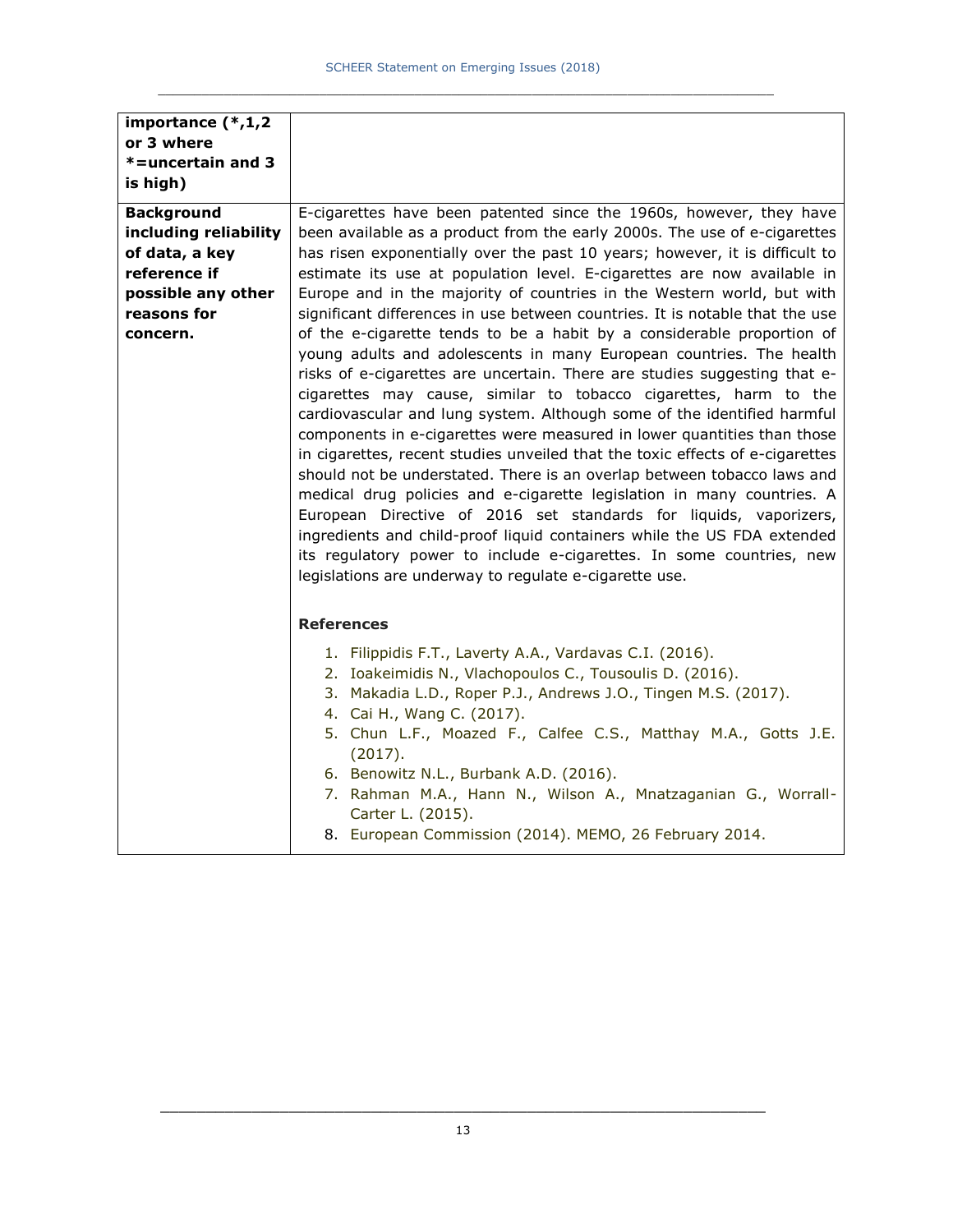|           |  |  |  | 4.4 Potential effects on wildlife of increases in electromagnetic |
|-----------|--|--|--|-------------------------------------------------------------------|
| radiation |  |  |  |                                                                   |

| <b>Topic</b>                                                                                                                                | Potential effects on wildlife of increases in electromagnetic<br>radiation                                                                                                                                                                                                                                                                                                                                                                                                                                                                                                                                                       |
|---------------------------------------------------------------------------------------------------------------------------------------------|----------------------------------------------------------------------------------------------------------------------------------------------------------------------------------------------------------------------------------------------------------------------------------------------------------------------------------------------------------------------------------------------------------------------------------------------------------------------------------------------------------------------------------------------------------------------------------------------------------------------------------|
| Initiator(s)                                                                                                                                | Marian Scott                                                                                                                                                                                                                                                                                                                                                                                                                                                                                                                                                                                                                     |
| <b>Sources</b>                                                                                                                              | 2                                                                                                                                                                                                                                                                                                                                                                                                                                                                                                                                                                                                                                |
| <b>Causative factors</b>                                                                                                                    | e                                                                                                                                                                                                                                                                                                                                                                                                                                                                                                                                                                                                                                |
| (see section<br>2 section 2 of this<br>document)                                                                                            | "On the horizon, a new generation of even shorter high frequency 5G<br>wavelengths is being proposed to power the Internet of Things (IoT). The<br>IoT promises us convenient and easy lifestyles with a massive 5G<br>interconnected telecommunications network. However, the expansion of<br>broadband with shorter wavelength radiofrequency radiation highlights<br>the concern that health and safety issues remain unknown. Controversy<br>continues with regard to harm from current 2G, 3G and 4G wireless<br>technologies. 5G technologies are far less studied for human or<br>environmental effects" (Russell, 2018). |
| <b>Hazard</b><br>(Rank features as<br>1,2,3 or $*$ )<br>- uniqueness<br>- soundness<br>- severity<br>- scale<br>- urgency<br>- interactions | 2<br>1<br>$\ast$<br>3<br>3<br>3 (due to the interactions with other ecosystems and species)                                                                                                                                                                                                                                                                                                                                                                                                                                                                                                                                      |
| <b>Parallels with past</b><br>emerging issues.<br><b>Potential</b><br>interactions with<br>other stressors.                                 | This concern is more related to the change to 5G rather than a<br>completely new concern. The effects of electromagnetic radiation have<br>been generally well studied, however low frequency electromagnetic<br>radiation is less well studied, hence the justification for introducing this<br>an emerging issue.                                                                                                                                                                                                                                                                                                              |
| <b>Preliminary</b><br><b>Estimation of</b><br>importance (*,1,2<br>or 3 where<br>*=uncertain and 3<br>is high)                              | 3                                                                                                                                                                                                                                                                                                                                                                                                                                                                                                                                                                                                                                |
| <b>Background</b><br>including reliability<br>of data, a key<br>reference if<br>possible any other<br>reasons for<br>concern.               | 5G networks will soon be rolled out for mobile phone and smart device<br>users. How exposure to electromagnetic fields could affect humans<br>remains a controversial area, and studies have not yielded clear evidence<br>of the impact on mammals, birds or insects. The lack of clear evidence to<br>inform the development of exposure guidelines to 5G technology leaves<br>open the possibility of unintended biological consequences.                                                                                                                                                                                     |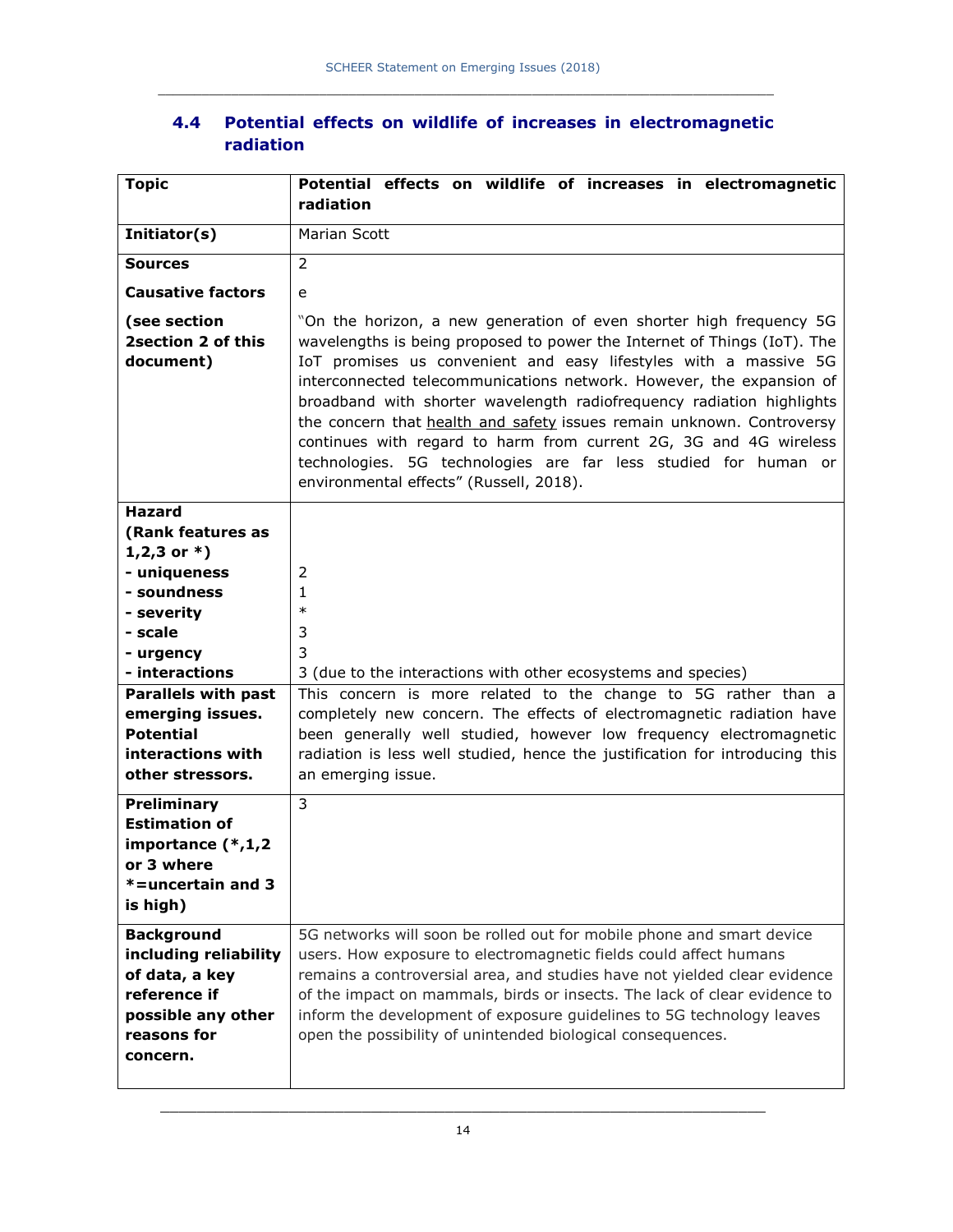| <b>References</b>                                                                                                                                                                                                                                                                                                  |
|--------------------------------------------------------------------------------------------------------------------------------------------------------------------------------------------------------------------------------------------------------------------------------------------------------------------|
| 1. https://www.rsm.govt.nz/projects-auctions/current-<br>projects/preparing-for-5g-in-new-zealand/folder-potential-health-<br>effects-of-5q-technology/submissions-relating-to-health-<br>concerns.pdf<br>2. Aertsa S., Wiart J., Martens L., Joseph W. (2017).<br>3. Pall M.L. (2018).<br>4. Di Ciaula A. (2018). |
| 5. Russell C.L. (2018).                                                                                                                                                                                                                                                                                            |
|                                                                                                                                                                                                                                                                                                                    |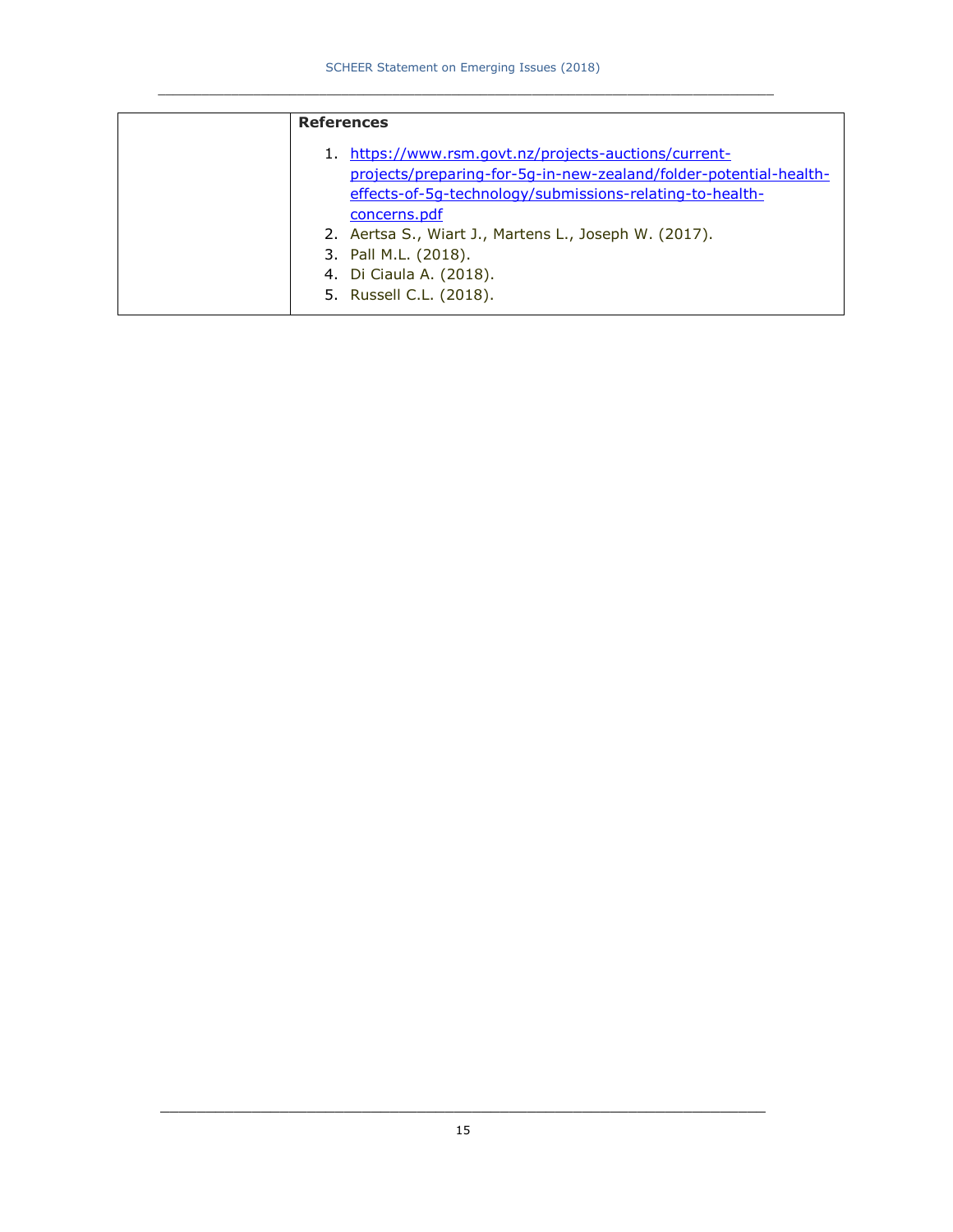| <b>Topic</b>                                                                                                      | Chemicals in recycled materials, an issue in a circular economy                                                                                                                                                                                                                                                                                                                                                                                                                                                                                                                                                                                                                                                                                                      |  |  |  |  |
|-------------------------------------------------------------------------------------------------------------------|----------------------------------------------------------------------------------------------------------------------------------------------------------------------------------------------------------------------------------------------------------------------------------------------------------------------------------------------------------------------------------------------------------------------------------------------------------------------------------------------------------------------------------------------------------------------------------------------------------------------------------------------------------------------------------------------------------------------------------------------------------------------|--|--|--|--|
| Initiator(s)                                                                                                      | Theo Vermeire                                                                                                                                                                                                                                                                                                                                                                                                                                                                                                                                                                                                                                                                                                                                                        |  |  |  |  |
|                                                                                                                   |                                                                                                                                                                                                                                                                                                                                                                                                                                                                                                                                                                                                                                                                                                                                                                      |  |  |  |  |
| <b>Sources</b>                                                                                                    | Many potential sources                                                                                                                                                                                                                                                                                                                                                                                                                                                                                                                                                                                                                                                                                                                                               |  |  |  |  |
| <b>Causative factors</b>                                                                                          | a, c, g, h                                                                                                                                                                                                                                                                                                                                                                                                                                                                                                                                                                                                                                                                                                                                                           |  |  |  |  |
| (see section 2 of<br>this document)                                                                               |                                                                                                                                                                                                                                                                                                                                                                                                                                                                                                                                                                                                                                                                                                                                                                      |  |  |  |  |
| <b>Hazard</b><br>(Rank features as<br>$1,2,3$ or $*$ )<br>- uniqueness<br>- soundness                             | 1<br>3                                                                                                                                                                                                                                                                                                                                                                                                                                                                                                                                                                                                                                                                                                                                                               |  |  |  |  |
| - severity<br>- scale<br>- urgency                                                                                | $\ast$<br>3<br>3                                                                                                                                                                                                                                                                                                                                                                                                                                                                                                                                                                                                                                                                                                                                                     |  |  |  |  |
| - interactions                                                                                                    | 3                                                                                                                                                                                                                                                                                                                                                                                                                                                                                                                                                                                                                                                                                                                                                                    |  |  |  |  |
| Parallels with past<br>emerging<br>issues.<br><b>Potential</b><br>interactions<br>with<br>other stressors)        | In view of EU-wide strategies toward a circular economy, the issue of<br>hazardous substances in recycled products is getting more and more<br>attention. Risks can arise for the environment, consumers, workers.<br>Over the last decade interest in the circular economy and therefore in<br>recycling has increased considerably. One of the problems of recycling is<br>that the materials may contain substances that pose a risk to man and<br>the environment. So the possible advantages of recycling, such as more<br>energy-efficient and CO <sub>2</sub> -efficient production, should be weighed against<br>the potential effects of these substances. Examples of hazardous<br>substances incorporated into potentially recyclable material: the flame |  |  |  |  |
|                                                                                                                   | retardant hexabromocyclododecane (HBCDD) in extruded polystyrene,<br>the plasticiser DEHP, cadmium and lead in polyvinyl chloride (PVC),<br>heavy metals and PAHs in rubber crump from tyres.                                                                                                                                                                                                                                                                                                                                                                                                                                                                                                                                                                        |  |  |  |  |
| Preliminary<br><b>Estimation of</b><br>importance (*,1,2<br>or 3 where<br>$* =$ uncertain and 3<br>is high)       | 3                                                                                                                                                                                                                                                                                                                                                                                                                                                                                                                                                                                                                                                                                                                                                                    |  |  |  |  |
| <b>Background</b><br>including<br>reliability of data,<br>a key reference if<br>possible any other<br>reasons for | Examples are:<br>Lead, phthalates, cadmium, organotins, POPs, BDEs, HBCDD, e-waste,<br>hazardous chemicals in rubber crump and toys.<br><b>References</b><br>1. EFSA CEF Panel<br>(EFSA Panel on Food Contact<br>Materials,                                                                                                                                                                                                                                                                                                                                                                                                                                                                                                                                          |  |  |  |  |

### **4.5 Chemicals in recycled materials, an issue in a circular economy**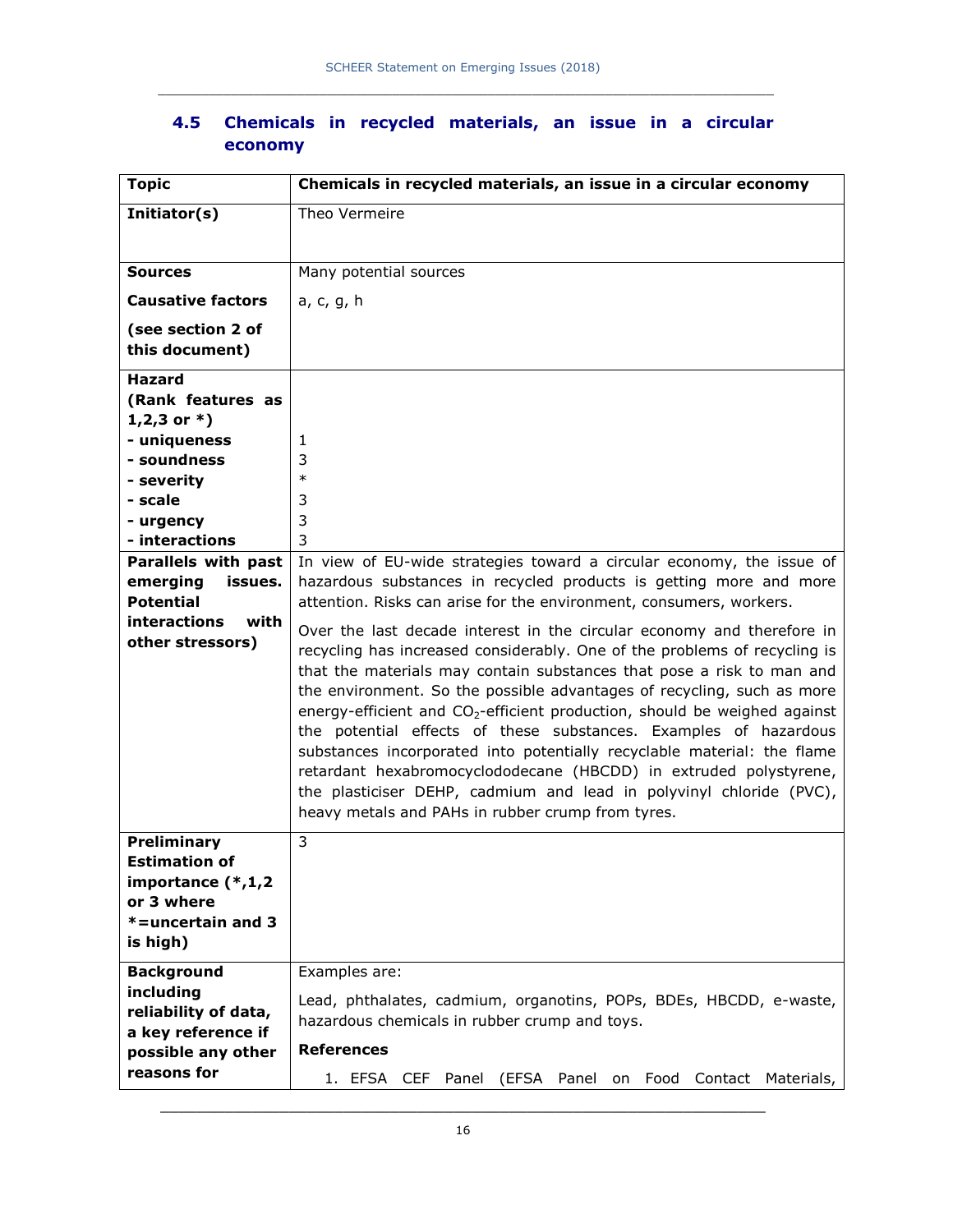| concern. | Flavourings and Processing Aids) (2015).                             |
|----------|----------------------------------------------------------------------|
|          | 2. Grant K., Goldizen F.C., Sly P.D., Brune M.-N., Neira M., van den |
|          | Berg M., Norman R.E. (2013).                                         |
|          | 3. Janssen M.P.M. et al. (2016).                                     |
|          | 4. KEMI (2012).                                                      |
|          | 5. Verschoor A.J., Bodar C.W.M., Baumann R.A. (2018).                |
|          |                                                                      |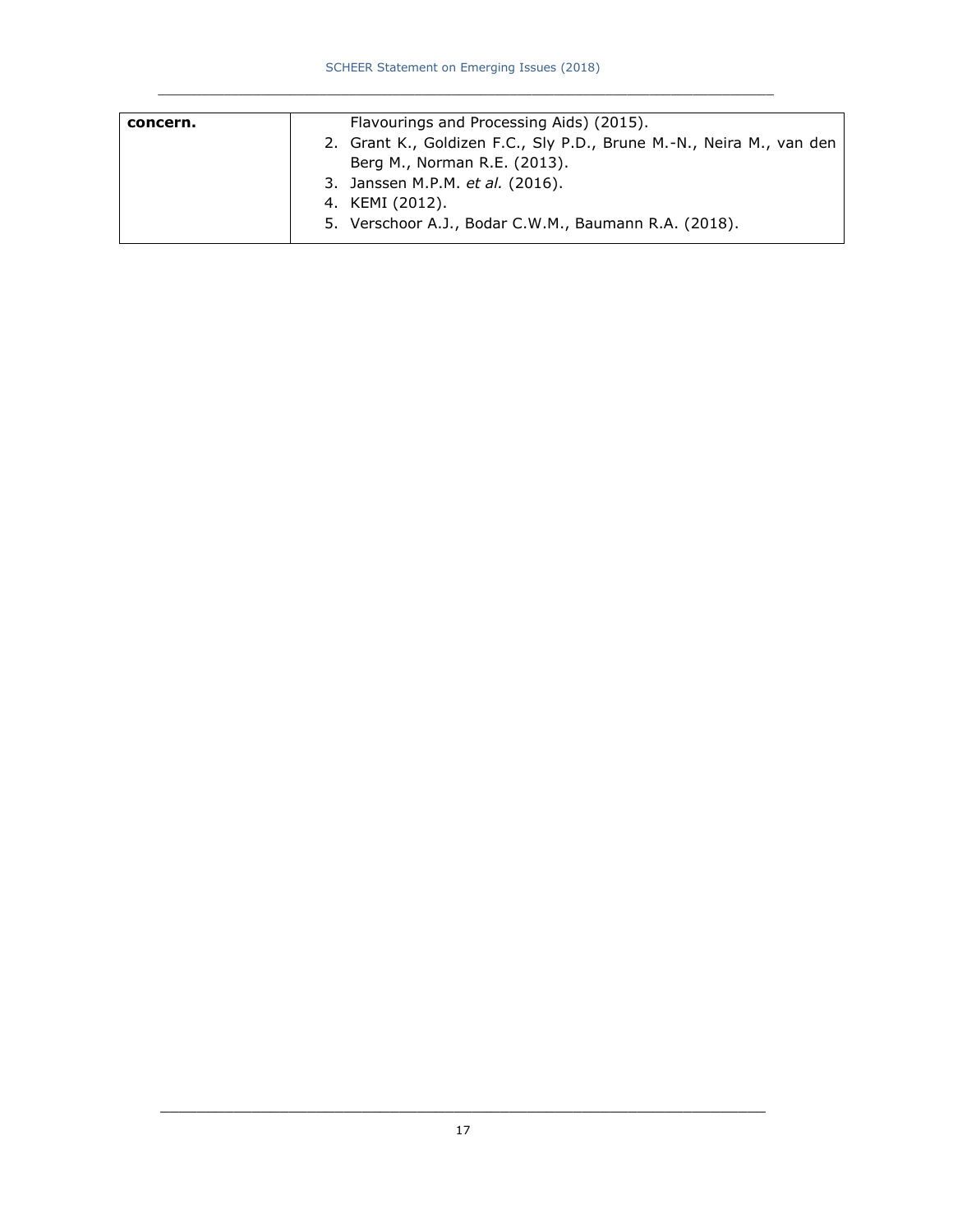### **4.6 Pharmaceuticals (human and veterinary) and illicit drugs in wastewater and surface waters**

| <b>Topic</b>                          | Pharmaceuticals (human and veterinary) and illicit drugs in<br>wastewater and surface waters                                                                                                                                                                                                                                                                                                                                                                                                 |
|---------------------------------------|----------------------------------------------------------------------------------------------------------------------------------------------------------------------------------------------------------------------------------------------------------------------------------------------------------------------------------------------------------------------------------------------------------------------------------------------------------------------------------------------|
| Initiator(s)                          | Pim de Voogt, Marco Vighi                                                                                                                                                                                                                                                                                                                                                                                                                                                                    |
|                                       |                                                                                                                                                                                                                                                                                                                                                                                                                                                                                              |
| <b>Sources</b>                        | 5                                                                                                                                                                                                                                                                                                                                                                                                                                                                                            |
|                                       | Urban waste water. Wastes from pharmaceutical industries and from                                                                                                                                                                                                                                                                                                                                                                                                                            |
| <b>Causative factors</b>              | illegal drugs manufacturing. Animal farm emissions. Agricultural soils<br>treated with WWTP sludge or animal manure. Aquaculture.                                                                                                                                                                                                                                                                                                                                                            |
| (see section 2 of<br>this document)   |                                                                                                                                                                                                                                                                                                                                                                                                                                                                                              |
| <b>Hazard</b>                         | Pharmaceuticals and illicit drugs loads in wastewater increase as a result                                                                                                                                                                                                                                                                                                                                                                                                                   |
| (Rank features as<br>$1,2,3$ or $*$ ) | of increased use of legal, illicit and counterfeit drugs, aging of the<br>population and also due to fly tipping of waste from illegal drug<br>manufacturing sites (Emke et al. 2018). As a result wastewater treatment<br>facilities may become jeopardised. Exposure of aquatic environments<br>(receiving surface waters) because WWTPs don't (completely) remove<br>residuals (Wang et al. 2016; Bijlsma et al. 2012).                                                                   |
|                                       | The occurrence of pharmaceuticals in wastewater and surface waters has<br>been object of systematic research since the 1990s (Zuccato et al.,<br>2006). Therefore, it might seem as if the issue should not be considered<br>as an emerging risk. However, knowledge on the hazards for aquatic<br>communities is still far from being complete and, in many cases, the<br>possible effects on the aquatic ecosystems are completely unknown.                                                |
|                                       | Pharmaceuticals and illicit drugs are, by definition, biologically active<br>compounds. The type of biological effect is highly specific and, in most<br>cases, unwanted for natural populations.                                                                                                                                                                                                                                                                                            |
|                                       | At the concentrations likely to occur in surface waters, the possibility of<br>effects that may be studied with tools capable to measure traditional<br>endpoints (e.g. acute or chronic toxicity) or more specific effects (e.g.<br>endocrine disrupting effects) is, in most cases, highly improbable.<br>Nevertheless, other types of direct or indirect effects on the functioning of<br>ecosystems determined by the specific biological activity, are possible and<br>largely unknown. |
|                                       | A couple of examples of the most known cases are:                                                                                                                                                                                                                                                                                                                                                                                                                                            |
|                                       | Occurrence and spread of antibiotic resistance (AMR). Determined by<br>the presence of antibiotics in surface water, this may represent a<br>change in ecosystem functioning and a risk for human health (see, for<br>example, Xi et al., 2009).                                                                                                                                                                                                                                             |
|                                       | Behavioural changes due to antidepressants. Psychoactive drugs alter<br>$\bullet$<br>the behaviour of aquatic vertebrates, for example reducing the<br>capability to escape from predators, with dramatic changes in                                                                                                                                                                                                                                                                         |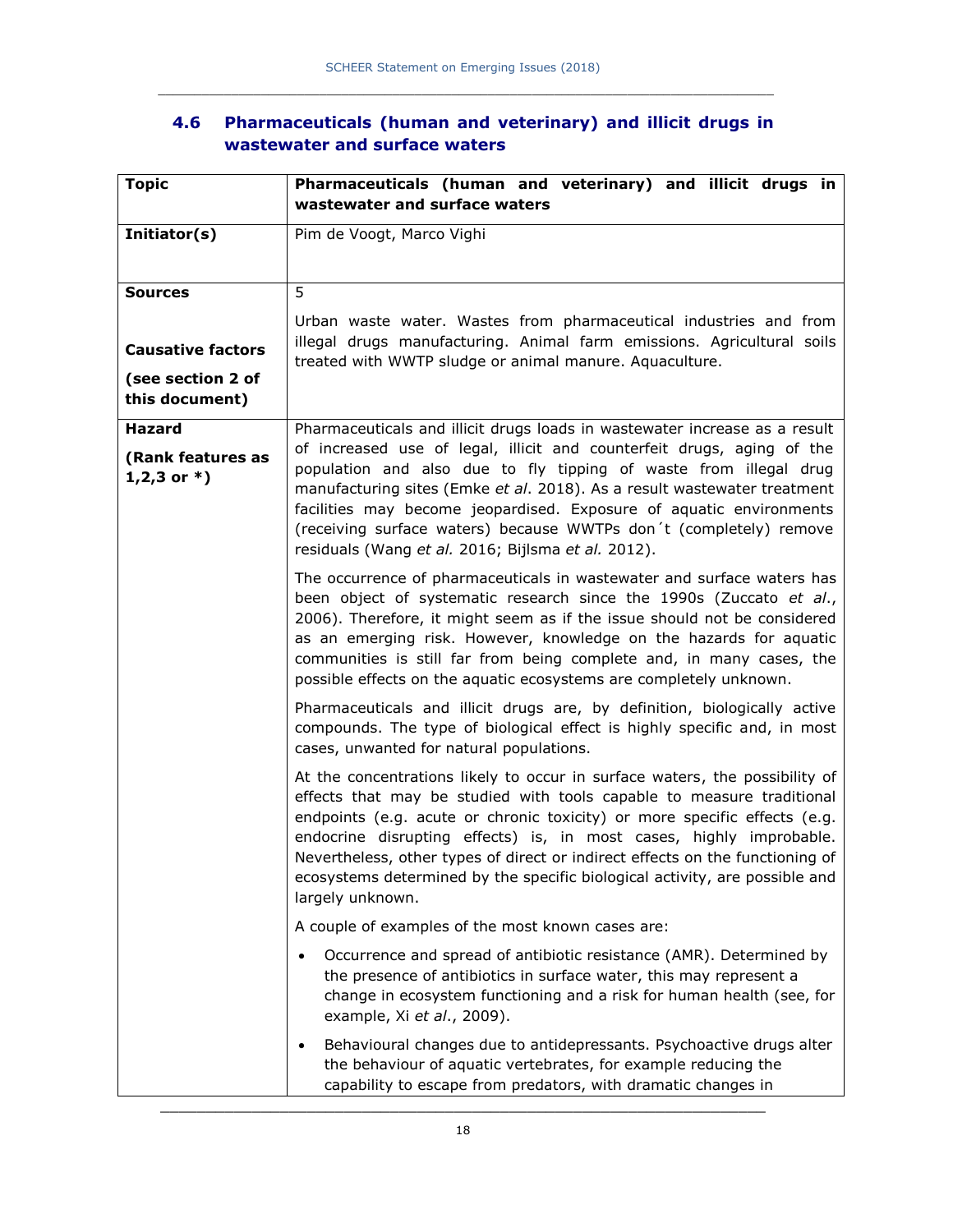|                                                                                                                                                                                                    | ecosystem functioning (see, for example, Brooks, 2014).                                                                                                                                                                                                                                                                                                                                                                                                                               |
|----------------------------------------------------------------------------------------------------------------------------------------------------------------------------------------------------|---------------------------------------------------------------------------------------------------------------------------------------------------------------------------------------------------------------------------------------------------------------------------------------------------------------------------------------------------------------------------------------------------------------------------------------------------------------------------------------|
|                                                                                                                                                                                                    | Other possible effects are fully unknown and difficult to predict.                                                                                                                                                                                                                                                                                                                                                                                                                    |
| - uniqueness<br>- soundness<br>- severity<br>- scale<br>- urgency<br>- interactions<br><b>Parallels with past</b><br>emerging issues.<br><b>Potential</b><br>interactions with<br>other stressors) | $\mathbf{1}$<br>$\ast$<br>$\ast$<br>3<br>3<br>$\ast$<br>different<br>pharmaceuticals with<br>possibilities<br>Interactions among<br>of<br>synergisms or antagonisms.                                                                                                                                                                                                                                                                                                                  |
| Preliminary<br><b>Estimation of</b><br>importance (*,1,2<br>or 3 where<br>*=uncertain and 3<br>is high)                                                                                            | 3                                                                                                                                                                                                                                                                                                                                                                                                                                                                                     |
| <b>Background</b><br>including<br>reliability of data,<br>a key reference if<br>possible any other<br>reasons for<br>concern.                                                                      | <b>References</b><br>1. Bijlsma L., Emke E., Hernández F., de Voogt P. (2012)<br>2. Brooks B. (2014).<br>3. Emke E., Vughs D., Kolkman A., de Voogt P (2018).<br>4. Wang J., Wang S. (2016).<br>5. Xi C., Zhang Y., Marrs C.F., Ye W., Simon C., Foxman B., Nriagu J.<br>(2009).<br>6. Zuccato E., Castiglioni S., Fanelli R., Reitano G., Bagnati R.,<br>Chiabrando C., Pomati F., Rossetti C., Calamari D. (2006).<br>7. http://score-cost.eu/emcdda-wastewater-analysis-and-drugs/ |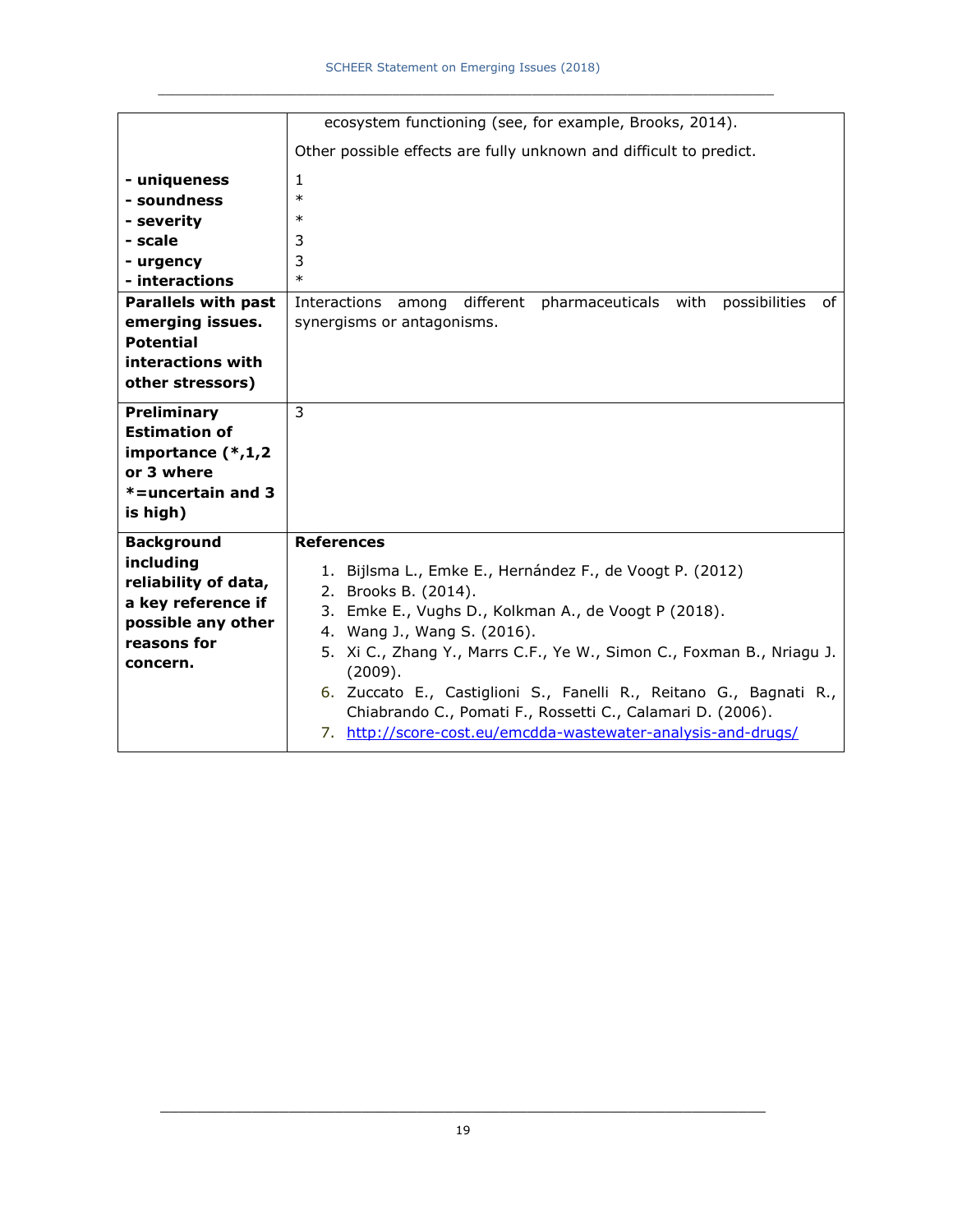| Pim de Voogt<br>Initiator(s)<br>5, 8, 9, 11<br><b>Sources</b><br><b>Causative factors</b><br>d,e<br>Changes in public welfare measures / demographic changes<br>(see section 2 of<br>this document)<br>Our society is using increasingly more chemical substances, and<br>among the new emerging pollutants we are finding an increasing<br>number of polar organic compounds. Although the concentration level<br>of total organic contaminants decreases by about 2 orders of<br>magnitude going from WWTP effluents to groundwater used for<br>drinking water production to tapwater. The most polar contaminants<br>in the WWTP effluents remain in the water throughout its passage to<br>groundwater and also withstand traditional drinking water treatment<br>processes.<br>As a result, persistent mobile organic chemicals (PMOCs) may reach<br>drinking water. Examples include trifluoromethanesulfonic acid and its<br>halogenated homologues; 1-naphthalenesulfonic acid; 1,3-di-o-<br>GenX<br>tolylguanidine<br>and<br>(2,3,3,3-Tetrafluoro-2-(heptafluoro-<br>propoxy) propanoic acid; aka FRD-903 or HFPO-DA).<br><b>Hazard</b><br>PMOC may be of an equivalent level of concern as PBT substances. If<br>emissions of PMOC or very persistent very mobile substances are<br>(Rank features as<br>$1,2,3$ or $*$ )<br>ongoing and removal during water treatment is incomplete, their<br>environmental concentrations will increase over time as these<br>substances circulate and enrich in the water cycle. |  |
|--------------------------------------------------------------------------------------------------------------------------------------------------------------------------------------------------------------------------------------------------------------------------------------------------------------------------------------------------------------------------------------------------------------------------------------------------------------------------------------------------------------------------------------------------------------------------------------------------------------------------------------------------------------------------------------------------------------------------------------------------------------------------------------------------------------------------------------------------------------------------------------------------------------------------------------------------------------------------------------------------------------------------------------------------------------------------------------------------------------------------------------------------------------------------------------------------------------------------------------------------------------------------------------------------------------------------------------------------------------------------------------------------------------------------------------------------------------------------------------------------------------------------------|--|
|                                                                                                                                                                                                                                                                                                                                                                                                                                                                                                                                                                                                                                                                                                                                                                                                                                                                                                                                                                                                                                                                                                                                                                                                                                                                                                                                                                                                                                                                                                                                |  |
|                                                                                                                                                                                                                                                                                                                                                                                                                                                                                                                                                                                                                                                                                                                                                                                                                                                                                                                                                                                                                                                                                                                                                                                                                                                                                                                                                                                                                                                                                                                                |  |
|                                                                                                                                                                                                                                                                                                                                                                                                                                                                                                                                                                                                                                                                                                                                                                                                                                                                                                                                                                                                                                                                                                                                                                                                                                                                                                                                                                                                                                                                                                                                |  |
|                                                                                                                                                                                                                                                                                                                                                                                                                                                                                                                                                                                                                                                                                                                                                                                                                                                                                                                                                                                                                                                                                                                                                                                                                                                                                                                                                                                                                                                                                                                                |  |
|                                                                                                                                                                                                                                                                                                                                                                                                                                                                                                                                                                                                                                                                                                                                                                                                                                                                                                                                                                                                                                                                                                                                                                                                                                                                                                                                                                                                                                                                                                                                |  |
|                                                                                                                                                                                                                                                                                                                                                                                                                                                                                                                                                                                                                                                                                                                                                                                                                                                                                                                                                                                                                                                                                                                                                                                                                                                                                                                                                                                                                                                                                                                                |  |
|                                                                                                                                                                                                                                                                                                                                                                                                                                                                                                                                                                                                                                                                                                                                                                                                                                                                                                                                                                                                                                                                                                                                                                                                                                                                                                                                                                                                                                                                                                                                |  |
|                                                                                                                                                                                                                                                                                                                                                                                                                                                                                                                                                                                                                                                                                                                                                                                                                                                                                                                                                                                                                                                                                                                                                                                                                                                                                                                                                                                                                                                                                                                                |  |
| 3<br>- uniqueness                                                                                                                                                                                                                                                                                                                                                                                                                                                                                                                                                                                                                                                                                                                                                                                                                                                                                                                                                                                                                                                                                                                                                                                                                                                                                                                                                                                                                                                                                                              |  |
| - soundness<br>3                                                                                                                                                                                                                                                                                                                                                                                                                                                                                                                                                                                                                                                                                                                                                                                                                                                                                                                                                                                                                                                                                                                                                                                                                                                                                                                                                                                                                                                                                                               |  |
| 3<br>- severity                                                                                                                                                                                                                                                                                                                                                                                                                                                                                                                                                                                                                                                                                                                                                                                                                                                                                                                                                                                                                                                                                                                                                                                                                                                                                                                                                                                                                                                                                                                |  |
| 3<br>- scale                                                                                                                                                                                                                                                                                                                                                                                                                                                                                                                                                                                                                                                                                                                                                                                                                                                                                                                                                                                                                                                                                                                                                                                                                                                                                                                                                                                                                                                                                                                   |  |
| 3<br>- urgency                                                                                                                                                                                                                                                                                                                                                                                                                                                                                                                                                                                                                                                                                                                                                                                                                                                                                                                                                                                                                                                                                                                                                                                                                                                                                                                                                                                                                                                                                                                 |  |
| -interactions<br>2                                                                                                                                                                                                                                                                                                                                                                                                                                                                                                                                                                                                                                                                                                                                                                                                                                                                                                                                                                                                                                                                                                                                                                                                                                                                                                                                                                                                                                                                                                             |  |
| <b>Parallels with</b><br>European legislation on chemical substances (REACH) primarily<br>past emerging<br>focuses on substances that do not easily break down and are                                                                                                                                                                                                                                                                                                                                                                                                                                                                                                                                                                                                                                                                                                                                                                                                                                                                                                                                                                                                                                                                                                                                                                                                                                                                                                                                                         |  |
| therefore Persistent (P), accumulate in organisms (Bioaccumulation,<br>issues. Potential                                                                                                                                                                                                                                                                                                                                                                                                                                                                                                                                                                                                                                                                                                                                                                                                                                                                                                                                                                                                                                                                                                                                                                                                                                                                                                                                                                                                                                       |  |
| interactions with<br>B) and have an effect on organisms (Toxicity, T). This PBT legislation                                                                                                                                                                                                                                                                                                                                                                                                                                                                                                                                                                                                                                                                                                                                                                                                                                                                                                                                                                                                                                                                                                                                                                                                                                                                                                                                                                                                                                    |  |
| other stressors)<br>pays insufficient attention to the drinking water function of our                                                                                                                                                                                                                                                                                                                                                                                                                                                                                                                                                                                                                                                                                                                                                                                                                                                                                                                                                                                                                                                                                                                                                                                                                                                                                                                                                                                                                                          |  |
| surface waters and groundwater. After all, there are substances that<br>do not accumulate very much but that are very difficult to remove<br>from water. Due to their great affinity for water such substances are<br>Mobile (M). If substances have PMT properties then they can present<br>an exposure risk for humans via drinking water.                                                                                                                                                                                                                                                                                                                                                                                                                                                                                                                                                                                                                                                                                                                                                                                                                                                                                                                                                                                                                                                                                                                                                                                   |  |

## **4.7 Substance Mobility: a new criterion in chemicals regulation**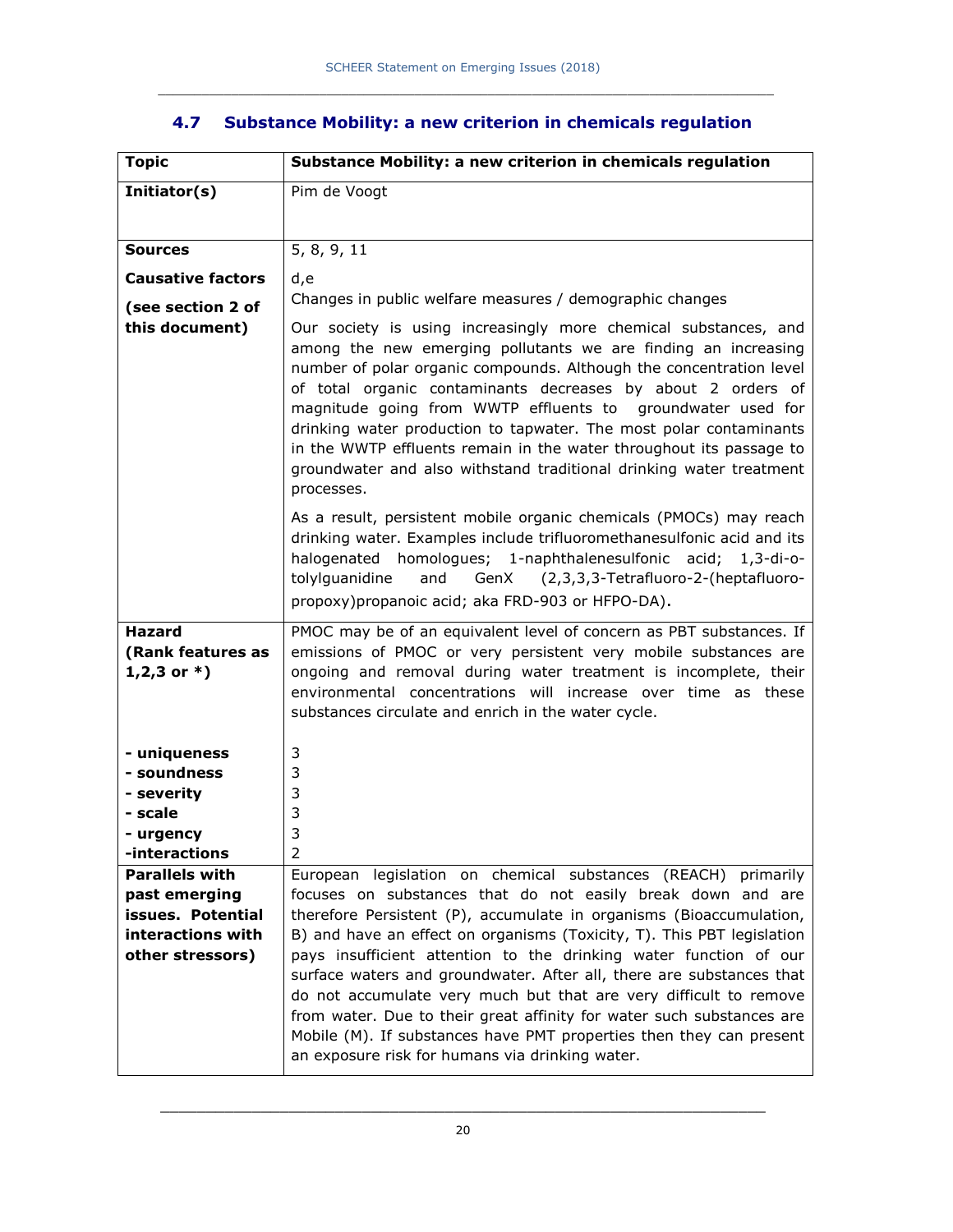|                                                                                                                               | Potential Interactions: Exposure to (mixtures of) chemicals                                                                                                                                                                                                                                                                                                                                                                                                                                                                                                                                                                                                                                                                                        |
|-------------------------------------------------------------------------------------------------------------------------------|----------------------------------------------------------------------------------------------------------------------------------------------------------------------------------------------------------------------------------------------------------------------------------------------------------------------------------------------------------------------------------------------------------------------------------------------------------------------------------------------------------------------------------------------------------------------------------------------------------------------------------------------------------------------------------------------------------------------------------------------------|
| <b>Preliminary</b><br><b>Estimation of</b>                                                                                    | 3<br>-Topic is highly relevant for REACH legislation                                                                                                                                                                                                                                                                                                                                                                                                                                                                                                                                                                                                                                                                                               |
| importance (*, 1,<br>2 or 3 where<br>*=uncertain and 3<br>is high)                                                            | -German UBA has issued a revised proposal for implementing criteria<br>and an assessment procedure to identify Persistent, Mobile and Toxic<br>(PMT) and very Persistent, very Mobile (vPvM) substances registered<br>under REACH.                                                                                                                                                                                                                                                                                                                                                                                                                                                                                                                 |
| <b>Background</b><br>including<br>reliability of data,<br>a key reference if<br>possible any other<br>reasons for<br>concern. | Whether an organic compound does or does not possess an affinity<br>for water is mainly determined by the polarity of that substance. Polar<br>substances and those that have a permanent charge (ions, such as<br>salts) have an extremely high affinity for water. That high affinity<br>means that polar and charged substances dissolve easily in water and<br>are poorly retained in soils through which the water passes, in<br>riverbanks or by sorptive water treatment processes. Such substances<br>are difficult to remove from water during purification. In other words,<br>the substances move easily with the (moving) water, are transported<br>along with it and can easily reach drinking water: the substance is<br>Mobile (M). |
|                                                                                                                               | Drinking water companies are certainly increasingly confronted with<br>new expenditures necessary to cope with polar substances.                                                                                                                                                                                                                                                                                                                                                                                                                                                                                                                                                                                                                   |
|                                                                                                                               | <b>References</b>                                                                                                                                                                                                                                                                                                                                                                                                                                                                                                                                                                                                                                                                                                                                  |
|                                                                                                                               | 1. Reemtsma T., Berger U., Arp H.P.H., Gallard H., Knepper T.P.,<br>Neumann M., Quintana J.B., de Voogt P. (2016).<br>2. Sjerps R.M.A., Vughs D. van Leerdam J.A., ter Laak T.L., van<br>Wezel A.P. (2016).<br>3. http://www.ufz.de/promote/<br>4. https://www.umweltbundesamt.de/en/publikationen/protectin<br>g-the-sources-of-our-drinking-water-from<br>5. Zahn D., Frömel T., Knepper T.P. (2016).<br>6. Montes R., Aguire J., Vidal X., Rodil R., Cela R., Quintana J.B.<br>(2017).<br>7. Versteegh J.F.M., de Voogt P. (2017).                                                                                                                                                                                                              |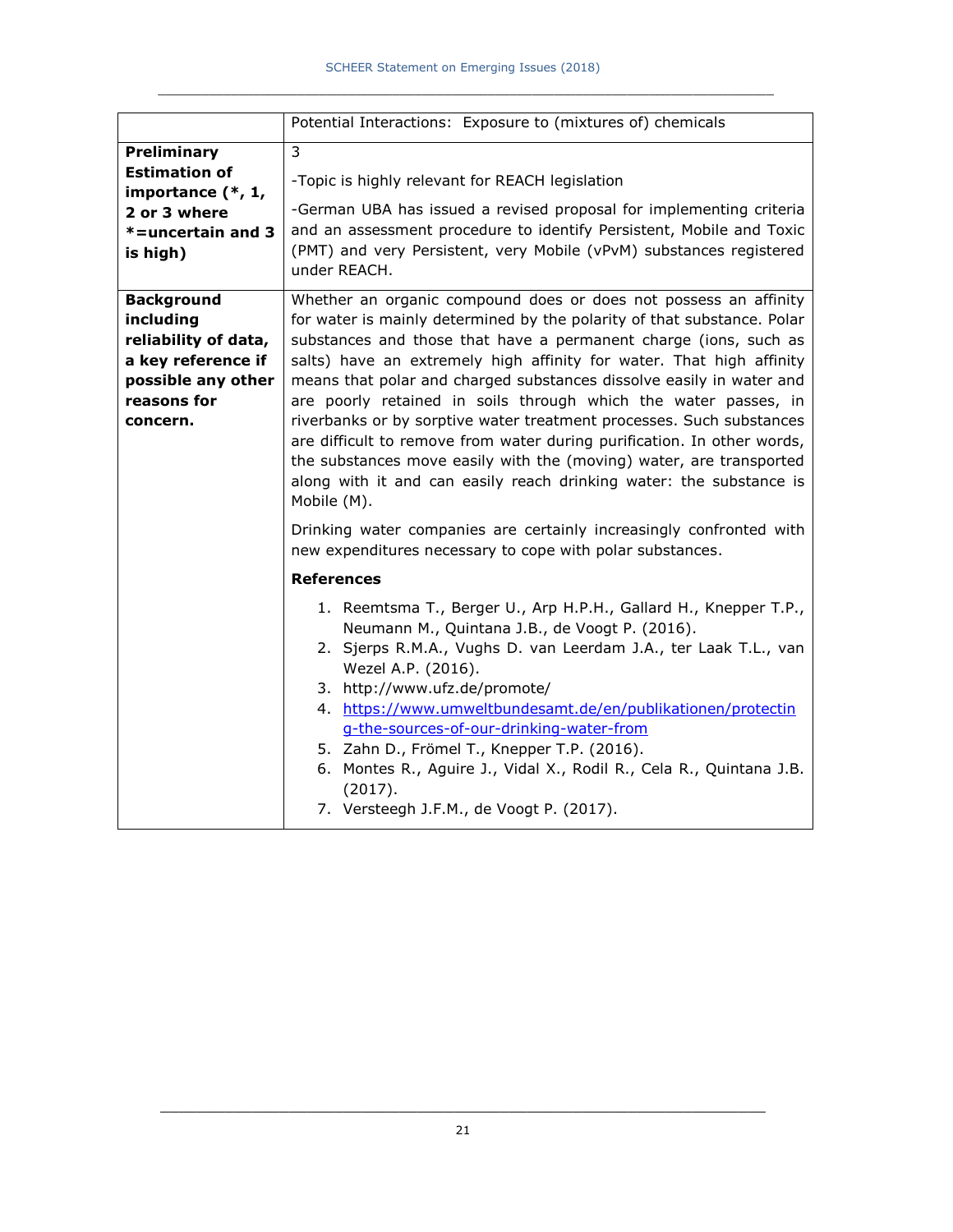### **4.8 Drinking water treatment interactions with compounds and potential health effects**

| <b>Topic</b>                                                                                                                                | <b>Drinking</b><br>water<br>treatment<br>interactions<br>with<br>compounds and potential health effects                                                                                                                                                                                                                                                                                                                                                                                                                                                                                                                                                                                                                                                                                                                                                                                                                                                                                                                                                                                                                                                                                                                                                                                                                                                                                               |
|---------------------------------------------------------------------------------------------------------------------------------------------|-------------------------------------------------------------------------------------------------------------------------------------------------------------------------------------------------------------------------------------------------------------------------------------------------------------------------------------------------------------------------------------------------------------------------------------------------------------------------------------------------------------------------------------------------------------------------------------------------------------------------------------------------------------------------------------------------------------------------------------------------------------------------------------------------------------------------------------------------------------------------------------------------------------------------------------------------------------------------------------------------------------------------------------------------------------------------------------------------------------------------------------------------------------------------------------------------------------------------------------------------------------------------------------------------------------------------------------------------------------------------------------------------------|
| Initiator(s)                                                                                                                                | Marian Scott                                                                                                                                                                                                                                                                                                                                                                                                                                                                                                                                                                                                                                                                                                                                                                                                                                                                                                                                                                                                                                                                                                                                                                                                                                                                                                                                                                                          |
| <b>Sources</b>                                                                                                                              | 5,6,10                                                                                                                                                                                                                                                                                                                                                                                                                                                                                                                                                                                                                                                                                                                                                                                                                                                                                                                                                                                                                                                                                                                                                                                                                                                                                                                                                                                                |
| <b>Causative factors</b>                                                                                                                    | a,b                                                                                                                                                                                                                                                                                                                                                                                                                                                                                                                                                                                                                                                                                                                                                                                                                                                                                                                                                                                                                                                                                                                                                                                                                                                                                                                                                                                                   |
| (see section 2 of<br>this document)                                                                                                         | New and modified drinking water treatments are being used to deal with<br>removal of chemical (natural and anthropogenic) contaminants in the<br>source waters. It is anticipated that in the light of climate change, there<br>may be further interactions between such natural contaminants, leading<br>to new (or increased) concentrations of by-products with potential for<br>human health concerns.                                                                                                                                                                                                                                                                                                                                                                                                                                                                                                                                                                                                                                                                                                                                                                                                                                                                                                                                                                                            |
| <b>Hazard</b><br>(Rank features as<br>1,2,3 or $*$ )<br>- uniqueness<br>- soundness<br>- severity<br>- scale<br>- urgency<br>- interactions | 2<br>1<br>2<br>3<br>1<br>$\ast$                                                                                                                                                                                                                                                                                                                                                                                                                                                                                                                                                                                                                                                                                                                                                                                                                                                                                                                                                                                                                                                                                                                                                                                                                                                                                                                                                                       |
| <b>Parallels with past</b><br>emerging issues.<br><b>Potential</b><br>interactions with<br>other stressors.                                 | Many disinfection methods are being used in the production of drinking<br>water. Among these, the advanced oxidation processes serve the dual<br>purposes of disinfection and removal of chemical contaminants present in<br>source water.<br>Studies have shown that water containing natural organic matter, when<br>treated with UV for disinfection, generated<br>multiple disinfection<br>byproducts (DBPs). [Bond et al. Water Res 45 (2011) 4341-54;<br>Richardson et al. Mutat. Res. 636 (2007) 178-242; Ceretti et al. J Public<br>Health Res. 2016 Dec 9; 5(3), 769], including Nitrogen-containing<br>mutagenic DBPs [Vughs et al. Environ Sci Pollut Res 25 (2018) 3951-64].<br>Climate change is expected to increase surface run off in river<br>catchments, leading to increased amounts and loads, as well as possible<br>changes in characteristics, of natural organic matter in the source waters<br>[Soh et al., The Environmentalist 28 (2007) 158-165].<br>used for<br>producing drinking water. This means that there is an increased<br>probability that DBPs are being formed in the treatment processes<br>required for disinfection and purification.<br>Climate change effects may result in the need to modify water treatment<br>processes resulting in potentially new interactions, and lead to the<br>development of new treatment methods which could result in the |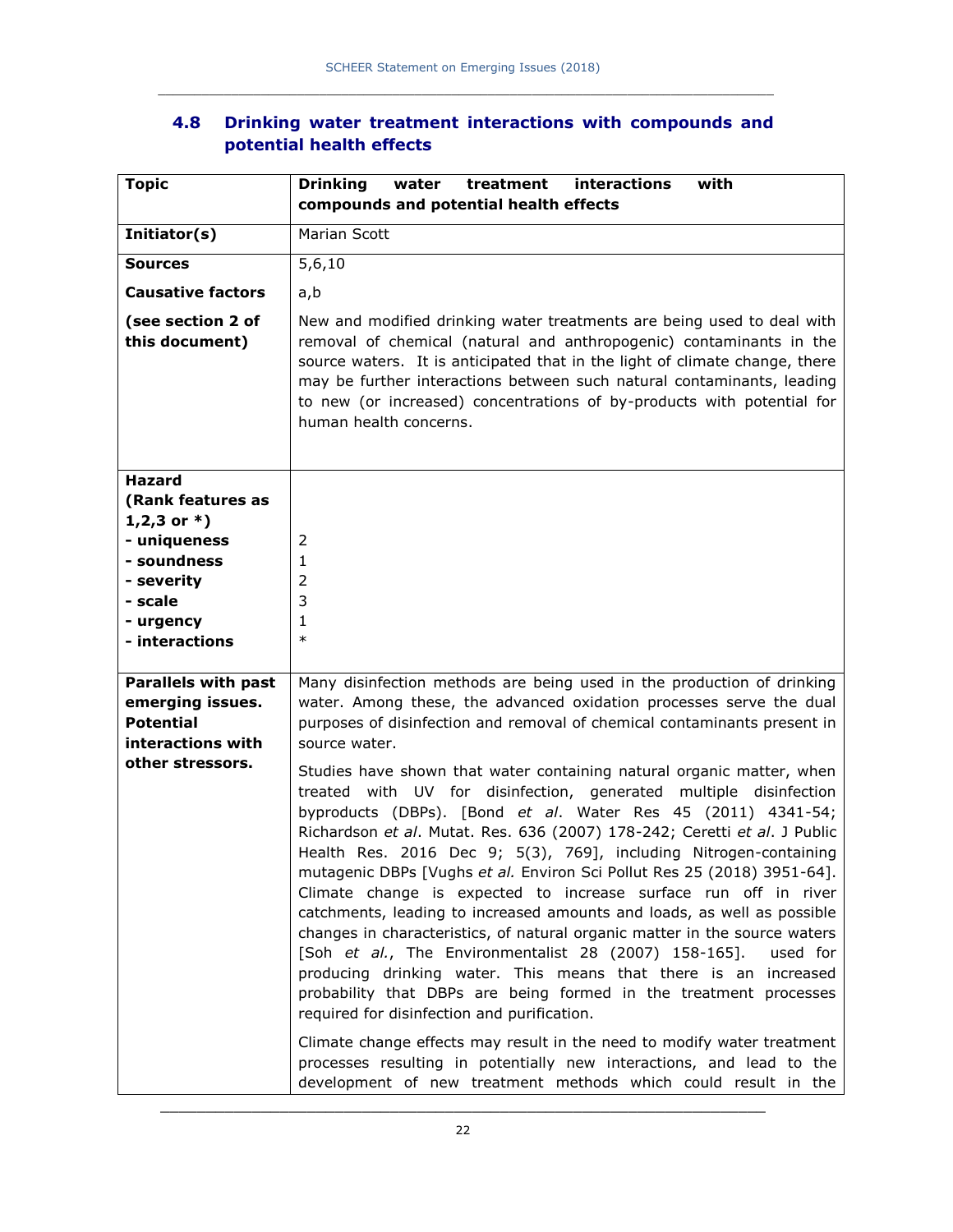|                                                                                                                               | formation of novel disinfection products with health effects including<br>mutagenicity.                                                                                                                                                                                                                                                                                                                                                                                                                                                                                                                                                                                                                                                                                                                                                                                                                                                                                                              |
|-------------------------------------------------------------------------------------------------------------------------------|------------------------------------------------------------------------------------------------------------------------------------------------------------------------------------------------------------------------------------------------------------------------------------------------------------------------------------------------------------------------------------------------------------------------------------------------------------------------------------------------------------------------------------------------------------------------------------------------------------------------------------------------------------------------------------------------------------------------------------------------------------------------------------------------------------------------------------------------------------------------------------------------------------------------------------------------------------------------------------------------------|
| Preliminary<br><b>Estimation of</b><br>importance $(*, 1, 2)$<br>or 3 where<br>*=uncertain and 3<br>is high)                  | $\overline{2}$                                                                                                                                                                                                                                                                                                                                                                                                                                                                                                                                                                                                                                                                                                                                                                                                                                                                                                                                                                                       |
| <b>Background</b><br>including reliability<br>of data, a key<br>reference if<br>possible any other<br>reasons for<br>concern. | There are a variety of papers and studies being published concerning<br>interactions between water treatment chemicals, organic material and<br>residues in drinking water, exacerbated by climate change and with<br>potential health effects (including neurological disorders). Aluminium has<br>been implicated in the past, but the treatment interactions with chemical<br>contaminants and the possible effects of climate change mean that this<br>topic is gaining renewed interest. Examples of some of the studies are<br>given below.                                                                                                                                                                                                                                                                                                                                                                                                                                                    |
|                                                                                                                               | <b>References</b>                                                                                                                                                                                                                                                                                                                                                                                                                                                                                                                                                                                                                                                                                                                                                                                                                                                                                                                                                                                    |
|                                                                                                                               | 1. Lalas S., Athanasiadis V., Dourtoglou V.G. (2018).<br>2. Glassmeyer S.T., Furlong E.T., Kolpin D.W., Batt A.L., Benson R.,<br>Boone J.S., Conerly O., Donohue M.J., King D.N., Kostich M.S.,<br>Mash H.E., Pfaller S.L., Schenck K.M., Simmons J.E., Varughese<br>E.A., Vesper S.J., Villegas E.N., Wilson V.S. (2017).<br>3. Benson R., Conerly, O.D. Sander W., Batt A.L., Boone J.S.,<br>Furlong E.T., Glassmeyer S.T., Kolping D.W. Mash H.E., Schenck<br>K.M., Simmonsi J.E. (2017).<br>4. Kessing, L.V., Gerds T. A. Nygård Knudsen N., et al. (2017).<br>5. Post G.B., Gleason J.A., Cooper K.R. (2017).<br>6. Bond T., Huang J., Templeton M.R., Graham N. (2011).<br>7. Richardson S.D., Plewa M.J., Wagner E.D., Schoeny R., Demarini<br>D.M. (2007).<br>8. Ceretti E., Moretti M., Zerbini I., Villarini M., Zani C., Monarca S.,<br>Feretti D. (2016).<br>9. Vughs D., Baken K.A., Kolkman A., Martijn A.J., de Voogt P.<br>(2018).<br>10. Soh Y., Roddick F., Van Leeuwen J. (2007). |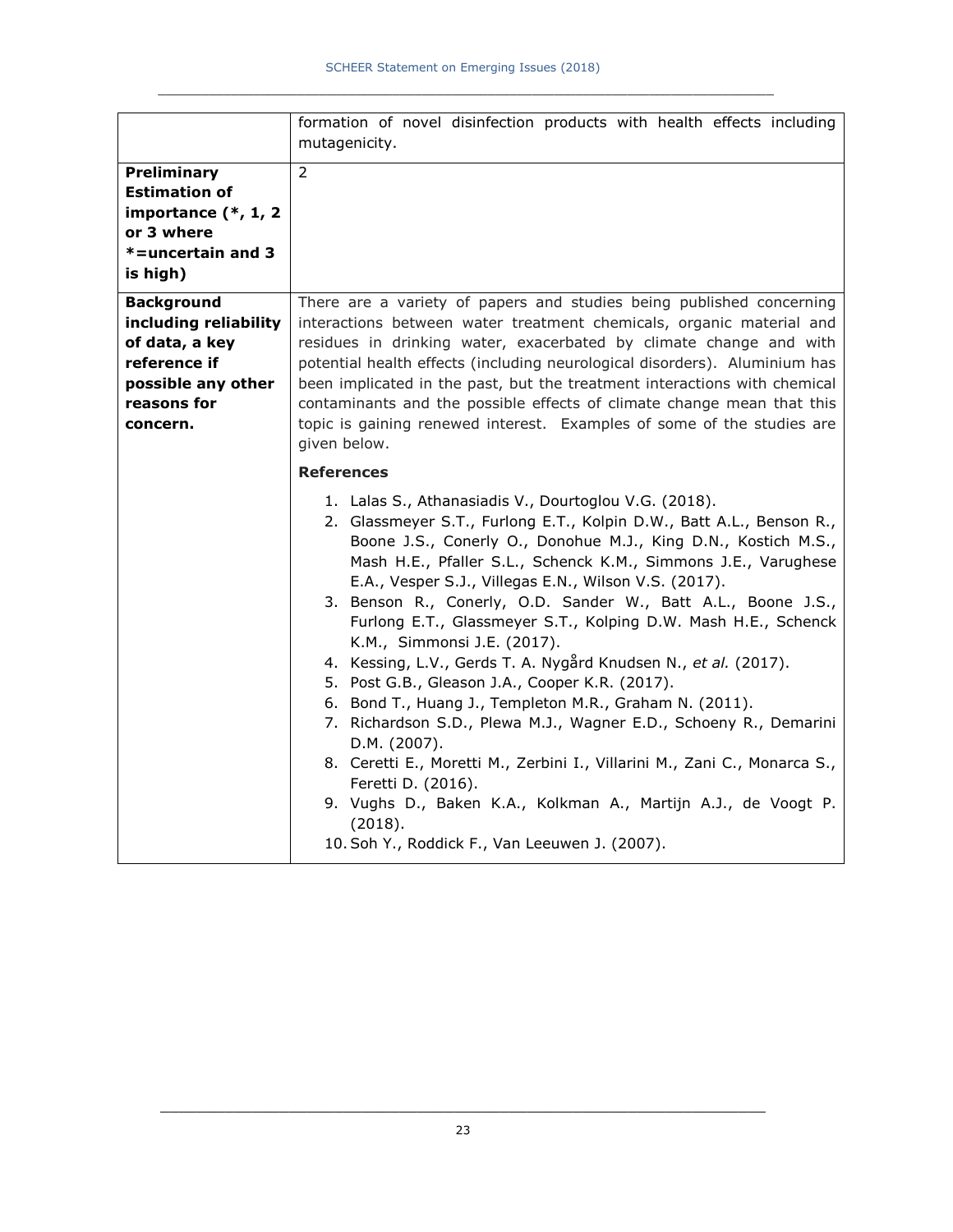| <b>Topic</b>                        | Per- and polyfluorinated alkyl substances (PFAS)                                                                                                |
|-------------------------------------|-------------------------------------------------------------------------------------------------------------------------------------------------|
|                                     |                                                                                                                                                 |
| Initiator(s)                        | Pim de Voogt                                                                                                                                    |
|                                     |                                                                                                                                                 |
| <b>Sources</b>                      | 4, 11, 13                                                                                                                                       |
| <b>Causative factors</b>            | c, d, h                                                                                                                                         |
| see section 2                       |                                                                                                                                                 |
| <b>Hazard</b>                       | Because of the persistence of PFAS, these compounds constitute potential                                                                        |
| (Rank features as                   | risks for humans and the environment.                                                                                                           |
| $1,2,3$ or $*$ )                    |                                                                                                                                                 |
| - uniqueness                        | 3                                                                                                                                               |
| - soundness                         | 3                                                                                                                                               |
| - severity                          | 3                                                                                                                                               |
| - scale                             | 3                                                                                                                                               |
| - urgency<br>- interactions         | 3<br>$\ast$                                                                                                                                     |
| <b>Parallels with past</b>          | Parallels: POPs                                                                                                                                 |
| emerging issues.                    |                                                                                                                                                 |
| <b>Potential</b>                    | Very few PFAS have been regulated (PFOS Stockholm convention; PFOS                                                                              |
| interactions with                   | in products (EC); TDIs for PFOS and PFOA (EFSA). A new Opinion on                                                                               |
| other stressors)                    | PFOS and PFOA in food, by the EFSA Contam panel, has been finalised in                                                                          |
|                                     | Mar 2018. A Scientific Opinion by EFSA on the risk to human health                                                                              |
|                                     | related to the presence of Perfluoroalkylated substances in food, other<br>than Perfluorooctane sulfonate and Perfluorooctanoic acid, is in the |
|                                     | process of completion. PFOA is under review by the Stockholm POP                                                                                |
|                                     | convention.                                                                                                                                     |
|                                     | Possible interactions: dietary exposure to (mixtures of) chemicals.                                                                             |
|                                     |                                                                                                                                                 |
| Preliminary<br><b>Estimation of</b> | $2 - 3$                                                                                                                                         |
| prioritisation (*, 1,               | As a result of new information becoming available on the toxicity of PFAS,                                                                      |
| 2 or 3 where                        | the revision of current guideline values (e.g. TDIs, drinking water                                                                             |
| *=uncertain and 3                   | guidelines) is urgent and for some members of the PFAS group it is                                                                              |
| is high)                            | underway. For others essential data are still missing. Hence the                                                                                |
|                                     | prioritisation is high.                                                                                                                         |
| <b>Background</b>                   | For several members of the PFAS group PBT properties have been                                                                                  |
| including reliability               | demonstrated. Others appear to be persistent and mobile (PM) and cross                                                                          |
| of data, a key                      | natural or technological barriers, thus posing risks to public health                                                                           |
| reference if                        | because of human exposure. Replacements by industry for the major                                                                               |
| possible any other                  | part appear to rely on fluorine chemistry (e.g. GenX) which inherently                                                                          |
| reasons for                         | leads to similarities in persistence. Many more emerging PFAS have been                                                                         |
| concern.                            | recently found to occur in surface waters (see e.g. Gebbink et al., 2017).                                                                      |
|                                     |                                                                                                                                                 |

## **4.9 Per- and polyfluorinated organic substances**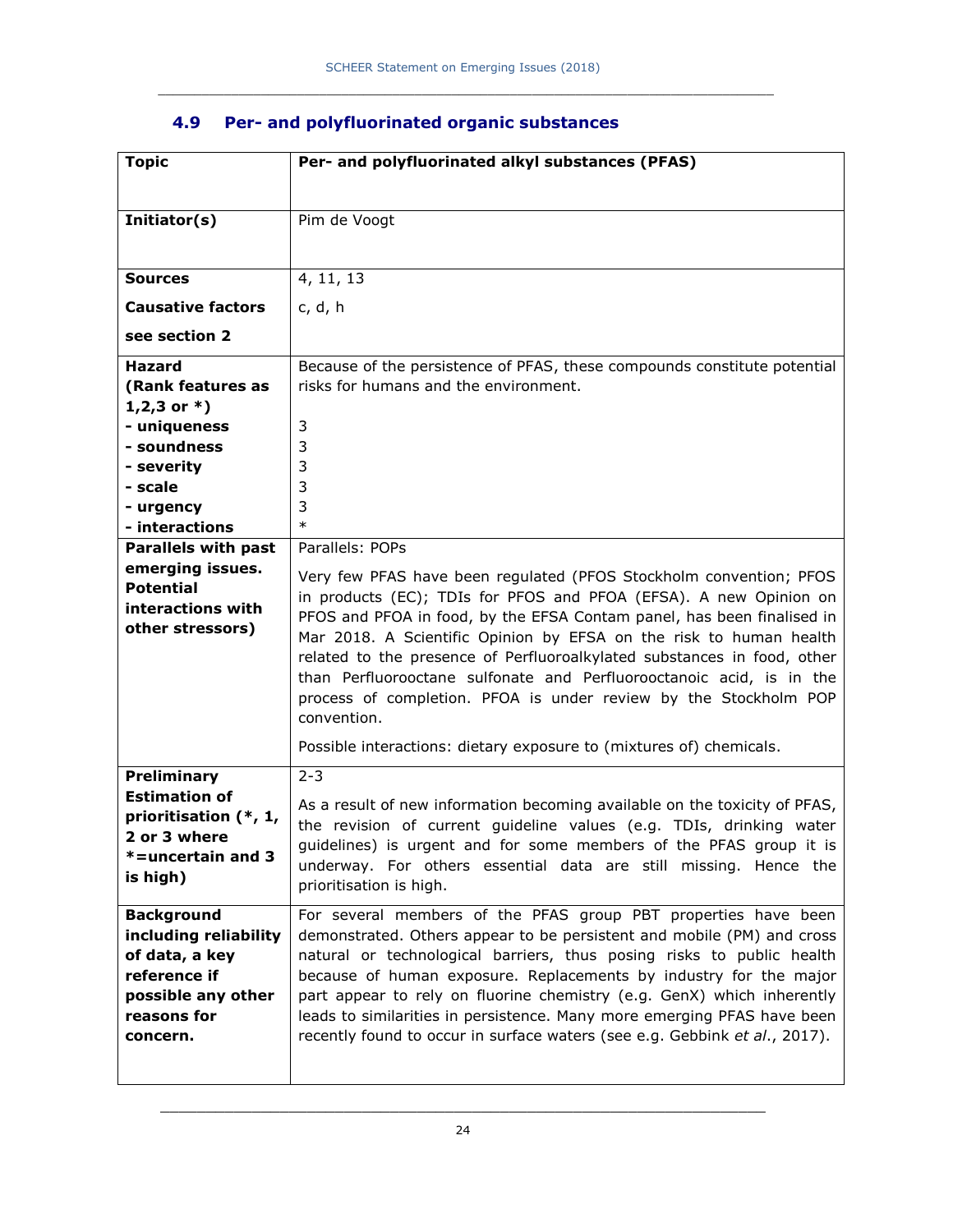| <b>References</b>                                                                                                                                                                                                                                                                                                                                                                                     |
|-------------------------------------------------------------------------------------------------------------------------------------------------------------------------------------------------------------------------------------------------------------------------------------------------------------------------------------------------------------------------------------------------------|
| 1. Scientific Panel on Contaminants in the Food Chain, Minutes of the<br>85 <sup>th</sup> Plenary meeting held on 4-6 July 2017, Parma (Italy).<br>https://www.efsa.europa.eu/sites/default/files/event/170704-<br>m.pdf;<br>http://registerofquestions.efsa.europa.eu/rogFrontend/questionLo<br>ader?question=EFSA-Q-2015-00526;<br>http://registerofquestions.efsa.europa.eu/rogFrontend/questionDo |
| cumentsLoader?question=EFSA-Q-2017-00549                                                                                                                                                                                                                                                                                                                                                              |
| 2. Gebbink W.A., van Asseldonk L., van Leeuwen S.P.J. (2017).                                                                                                                                                                                                                                                                                                                                         |
| 3. Blum A., Balan S.A., Scheringer M., Trier X., Goldenman G.,<br>Cousins I., Diamond M., Fletcher T., Higgins C., Lindeman A.E.,<br>Peaslee G., de Voogt P., Wang Z., Weber R. (2015).<br>4. Ritscher A. <i>et al.</i> (2018).                                                                                                                                                                       |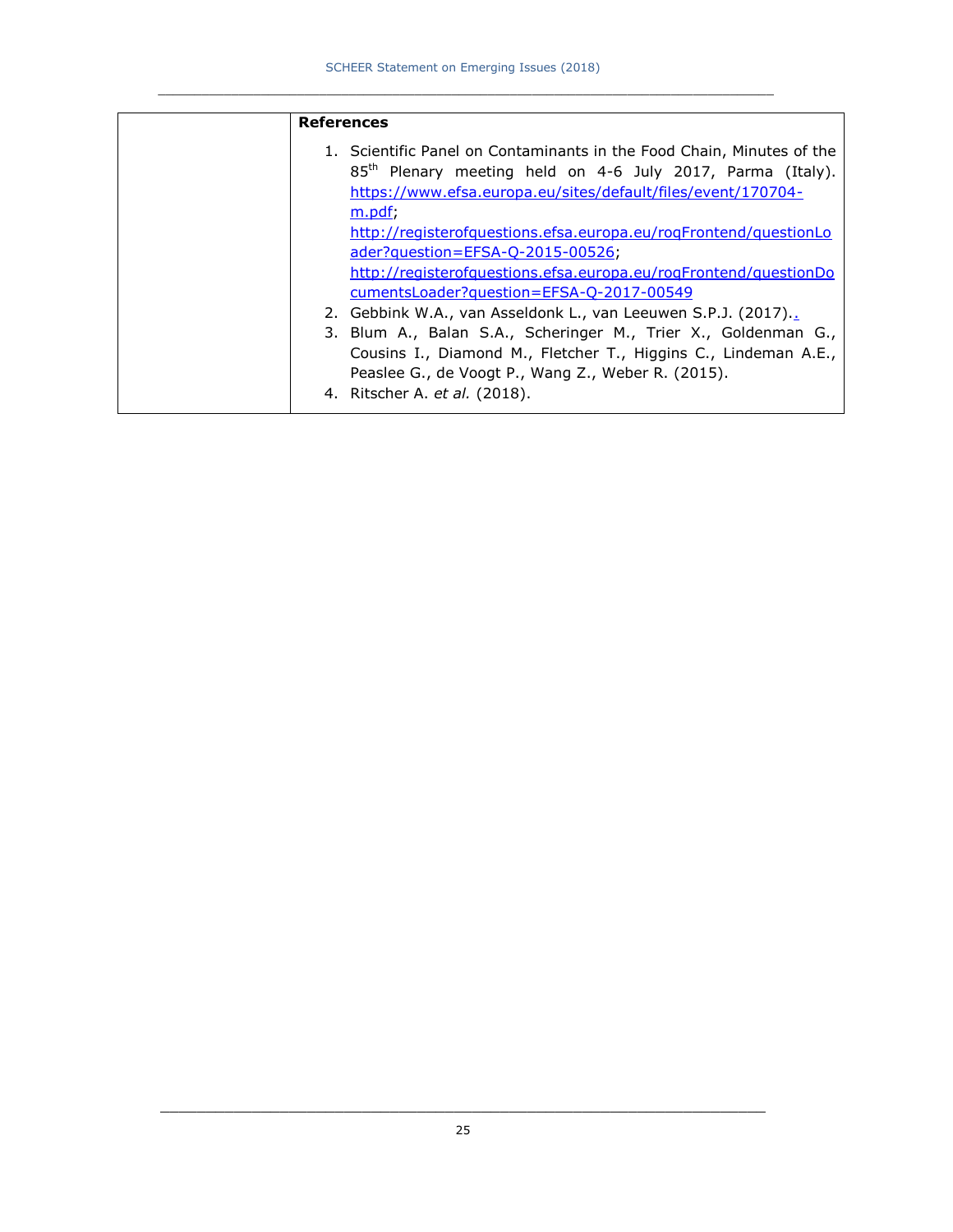| <b>Topic</b>                                                                                                                  | New RNA pesticides and gene editing to reduce/eradicate pest                                                                                                                                                                                                                                                                                                                                                                                                                                  |
|-------------------------------------------------------------------------------------------------------------------------------|-----------------------------------------------------------------------------------------------------------------------------------------------------------------------------------------------------------------------------------------------------------------------------------------------------------------------------------------------------------------------------------------------------------------------------------------------------------------------------------------------|
|                                                                                                                               | populations                                                                                                                                                                                                                                                                                                                                                                                                                                                                                   |
| Initiator(s)                                                                                                                  | Marian Scott                                                                                                                                                                                                                                                                                                                                                                                                                                                                                  |
| <b>Sources</b>                                                                                                                | 6,8,10,12                                                                                                                                                                                                                                                                                                                                                                                                                                                                                     |
| <b>Causative factors</b>                                                                                                      | a,f,h                                                                                                                                                                                                                                                                                                                                                                                                                                                                                         |
| (see section 2 of<br>this document)                                                                                           | With increasing concerns about the negative impact of the use of<br>chemical pesticides (see recent debates concerning glyphosates and<br>neonicotinoids), on both the environment and humans, there are new<br>developments in the use of gene technology (in the broadest sense) to<br>manage pest populations).                                                                                                                                                                            |
| <b>Hazard</b>                                                                                                                 |                                                                                                                                                                                                                                                                                                                                                                                                                                                                                               |
| (Rank features as                                                                                                             |                                                                                                                                                                                                                                                                                                                                                                                                                                                                                               |
| 1, 2, 3 or $*$ )<br>- uniqueness                                                                                              | 2                                                                                                                                                                                                                                                                                                                                                                                                                                                                                             |
| - soundness                                                                                                                   | 1                                                                                                                                                                                                                                                                                                                                                                                                                                                                                             |
| - severity                                                                                                                    | 2                                                                                                                                                                                                                                                                                                                                                                                                                                                                                             |
| - scale                                                                                                                       | 3                                                                                                                                                                                                                                                                                                                                                                                                                                                                                             |
| - urgency                                                                                                                     | 3                                                                                                                                                                                                                                                                                                                                                                                                                                                                                             |
| - interactions                                                                                                                | 3                                                                                                                                                                                                                                                                                                                                                                                                                                                                                             |
| <b>Parallels with past</b>                                                                                                    | Effects of various pesticides including examples such as neonicotinoids                                                                                                                                                                                                                                                                                                                                                                                                                       |
| emerging issues.                                                                                                              | and glyphosate have been much contested, and any form of gene editing                                                                                                                                                                                                                                                                                                                                                                                                                         |
| <b>Potential</b>                                                                                                              | is likely to be met with concerns particularly given the social and political                                                                                                                                                                                                                                                                                                                                                                                                                 |
| interactions with                                                                                                             | debates concerning GMO.                                                                                                                                                                                                                                                                                                                                                                                                                                                                       |
| other stressors)                                                                                                              |                                                                                                                                                                                                                                                                                                                                                                                                                                                                                               |
| Preliminary<br><b>Estimation of</b><br>importance $(*,1,2)$<br>or 3 where<br>$* =$ uncertain and 3<br>is high)                | 3                                                                                                                                                                                                                                                                                                                                                                                                                                                                                             |
|                                                                                                                               |                                                                                                                                                                                                                                                                                                                                                                                                                                                                                               |
| <b>Background</b><br>including reliability<br>of data, a key<br>reference if<br>possible any other<br>reasons for<br>concern. | Laboratory tests have shown that topical application of RNA could be a<br>new way of controlling plant pests, including viruses and insects, by<br>silencing genes that affect survival and reproduction. It is thought this<br>method could be more publicly acceptable than other forms of genetic<br>modification because its effects will not be passed on to offspring.<br>However, the impact of widespread use of the method as a pesticide on<br>non-target species is not yet known. |
|                                                                                                                               | New gene editing technologies could also be used to control animal<br>populations, including invasive species, within the coming decade. For<br>instance, applications of CRISPR-enabled gene drive technology are                                                                                                                                                                                                                                                                            |

### **4.10 New RNA pesticides and gene editing to reduce/eradicate pest populations**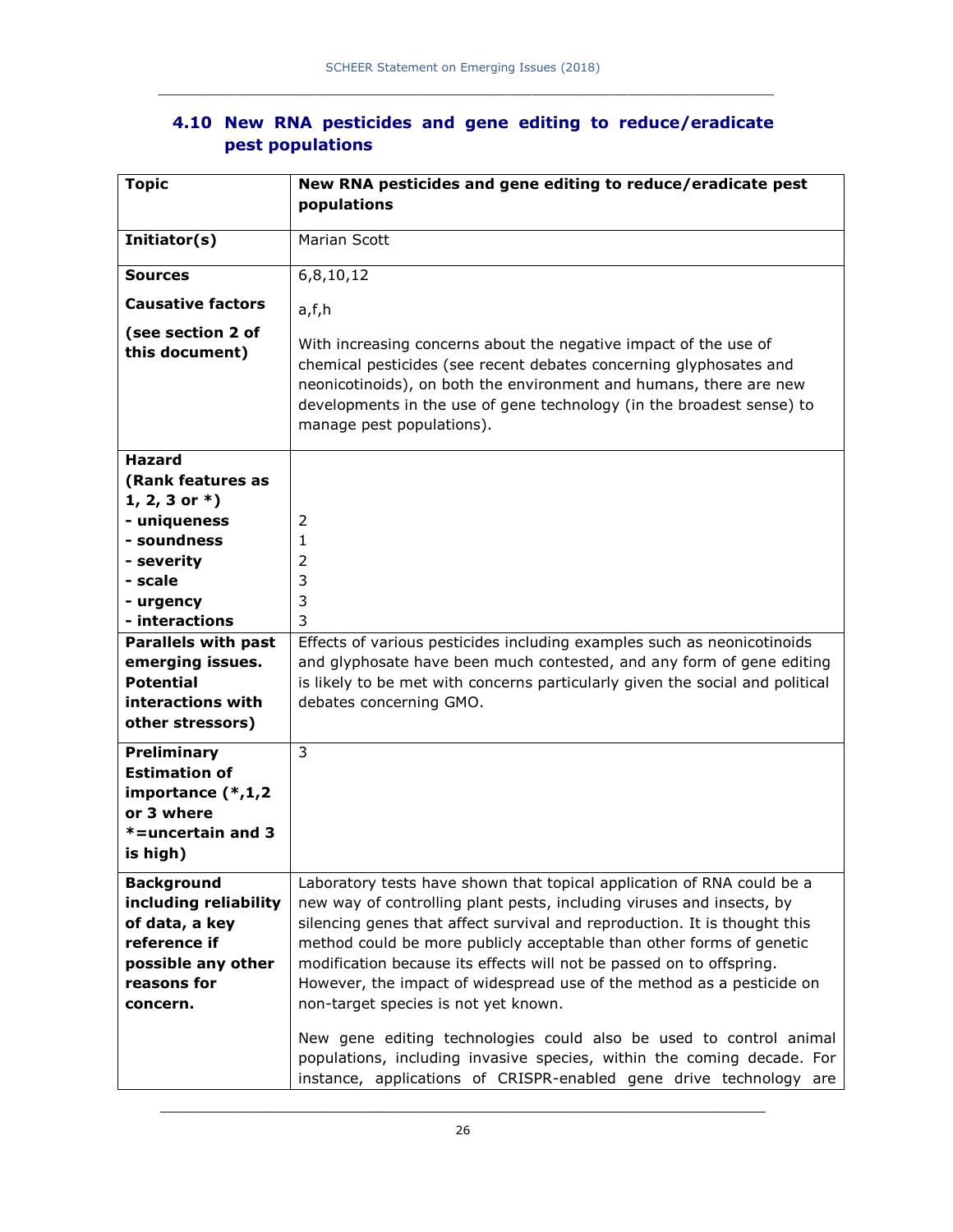| foreseen for several applications, such as the elimination or suppression<br>of insect vectors and transmitting (plant) diseases. At a cost of more<br>than $E3$ million a year, New Zealand aims to rid itself of rats, possums<br>and stoats by 2050. These methods raise both ethical and ecological<br>questions, from repercussions on wider ecosystems to the potential for |
|-----------------------------------------------------------------------------------------------------------------------------------------------------------------------------------------------------------------------------------------------------------------------------------------------------------------------------------------------------------------------------------|
| gene traits to spread and wipe-out species in unintended areas.                                                                                                                                                                                                                                                                                                                   |
| <b>References</b>                                                                                                                                                                                                                                                                                                                                                                 |
| 1. Lundgren J.G., Duan J.J. (2013).                                                                                                                                                                                                                                                                                                                                               |
| 2. Albright <i>et al.</i> (2017).                                                                                                                                                                                                                                                                                                                                                 |
| 3. Medina R.F. (2018).                                                                                                                                                                                                                                                                                                                                                            |
| 4. Royal Society Te Apārangi Gene Editing Panel.<br>(2017).<br>https://royalsociety.org.nz/assets/Uploads/Gene-editing-in-pest-<br>control-technical-paper.pdf                                                                                                                                                                                                                    |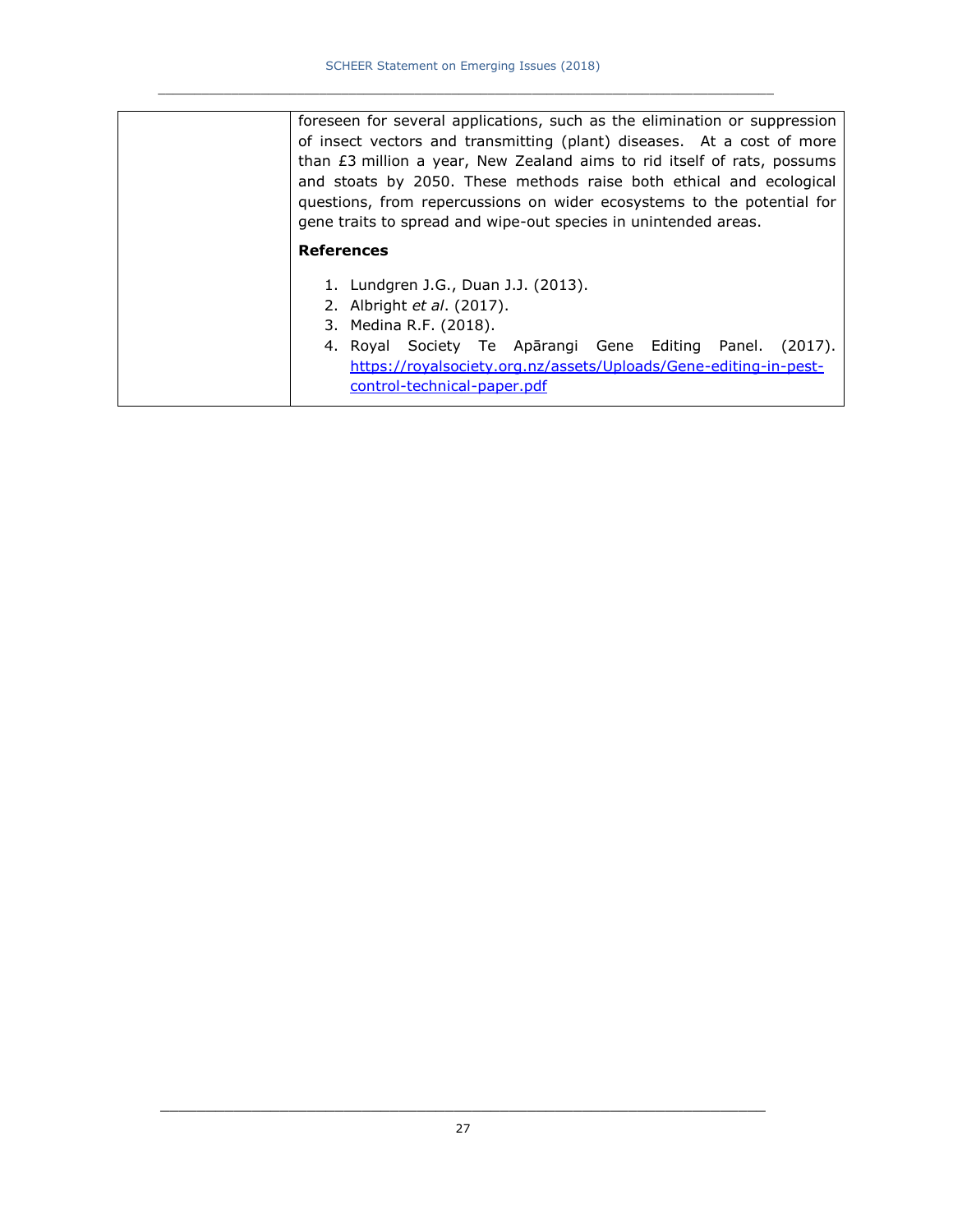| <b>Topic</b>                                                                                                   | Do-it-Yourself Synthetic Biology, biohacking                                                                                                                                                                                                                                                                                                                                                                                                                                                                                                                                                                                                                                                                                                                                                                                                                                                                                                                                                                                      |
|----------------------------------------------------------------------------------------------------------------|-----------------------------------------------------------------------------------------------------------------------------------------------------------------------------------------------------------------------------------------------------------------------------------------------------------------------------------------------------------------------------------------------------------------------------------------------------------------------------------------------------------------------------------------------------------------------------------------------------------------------------------------------------------------------------------------------------------------------------------------------------------------------------------------------------------------------------------------------------------------------------------------------------------------------------------------------------------------------------------------------------------------------------------|
| Initiator(s)                                                                                                   | Theo Vermeire                                                                                                                                                                                                                                                                                                                                                                                                                                                                                                                                                                                                                                                                                                                                                                                                                                                                                                                                                                                                                     |
| <b>Sources</b>                                                                                                 | 3, 9, 11                                                                                                                                                                                                                                                                                                                                                                                                                                                                                                                                                                                                                                                                                                                                                                                                                                                                                                                                                                                                                          |
| <b>Causative factors</b>                                                                                       | a, c, g                                                                                                                                                                                                                                                                                                                                                                                                                                                                                                                                                                                                                                                                                                                                                                                                                                                                                                                                                                                                                           |
| see section 2                                                                                                  |                                                                                                                                                                                                                                                                                                                                                                                                                                                                                                                                                                                                                                                                                                                                                                                                                                                                                                                                                                                                                                   |
| <b>Hazard</b>                                                                                                  |                                                                                                                                                                                                                                                                                                                                                                                                                                                                                                                                                                                                                                                                                                                                                                                                                                                                                                                                                                                                                                   |
| (Rank features as                                                                                              |                                                                                                                                                                                                                                                                                                                                                                                                                                                                                                                                                                                                                                                                                                                                                                                                                                                                                                                                                                                                                                   |
| $1,2,3$ or $*$ )<br>- uniqueness                                                                               | 2                                                                                                                                                                                                                                                                                                                                                                                                                                                                                                                                                                                                                                                                                                                                                                                                                                                                                                                                                                                                                                 |
| - soundness                                                                                                    | 2                                                                                                                                                                                                                                                                                                                                                                                                                                                                                                                                                                                                                                                                                                                                                                                                                                                                                                                                                                                                                                 |
| - severity                                                                                                     | 3                                                                                                                                                                                                                                                                                                                                                                                                                                                                                                                                                                                                                                                                                                                                                                                                                                                                                                                                                                                                                                 |
| - scale                                                                                                        | 3                                                                                                                                                                                                                                                                                                                                                                                                                                                                                                                                                                                                                                                                                                                                                                                                                                                                                                                                                                                                                                 |
| - urgency                                                                                                      | $\overline{2}$                                                                                                                                                                                                                                                                                                                                                                                                                                                                                                                                                                                                                                                                                                                                                                                                                                                                                                                                                                                                                    |
| - interactions                                                                                                 | $\mathbf{1}$                                                                                                                                                                                                                                                                                                                                                                                                                                                                                                                                                                                                                                                                                                                                                                                                                                                                                                                                                                                                                      |
| <b>Parallels with past</b>                                                                                     | As SynBio advances, its methods, equipment and technologies will be                                                                                                                                                                                                                                                                                                                                                                                                                                                                                                                                                                                                                                                                                                                                                                                                                                                                                                                                                               |
| emerging issues.                                                                                               | cheaper, simpler and easier to use. The number and complexity of                                                                                                                                                                                                                                                                                                                                                                                                                                                                                                                                                                                                                                                                                                                                                                                                                                                                                                                                                                  |
| <b>Potential</b>                                                                                               | products, new pathways to risk-assessment endpoints, large range of                                                                                                                                                                                                                                                                                                                                                                                                                                                                                                                                                                                                                                                                                                                                                                                                                                                                                                                                                               |
| interactions with<br>other stressors)                                                                          | types of products, new actors, including DIY bioengineers (also known as<br>biohackers) and complex alignment of potential future products with<br>agency authorities are likely to change rapidly as biotechnology<br>advances. SynBio will likely foster citizen science, i.e. attracting DIY<br>biologists into a field traditionally reserved for highly trained<br>professionals. The nature of the citizen science community raises<br>concerns that its practitioners will not abide by risk assessment and<br>biosafety practices required by law of the professional SynBio<br>community. The issue is not whether SynBio can be safely practiced; it is<br>a question of whether DIY biologists will practice it safely. Accidental use<br>or misuse of SynBio kits by consumers was identified as a cause of<br>concern in the SCENIHR Opinion on SynBio. There is evidence that this<br>may lead to actual risks, e.g. when a kit is contaminated by pathogenic<br>species or malware is incorporated in DNA-samples. |
| Preliminary<br><b>Estimation of</b><br>importance $(*,1,2)$<br>or 3 where<br>$* =$ uncertain and 3<br>is high) | 3                                                                                                                                                                                                                                                                                                                                                                                                                                                                                                                                                                                                                                                                                                                                                                                                                                                                                                                                                                                                                                 |

## **4.11 Do-it-Yourself Synthetic Biology, biohacking**

**Background References**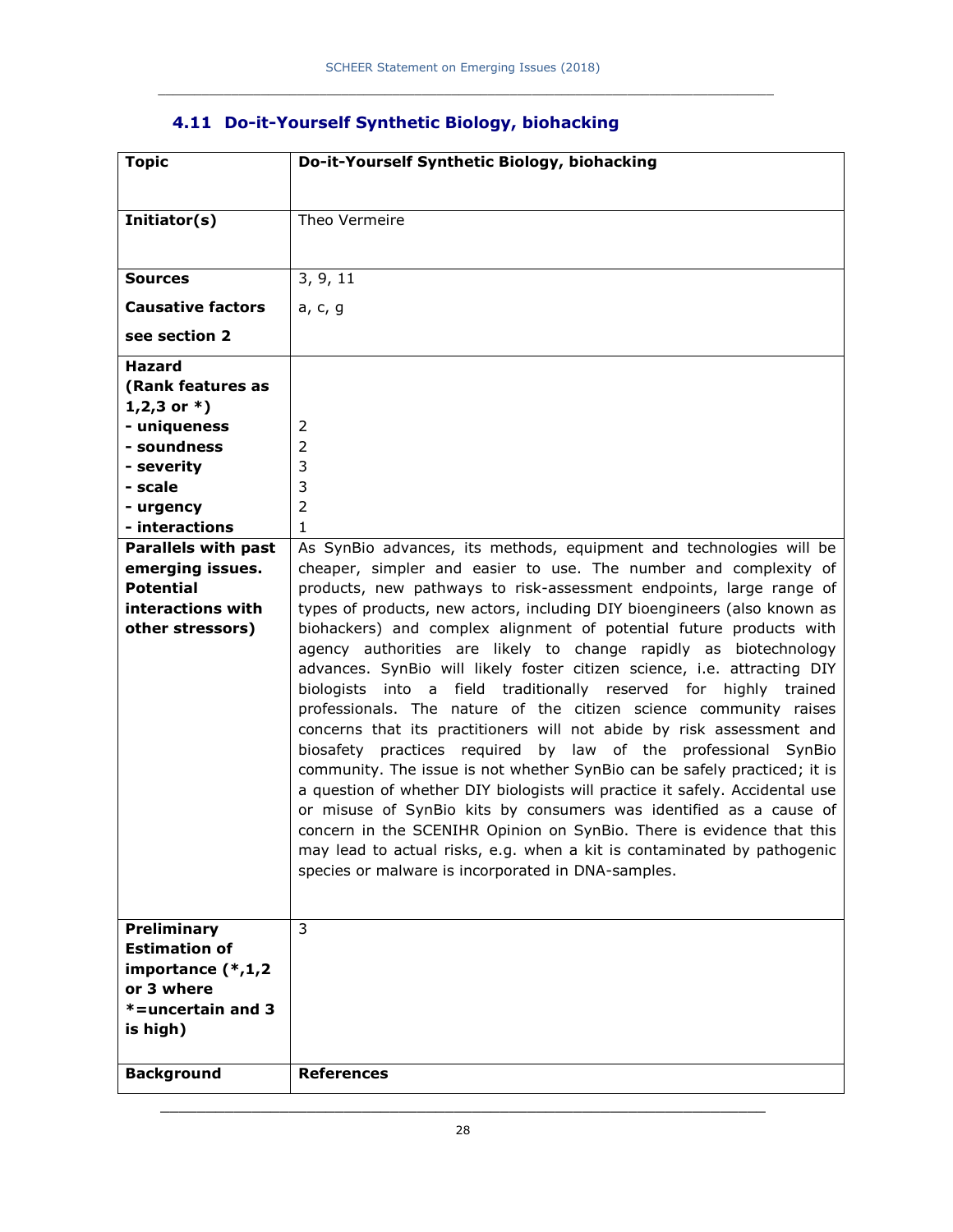| including reliability | 1. SCHER (Scientific Committee on Health and Environmental Risks),     |
|-----------------------|------------------------------------------------------------------------|
| of data, a key        | SCENIHR (Scientific Committee on Emerging and Newly Identified         |
| reference if          | Health Risks), SCCS (Scientific Committee on Consumer Safety),         |
| possible any other    | Synthetic Biology II - Risk assessment methodologies and safety        |
| reasons for           | aspects, Opinion, December, 2014.                                      |
| concern.              | 2. Epstein M., Vermeire T. (2016).                                     |
|                       | 3. National Academies of Sciences, Engineering, and Medicine           |
|                       | (2017).                                                                |
|                       | 4. Schmidt M. (2008).                                                  |
|                       | http://www.dw.com/en/biohacking-genetic-engineering-from-<br>5.        |
|                       | your-garage/a-42030559?maca=en-rss-en-all-1573-rdf                     |
|                       | https://groups.google.com/forum/#!topic/diybio/PXeoidiWPYA<br>6.       |
|                       | https://www.wired.com/story/malware-dna-hack/<br>7.                    |
|                       | https://www.youtube.com/watch?v=F9HScPIBFhM<br>8.                      |
|                       | https://www.lql.bayern.de/presse/detailansicht.htm?tid=680089<br>9.    |
|                       | 10. https://www.scientificamerican.com/article/mail-order-crispr-kits- |
|                       | allow-absolutely-anyone-to-hack-dna/?sf188033786=1                     |
|                       |                                                                        |
|                       |                                                                        |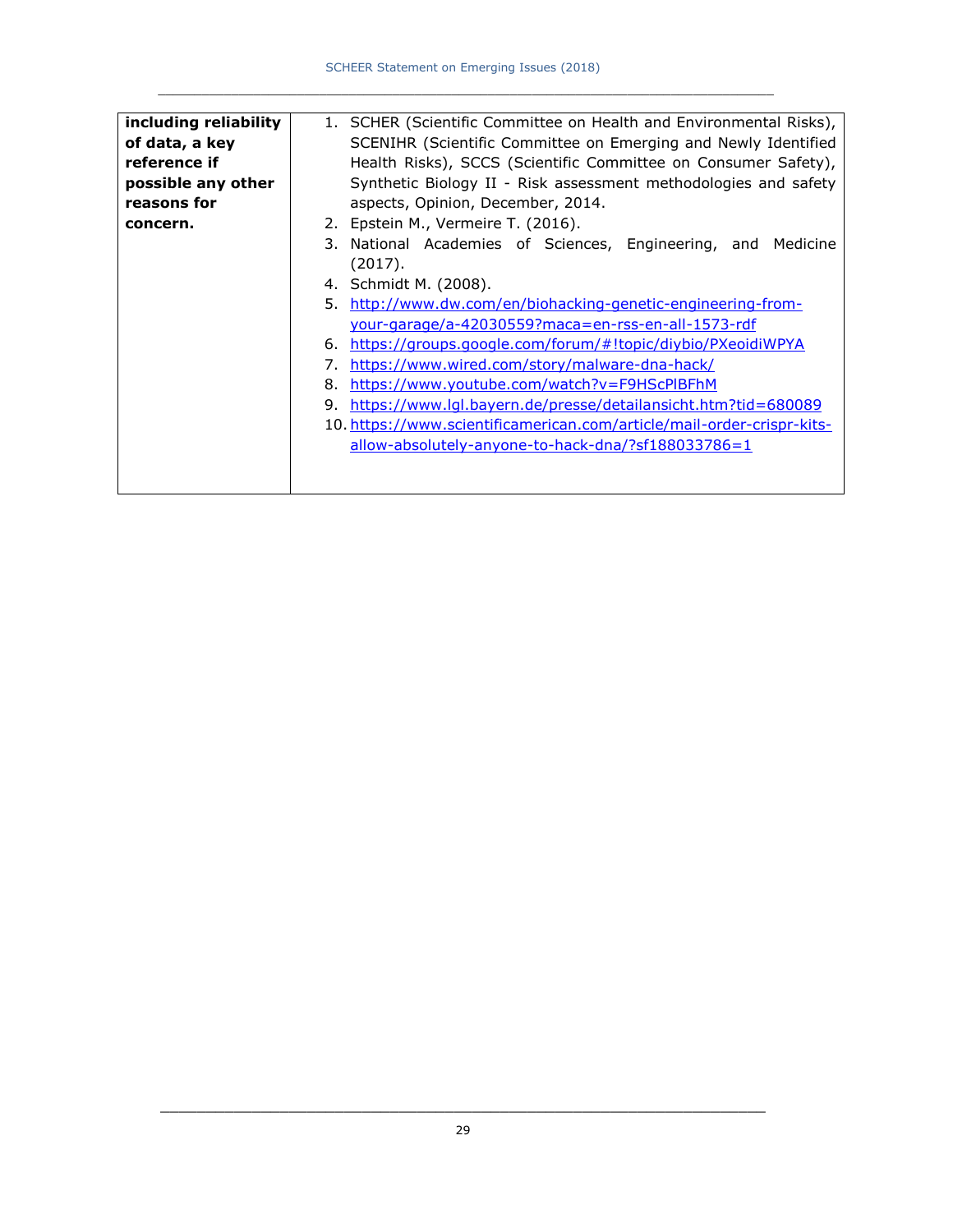| <b>Topic</b>                                                                        | Micro and nano-plastic in the environment                                                                                                                                                                                                                                                                                                                                                                                                                                                                                                                                                                                                      |
|-------------------------------------------------------------------------------------|------------------------------------------------------------------------------------------------------------------------------------------------------------------------------------------------------------------------------------------------------------------------------------------------------------------------------------------------------------------------------------------------------------------------------------------------------------------------------------------------------------------------------------------------------------------------------------------------------------------------------------------------|
| Initiator(s)                                                                        | Marco Vighi, Qasim Chaudhry (SCCS)                                                                                                                                                                                                                                                                                                                                                                                                                                                                                                                                                                                                             |
|                                                                                     |                                                                                                                                                                                                                                                                                                                                                                                                                                                                                                                                                                                                                                                |
| <b>Sources</b><br><b>Causative factors</b><br>(see section 2 of                     | 5<br>Urban and industrial waste water. Agricultural soils treated with WWTP<br>sludge. Macroplastic debris. Tyre debris.<br>a                                                                                                                                                                                                                                                                                                                                                                                                                                                                                                                  |
| this document)                                                                      |                                                                                                                                                                                                                                                                                                                                                                                                                                                                                                                                                                                                                                                |
| Hazard<br>(Rank features as<br>$1,2,3$ or $*$ )                                     | The increasing environmental pollution by plastic materials has recently<br>come to the attention of authorities around the world. For example, WHO<br>has recently launched a health review after microplastics were found in<br>water (www.bbc.co.uk/news/science-environment-<br>90%<br>of<br>bottled<br>43389031). The UK has banned the use of plastic microbeads in cosmetic<br>products (https://chemicalwatch.com/62944/uk-microbeads-ban-enters-<br>into-force).                                                                                                                                                                      |
|                                                                                     | The production, use and disposal of plastic materials is now ubiquitous.<br>The largest area of plastic use is for packaging materials and a wide<br>range of other objects.                                                                                                                                                                                                                                                                                                                                                                                                                                                                   |
|                                                                                     | Plastic polymers have not been considered substances of health concern<br>because they are generally inert in nature, and are unlikely to be<br>absorbed in the body due to large molecular sizes. They are nevertheless<br>highly persistent in the environment where they may end up via a variety<br>of disposal/emission routes. Gradual degradation of plastic materials over<br>time is known to result in microplastics - which in theory could also<br>further degrade to nano-plastics. Some forms of microplastics are also<br>used in cosmetic products which makes their direct emission into the<br>aquatic environment possible. |
|                                                                                     | The effects of MPs on living organisms may be direct, mainly physical<br>(damages to respiratory systems or digestive tracts) or behavioural<br>(changes in food intake), or indirect, determined by the uptake of<br>chemicals adsorbed on the plastic. The actual relevance of these effects<br>is dependent on the realistic exposure in soil and water environments,<br>which is still largely unknown.                                                                                                                                                                                                                                    |
| - uniqueness<br>- soundness<br>- severity<br>- scale<br>- urgency<br>- interactions | 3<br>$\ast$<br>∗<br>3<br>3<br>$\ast$                                                                                                                                                                                                                                                                                                                                                                                                                                                                                                                                                                                                           |
| <b>Parallels with past</b><br>emerging issues.                                      | This is a relatively new topic and after decades of ignorance has recently<br>come under the focus of attention of researchers, authorities and the                                                                                                                                                                                                                                                                                                                                                                                                                                                                                            |
|                                                                                     |                                                                                                                                                                                                                                                                                                                                                                                                                                                                                                                                                                                                                                                |

## **4.12 Micro and nano-plastic in the environment**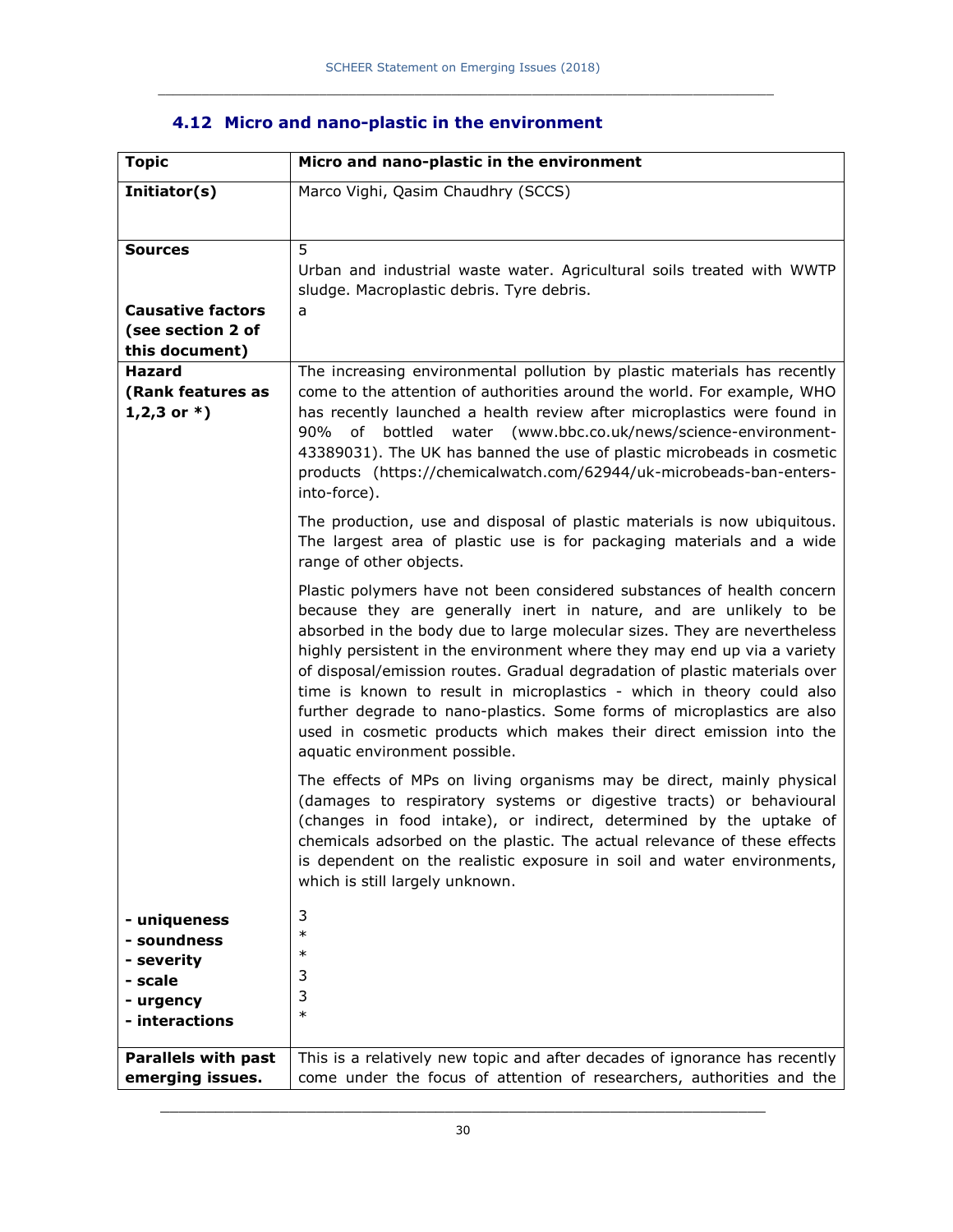| <b>Potential</b>                                                                                             | general public.                                                                                                                                                                                                                                                                                                                                                                                                                                                                                                                                                                                                                                                                                                                                                                                                                                                                                                                                                                                                                                                                                                                                                                                                                                                                                                                                                                                              |
|--------------------------------------------------------------------------------------------------------------|--------------------------------------------------------------------------------------------------------------------------------------------------------------------------------------------------------------------------------------------------------------------------------------------------------------------------------------------------------------------------------------------------------------------------------------------------------------------------------------------------------------------------------------------------------------------------------------------------------------------------------------------------------------------------------------------------------------------------------------------------------------------------------------------------------------------------------------------------------------------------------------------------------------------------------------------------------------------------------------------------------------------------------------------------------------------------------------------------------------------------------------------------------------------------------------------------------------------------------------------------------------------------------------------------------------------------------------------------------------------------------------------------------------|
| interactions with<br>other stressors)                                                                        | Possible interactions between MPs and potentially toxic chemicals.                                                                                                                                                                                                                                                                                                                                                                                                                                                                                                                                                                                                                                                                                                                                                                                                                                                                                                                                                                                                                                                                                                                                                                                                                                                                                                                                           |
| Preliminary<br><b>Estimation of</b><br>importance $(*, 1, 2)$<br>or 3 where<br>*=uncertain and 3<br>is high) | $\ast$<br>Considering the amount of the emissions, the issue could be of high<br>importance. However the available information on actual exposure in the<br>different environmental compartments as well as on the effects on living<br>organisms is still highly controversial. The sampling methods for<br>microplastic as well the analytical methods are not standardised and<br>different procedures, providing different results, are used in monitoring<br>studies. Therefore, measured data in the aquatic environment reported in<br>the literature are often difficult to compare. As for the effect assessment,<br>microplastic (arbitrarily defined as bigger than $1 \mu m$ ) should not cross cell<br>membranes and, if ingested, should remain in the digestive system,<br>producing only physical effects. On the contrary, nanoplastics can<br>probably enter the cells and, possibly, interact with cell metabolism.<br>However, to date, these are just hypotheses. There is some evidence in<br>the literature of the cellular uptake of nanoplastic but the threshold below<br>which this may occur is unknown, as well as the type of biological effects.<br>These uncertainties point to the need for a better assessment of hazard<br>and risk. It is opinion of the SCHEER that the standardisation of methods<br>for assessing exposure, as well as the development of methods for |
|                                                                                                              | assessing the different behaviour in living organisms of micro and nano<br>plastics, represent urgent priorities.                                                                                                                                                                                                                                                                                                                                                                                                                                                                                                                                                                                                                                                                                                                                                                                                                                                                                                                                                                                                                                                                                                                                                                                                                                                                                            |
| <b>Background</b><br>including reliability<br>of data, a key<br>reference if<br>possible any other           | The occurrence of micro and macro plastic in the environment is<br>recognised as one of the most serious environmental problems at the<br>global level. In particular, microplastics (MPs) in the marine environment<br>have been extensively studied for a long time (GESAMP, 2015), while, in<br>freshwater, the problem is much less known (Breuninger et al., 2017).                                                                                                                                                                                                                                                                                                                                                                                                                                                                                                                                                                                                                                                                                                                                                                                                                                                                                                                                                                                                                                     |
| reasons for<br>concern.                                                                                      | <b>References</b>                                                                                                                                                                                                                                                                                                                                                                                                                                                                                                                                                                                                                                                                                                                                                                                                                                                                                                                                                                                                                                                                                                                                                                                                                                                                                                                                                                                            |
|                                                                                                              | 1. GESAMP (2015). Joint Group of Experts on the Scientific Aspects<br>of Marine Environmental Protection).<br>2. Breuninger E., Bänsch-Baltruschat B., Brennholt N., Hatzky S.,<br>Kochleus C., Reifferscheid G., Koschorreck J. (2017).<br>3. Wright S.L., Kelly F.J. (2017).<br>4. Andrady A.L. (2017).<br>5. Galloway T.S., Cole M., Lewis C. (2017).<br>6. www.efsa.europa.eu/en/press/news/160623<br>www.independent.co.uk/environment/microplastics-microbeads-<br>7.<br>health-risks-investigations-uk-government-ban-possibility-<br>a7416271.html                                                                                                                                                                                                                                                                                                                                                                                                                                                                                                                                                                                                                                                                                                                                                                                                                                                   |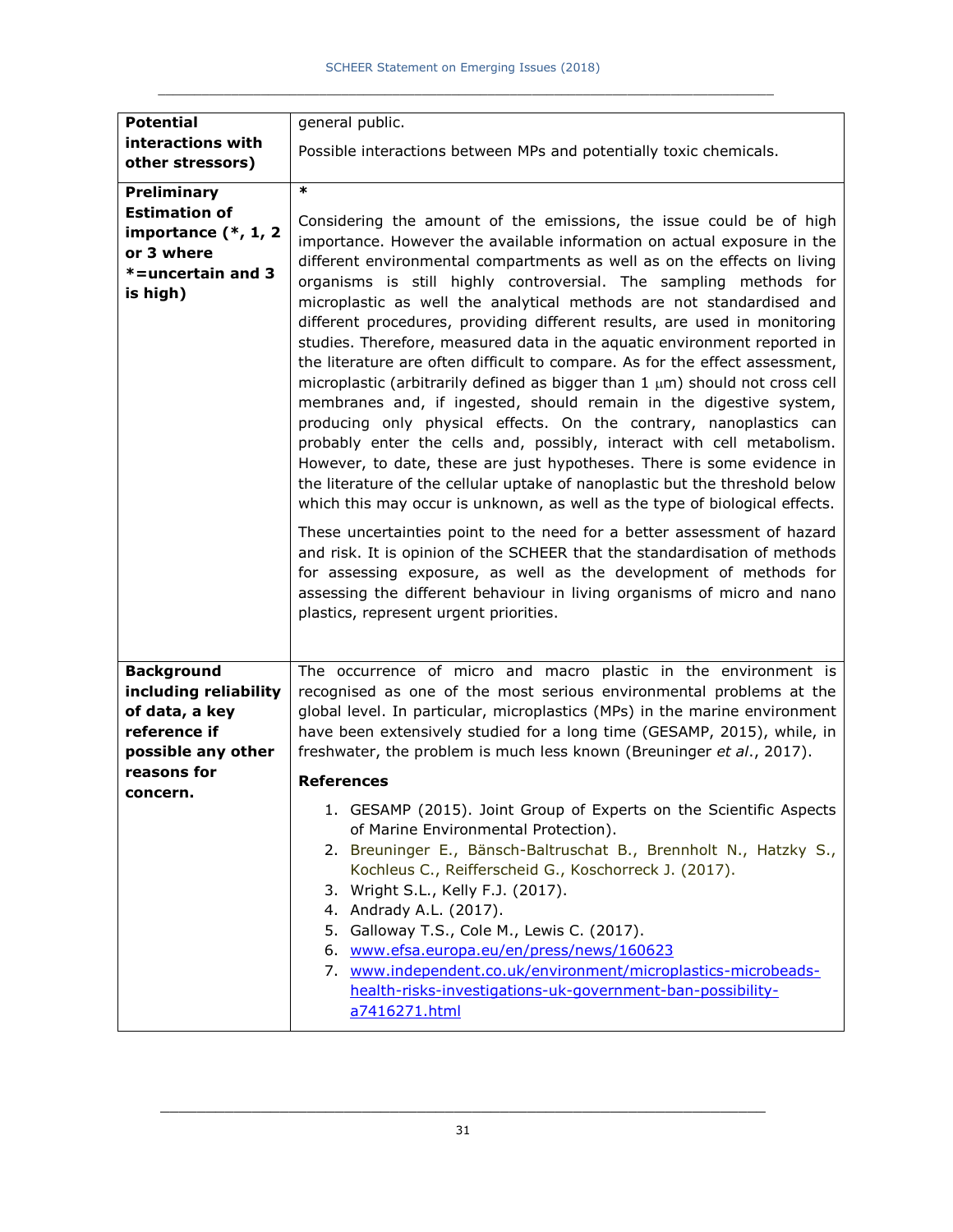### **4.13 Nanoparticles released from Building Materials and construction waste to the Environment**

| <b>Topic</b>                        | Nanoparticles released from Building Materials and construction<br>waste to the Environment                                                                                                                                                                                                                                                                                                                                                                                                                                                                                                                                                                                                                                                                                                                                                                                                                                                                                                               |  |
|-------------------------------------|-----------------------------------------------------------------------------------------------------------------------------------------------------------------------------------------------------------------------------------------------------------------------------------------------------------------------------------------------------------------------------------------------------------------------------------------------------------------------------------------------------------------------------------------------------------------------------------------------------------------------------------------------------------------------------------------------------------------------------------------------------------------------------------------------------------------------------------------------------------------------------------------------------------------------------------------------------------------------------------------------------------|--|
| Initiator(s)                        | Rodica-Mariana Ion                                                                                                                                                                                                                                                                                                                                                                                                                                                                                                                                                                                                                                                                                                                                                                                                                                                                                                                                                                                        |  |
| <b>Sources</b>                      | 1,4,5                                                                                                                                                                                                                                                                                                                                                                                                                                                                                                                                                                                                                                                                                                                                                                                                                                                                                                                                                                                                     |  |
| <b>Causative factors</b>            | a,                                                                                                                                                                                                                                                                                                                                                                                                                                                                                                                                                                                                                                                                                                                                                                                                                                                                                                                                                                                                        |  |
| (see section 2 of<br>this document) | <b>Sources:</b> Nanomaterials are found in construction products, primarily in<br>surface coatings, concrete, window glass, insulation and steel. Not all of<br>them contain nanoparticles. However, some nanomaterials may be<br>hazardous due to the presence of very small particles and the similarities<br>observed between some nanomaterials and asbestos fibres. The involved<br>materials have potential impact on both human health and on the<br>environment. The most used are: $TiO2$ , $SiO2$ , $ZnO$ , Ag, CuO, and CaCO <sub>3</sub> .<br>Also, there are some nanomaterials in cement such as: $SiO2$ , Al <sub>2</sub> O <sub>3</sub> ,<br>$Fe2O3$ , ZrO <sub>2</sub> , carbon nanotubes (CNTs) and carbon nanofibers (CNFs).<br>Titanium dioxide particles or antimicrobial silver nanoparticles or even<br>carbon nanotubes (CNTs) provide concrete with self-cleaning properties,<br>or antimicrobials or give it with improved strength and potentially<br>electrical conductivity. |  |
|                                     | <b>Causative factors:</b> various nanomaterials used in the building industry<br>and their potential release from paint waste, during the renovation and<br>demolition processes, during recycling, landfilling and incineration<br>technologies. The release of NPs may occur when the coatings are not<br>adequately fixed to the stone or when they are not sufficiently effective<br>to prevent stone degradation and crumbling. Those NPs that end up in<br>the water systems can adversely affect aquatic and marine life and in the<br>soil, essential microbial interactions may be interfered with, affecting<br>functional diversity.                                                                                                                                                                                                                                                                                                                                                           |  |
| <b>Hazard</b><br>(Rank features as  |                                                                                                                                                                                                                                                                                                                                                                                                                                                                                                                                                                                                                                                                                                                                                                                                                                                                                                                                                                                                           |  |
| 1,2,3 or $*$ )<br>-uniqueness       | 3                                                                                                                                                                                                                                                                                                                                                                                                                                                                                                                                                                                                                                                                                                                                                                                                                                                                                                                                                                                                         |  |
| - soundness                         | $\ast$                                                                                                                                                                                                                                                                                                                                                                                                                                                                                                                                                                                                                                                                                                                                                                                                                                                                                                                                                                                                    |  |
| - severity                          | ∗                                                                                                                                                                                                                                                                                                                                                                                                                                                                                                                                                                                                                                                                                                                                                                                                                                                                                                                                                                                                         |  |
| - scale                             | 3                                                                                                                                                                                                                                                                                                                                                                                                                                                                                                                                                                                                                                                                                                                                                                                                                                                                                                                                                                                                         |  |
| - urgency                           | 3                                                                                                                                                                                                                                                                                                                                                                                                                                                                                                                                                                                                                                                                                                                                                                                                                                                                                                                                                                                                         |  |
| - interactions                      | $\ast$                                                                                                                                                                                                                                                                                                                                                                                                                                                                                                                                                                                                                                                                                                                                                                                                                                                                                                                                                                                                    |  |
| <b>Parallels with past</b>          | Several building materials exist from the older building technologies still                                                                                                                                                                                                                                                                                                                                                                                                                                                                                                                                                                                                                                                                                                                                                                                                                                                                                                                               |  |
| emerging issues.                    | exist and are used because of their proximity,<br>availability and                                                                                                                                                                                                                                                                                                                                                                                                                                                                                                                                                                                                                                                                                                                                                                                                                                                                                                                                        |  |
| <b>Potential</b>                    | geographical location. Such material includes mud bricks (adobe), stones,                                                                                                                                                                                                                                                                                                                                                                                                                                                                                                                                                                                                                                                                                                                                                                                                                                                                                                                                 |  |
| interactions with                   | cobs and wood to mention a few. These the traditional building materials                                                                                                                                                                                                                                                                                                                                                                                                                                                                                                                                                                                                                                                                                                                                                                                                                                                                                                                                  |  |
| other stressors                     | are stereotypically binary: earth related material and wood related.                                                                                                                                                                                                                                                                                                                                                                                                                                                                                                                                                                                                                                                                                                                                                                                                                                                                                                                                      |  |
|                                     | There is currently lack of regulations requiring labeling or other listings of                                                                                                                                                                                                                                                                                                                                                                                                                                                                                                                                                                                                                                                                                                                                                                                                                                                                                                                            |  |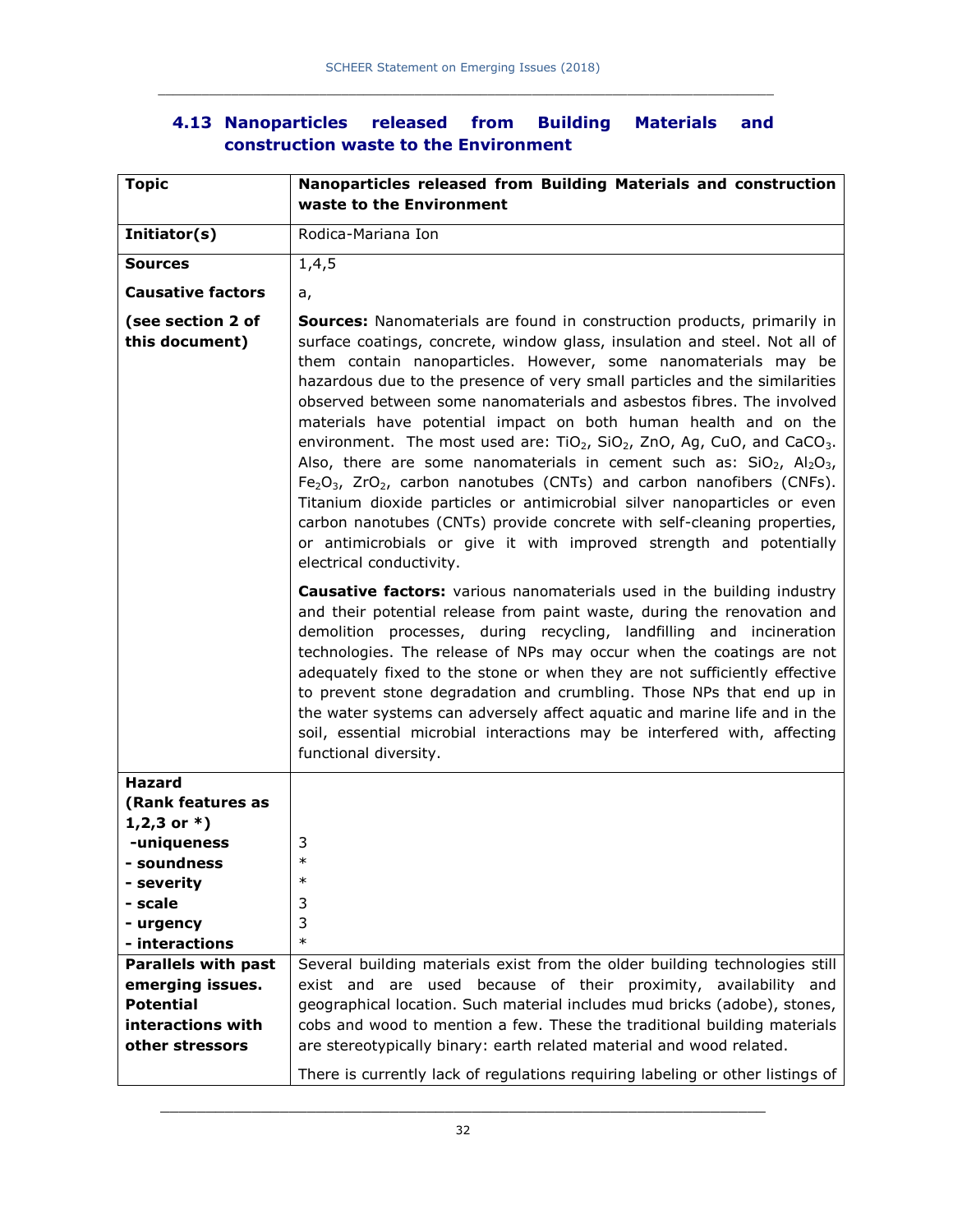|                                                                                                                               | these materials containing nanomaterials The possible release of<br>nanomaterials into the environment by this route must therefore be<br>taken into consideration, as follows:<br>[i] identify the sources and the flows of released nanomaterials in<br>construction waste,<br>[ii] identify the potential exposure pathways of released nanomaterials<br>for humans and other organisms,<br>[iii] identify the release of released nanomaterials to technical<br>compartments and the environment and<br>[iv] identify the hazard they represent for organisms. After gathering all<br>these elements, a characterisation of risk is plausible. |
|-------------------------------------------------------------------------------------------------------------------------------|----------------------------------------------------------------------------------------------------------------------------------------------------------------------------------------------------------------------------------------------------------------------------------------------------------------------------------------------------------------------------------------------------------------------------------------------------------------------------------------------------------------------------------------------------------------------------------------------------------------------------------------------------|
| Preliminary<br><b>Estimation of</b><br>importance (*,1,2<br>or 3 where<br>*=uncertain and 3<br>is high)                       | 3                                                                                                                                                                                                                                                                                                                                                                                                                                                                                                                                                                                                                                                  |
| <b>Background</b><br>including reliability<br>of data, a key<br>reference if<br>possible any other<br>reasons for<br>concern. | <b>References</b><br>1. Christine G., Benjamín O.O.M. (2018).<br>2. Shandilya N., et al. (2015).<br>3. Hincapié I., Caballero-Guzmán A., Nowack B. (2015).,<br>4. Mitrano D.M., Mehrabi K., Dasilva Y.A.R. Nowack B. (2017).<br>5. Dulger M., Sakallioglu T., Temizel I., Demirel B., Copty N.K.,.<br>Onay T.T., Uyguner-Demirel C.S., Karanfil T. (2016).<br>6. Sakallioglu T., Bakirdoven M., Temizel I., Demirel B., Copty N.K.,<br>Onay T.T., Uyguner Demirel C.S., Karanfil T. (2016).<br>7. van Broekhuizen P., van Broekhuizen F., Cornelissen R., Reijnders<br>$L. (2011)$<br>8. Hanus M.J., Harris A.T. (2013).                           |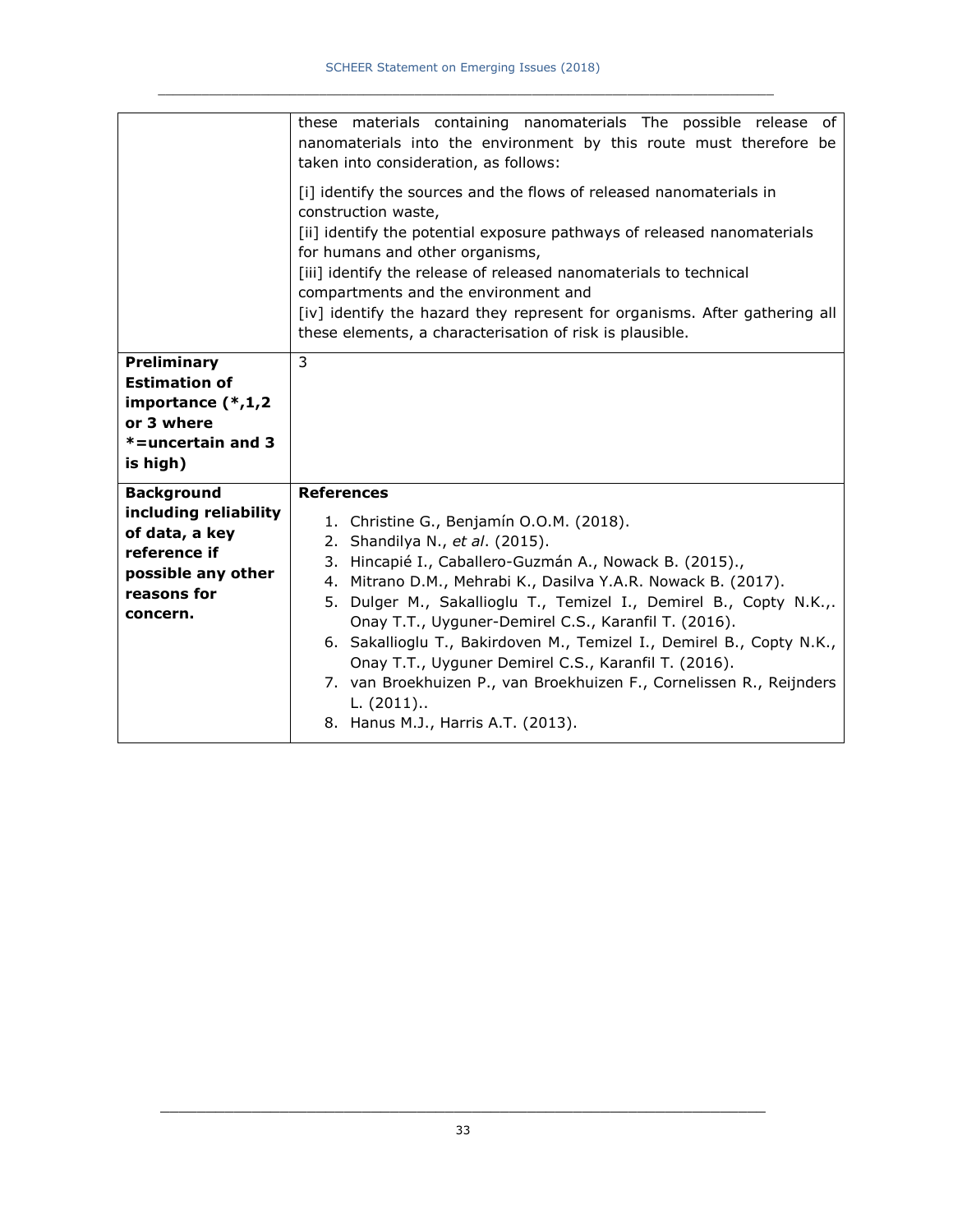| <b>Environmental factors and the Human Microbiome</b>                                                                                                                                                                                                                                                                                                                                                                                                                                                                                                                                                                                                                                                                                                                                                                                                                                                                                                                                                                                                                                                                                                                                                                                                                                                                                                                                                                                                                                                                      |  |  |
|----------------------------------------------------------------------------------------------------------------------------------------------------------------------------------------------------------------------------------------------------------------------------------------------------------------------------------------------------------------------------------------------------------------------------------------------------------------------------------------------------------------------------------------------------------------------------------------------------------------------------------------------------------------------------------------------------------------------------------------------------------------------------------------------------------------------------------------------------------------------------------------------------------------------------------------------------------------------------------------------------------------------------------------------------------------------------------------------------------------------------------------------------------------------------------------------------------------------------------------------------------------------------------------------------------------------------------------------------------------------------------------------------------------------------------------------------------------------------------------------------------------------------|--|--|
| Teresa Borges                                                                                                                                                                                                                                                                                                                                                                                                                                                                                                                                                                                                                                                                                                                                                                                                                                                                                                                                                                                                                                                                                                                                                                                                                                                                                                                                                                                                                                                                                                              |  |  |
|                                                                                                                                                                                                                                                                                                                                                                                                                                                                                                                                                                                                                                                                                                                                                                                                                                                                                                                                                                                                                                                                                                                                                                                                                                                                                                                                                                                                                                                                                                                            |  |  |
| b and f                                                                                                                                                                                                                                                                                                                                                                                                                                                                                                                                                                                                                                                                                                                                                                                                                                                                                                                                                                                                                                                                                                                                                                                                                                                                                                                                                                                                                                                                                                                    |  |  |
| Microbiome refers to "the entire habitat, including the microorganisms<br>(bacteria, archaea, lower and higher eukaryotes and viruses), their<br>genome (i.e., genes), and surrounding environmental conditions"<br>(Marchesi and Ravel 2015). A key aspect of the human microbiome is the<br>variation in its composition and function observed among populations,<br>over the human life span, and between body sites such as the gut, skin,<br>or respiratory microbiome. Research is showing that the human<br>microbiome has a modulating role between environmental factors and the<br>health status (Fallani 2016; Gibson et al. 2016; Yassour et al. 2016; Chu<br>et al. 2017). On the other hand, microbial changes in the human<br>microbiome are being linked to an array of neurological, gastrointestinal,<br>metabolic, oncologic, hepatic, respiratory and auto immune disorders<br>(Lynch and Pedersen 2016). In this sense, it seems sensible to have a<br>better understanding on the relation between human exposure to<br>environmental stressors, changes occurring in the human microbiome<br>and onset of certain health conditions. Additionally, there is sufficient<br>scientific knowledge on toxicity and risk assessment of a great number of<br>environmental chemicals, generated during the last decades under<br>several regulatory frameworks (WHO, IPCS, EPA, EFSA, ECHA) that can<br>contribute substantially to gaining a better understanding of the<br>underlying critical factors. |  |  |
| 2<br>2<br>$\ast$<br>2<br>2<br>3<br>The structure and function of the human microbiome in both disease and<br>healthy states have been benefiting from improvements in high-<br>throughput and accuracy of DNA sequencing of the genomes of microbial<br>communities that are associated with human samples, complemented by<br>(transcriptomes, proteomes,<br><b>OMICS</b><br>analysis<br>metabolomes<br>and<br>immunomes) and by mechanistic experiments in model systems. Also, as<br>a result of international projects dedicated to the Human Microbioma, gut<br>microbioma has been subjected to intensive research and quality criteria                                                                                                                                                                                                                                                                                                                                                                                                                                                                                                                                                                                                                                                                                                                                                                                                                                                                              |  |  |
|                                                                                                                                                                                                                                                                                                                                                                                                                                                                                                                                                                                                                                                                                                                                                                                                                                                                                                                                                                                                                                                                                                                                                                                                                                                                                                                                                                                                                                                                                                                            |  |  |

### **4.14 Environmental factors and the Human Microbiome**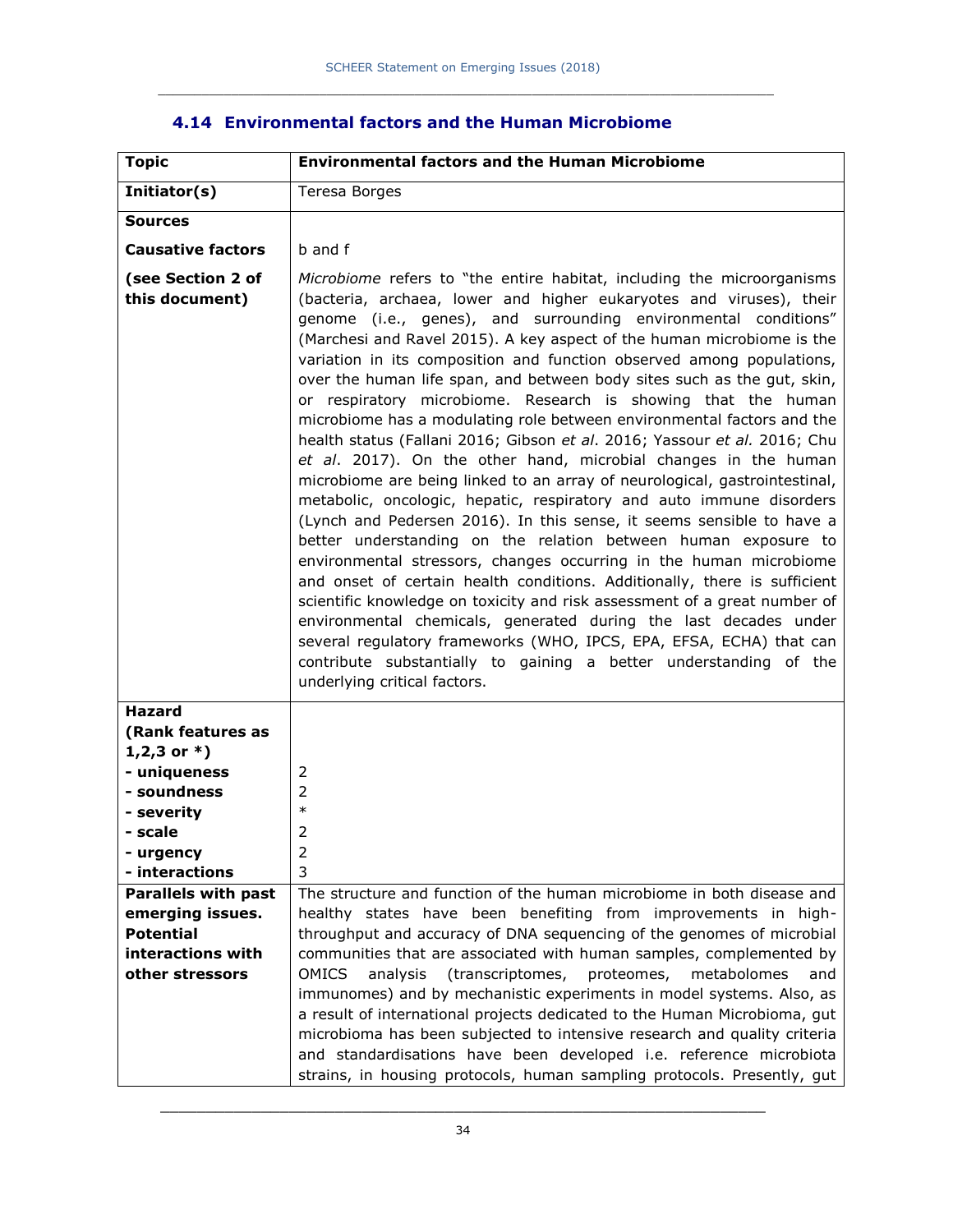|                                                                                                                               | microbes can be transplanted effectively and under experimental<br>controlled conditions into germ-free mice to recapitulate their associated                                                                                                                                                                                                                                                                                                |
|-------------------------------------------------------------------------------------------------------------------------------|----------------------------------------------------------------------------------------------------------------------------------------------------------------------------------------------------------------------------------------------------------------------------------------------------------------------------------------------------------------------------------------------------------------------------------------------|
|                                                                                                                               | phenotypes (Blanton et al., 2016). Also, Schwarzer et al. (2016) showed<br>in mice that strains of Lactobacillus plantarum in the gut microbiota<br>sustained growth hormone activity via signalling pathways in the liver,<br>thus overcoming growth hormone resistance. This evidence strengthens<br>the correlation between the changes in children's gut microbiota<br>composition and children's growth factors, therefore showing that |
|                                                                                                                               | beneficial gut microbes can potentially be exploited to resolve<br>undernutrition syndromes in children. It is expected that in the near<br>future, metrics and biomarkers will be identified to set more effective<br>measures and health therapies (Dietert and Silbergeld 2015).                                                                                                                                                          |
| <b>Preliminary</b><br><b>Estimation of</b><br>importance (*,1,2<br>or 3 where<br>*=uncertain and 3<br>is high)                | 2                                                                                                                                                                                                                                                                                                                                                                                                                                            |
| <b>Background</b><br>including reliability<br>of data, a key<br>reference if<br>possible any other<br>reasons for<br>concern. | <b>References</b><br>1. Gilbert J.A., Blaser M.J., Caporaso J.G., Jansson J.K., Lynch S.V.,<br>Knight R. (2018).<br>2. Schwarzer M., et al (2016).<br>3. Blanton L.V. et al. (2016).<br>4. Collado M.C. et al. (2016)<br>5. Fallani 2016; Gibson et al. 2016; Yassour et al. 2016; Chu et al.<br>2017.<br>6. Lynch S.V., Pederson O. (2016)                                                                                                  |
|                                                                                                                               | 7. Dietert R.R. and Silbergeld E.K. (2015).                                                                                                                                                                                                                                                                                                                                                                                                  |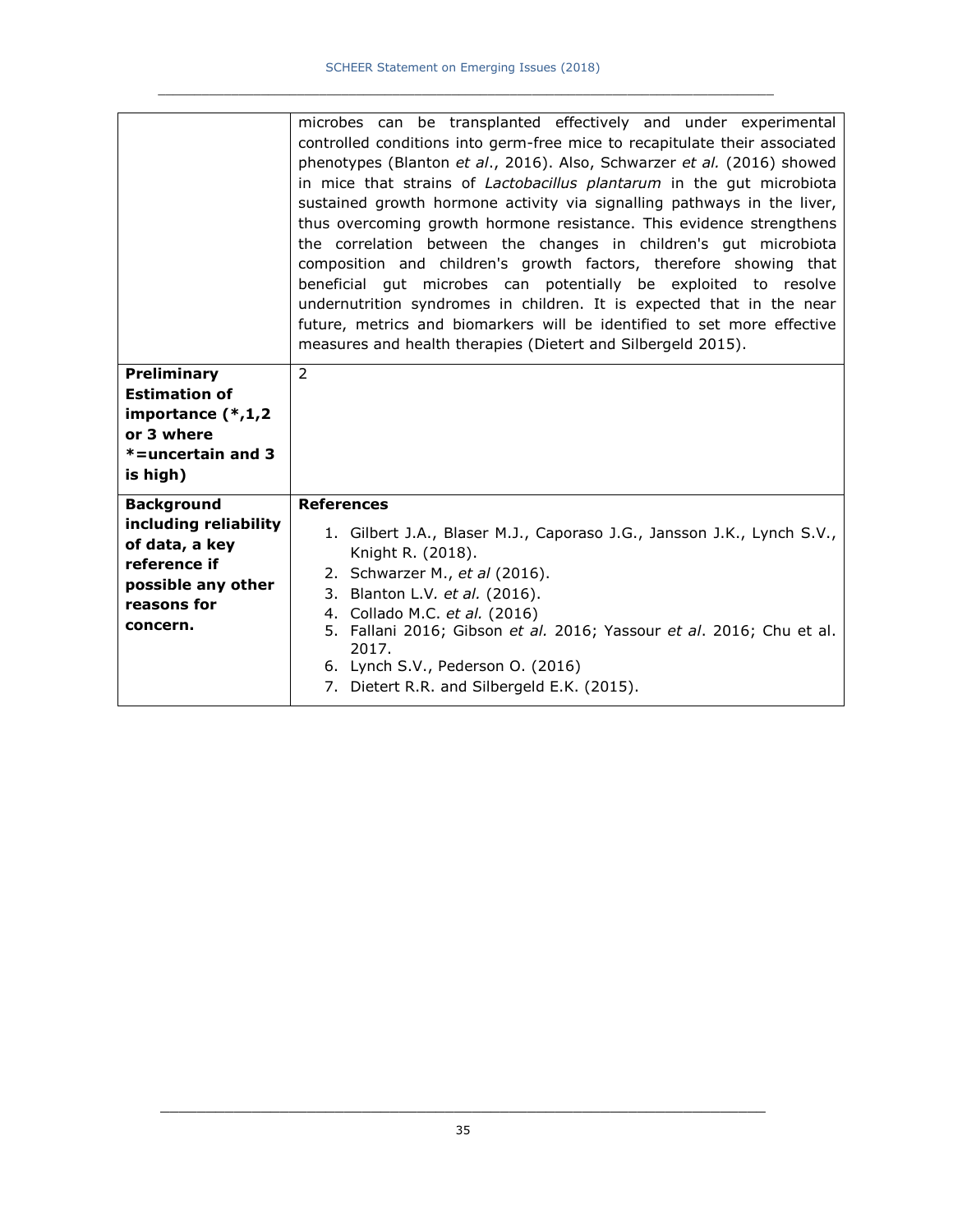### **5. CONCLUSIONS**

The SCHEER identified 14 emerging issues to bring to the attention of the Commission services. The overall prioritisation scores  $(*, 1,2,3)$  where  $*=$ uncertain and 3 is high) are as follows:

| 4.1  | Personal communication and listening devices                                                 | $\mathbf{1}$   |
|------|----------------------------------------------------------------------------------------------|----------------|
| 4.2  | Virtual reality                                                                              | $\overline{3}$ |
| 4.3  | E-cigarette and chronic diseases                                                             | 3              |
| 4.4  | Potential effects on wildlife of increases in electromagnetic radiation                      | 3              |
| 4.5  | Chemicals in recycled materials, an issue in a circular economy                              | 3              |
| 4.6  | Pharmaceuticals (human and veterinary) and illicit drugs in wastewater and<br>surface waters | 3              |
| 4.7  | Substance Mobility: a new criterion in chemicals regulation                                  | 3              |
| 4.8  | Drinking water treatment interactions with compounds and potential health<br>effects         | 2              |
| 4.9  | Per- and polyfluorinated organic substances                                                  | $2 - 3$        |
| 4.10 | New RNA pesticides and gene editing to reduce/eradicate pest populations                     | 3              |
| 4.11 | Do-it-Yourself Synthetic Biology, biohacking                                                 | 3              |
| 4.12 | Micro and nano-plastic in the environment                                                    | $\ast$         |
| 4.13 | Nanoparticles released from Building Materials and construction waste to the<br>Environment  | 3              |
| 4.14 | Environmental factors and the Human Microbiome                                               | $\overline{2}$ |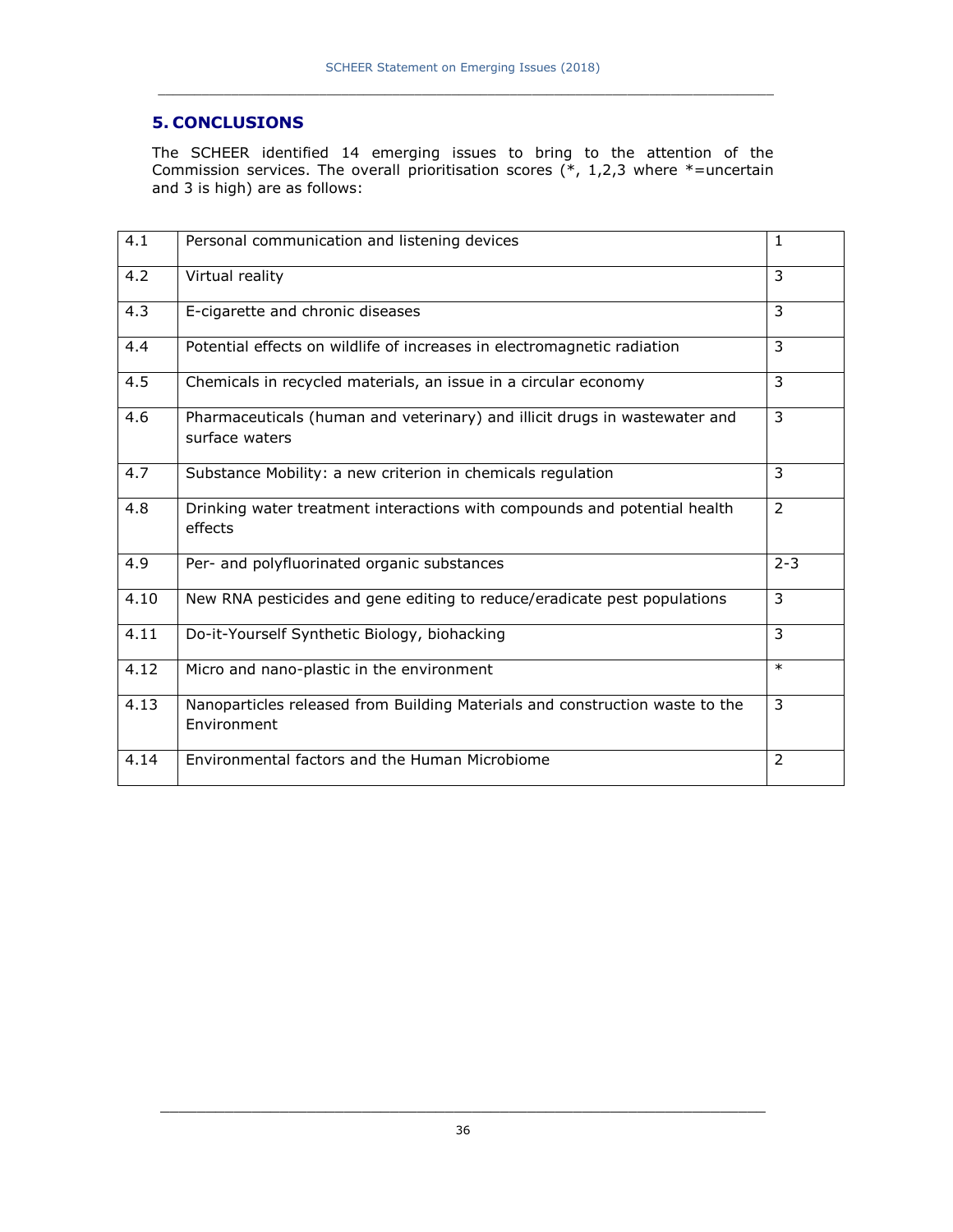#### **6. REFERENCES**

Aertsa S., Wiart J., Martens L., Joseph W. (2017). Assessment of long-term spatio-temporal radiofrequency electromagnetic field exposure. Environmental Research 161, 136-143. Doi: https://doi.org/10.1016/j.envres.2017.11.003.

Albright V.C. III, Wong C.R., Hellmich R.L., Coats J.R. (2017). Dissipation of double-stranded RNA in aquatic microcosms. Environmental Toxicology and Chemistry 36 (5), 1249–53. Doi: https://doi.org/10.1002/etc.3648.

Andrady A.L. (2017). The plastic in microplastics: A review, Marine Pollution Bulletin, 119(1), 12-22.

Benowitz N.L., Burbank A.D. (2016). Cardiovascular toxicity of nicotine: Implications for electronic cigarette use. Trends Cardiovasc Med. 26(6), 515-23. doi: 10.1016/j.tcm.2016.03.001.

Benson R., Conerly, O.D., Sander W., Batt A.L., Boone J.S., Furlong E.T., Glassmeyer S.T., Kolping D.W. Mash H.E., Schenck K.M., Simmonsi J.E. (2017). Human health screening and public health significance of contaminants of emerging concern detected in public water supplies. Science of the Total Environment 579, 1643-8. Doi: http://dx.doi.org/10.1016/j.scitotenv.2016.03.146.

Bijlsma L., Emke E., Hernández F., de Voogt P. (2012). Investigation of drugs of abuse and relevant metabolites in Dutch sewage water by liquid chromatography coupled to high resolution mass spectrometry. Chemosphere 89, 1399-406.

Blanton L.V. Charbonneau M.R., Salih T., Barratt M.J., Venkatesh S., Ilkaveya O., Subramanian S., Manary M.J., Trehan I., Jorgensen J.M., Fan Y.M., Henrissat B., Leyn S.A., Rodionov D.A., Osterman A.L., Maleta K.M., Newgard C.B., Ashorn P., Dewey K.G., Gordon J.I.. (2016). Gut bacteria that prevent growth impairments transmitted by microbiota from malnourished children. Science 351 (6275), aad3311.

Blum A., Balan S.A., Scheringer M., Trier X., Goldenman G., Cousins I., Diamond M., Fletcher T., Higgins C., Lindeman A.E., Peaslee G., de Voogt P., Wang Z., Weber R. (2015). The Madrid Statement on Poly- and Perfluoroalkyl Substances. Environ. Health Perspect. 123, A107-A111. http://dx.doi.org/ 10.1289/ehp.1509934.

Bond T., Huang J., Templeton M.R., Graham N. (2011). Occurrence and control of nitrogenous disinfection by-products in drinking water--a review. Water Res 45(15), 4341-54. doi: 10.1016/j.watres.2011.05.034.

Breuninger E., Bänsch-Baltruschat B., Brennholt N., Hatzky S., Kochleus C., Reifferscheid G., Koschorreck J. (2017). Plastics in Freshwater Environments. Environmental Research of the Federal Ministry for the Environment, Nature Conservation, Building and Nuclear Safety. Project No. (FKZ) 3715 22 2020 Report No. (UBA-FB) 002480/ENG.

Brooks B. (2014). Fish on Prozac: ten years later. Aquatic Toxicology. 151, 61-7.

Cai H., Wang C. (2017). Graphical review: The redox dark side of e-cigarettes; exposure to oxidants and public health concerns. Redox Biol. 13, 402-06. doi: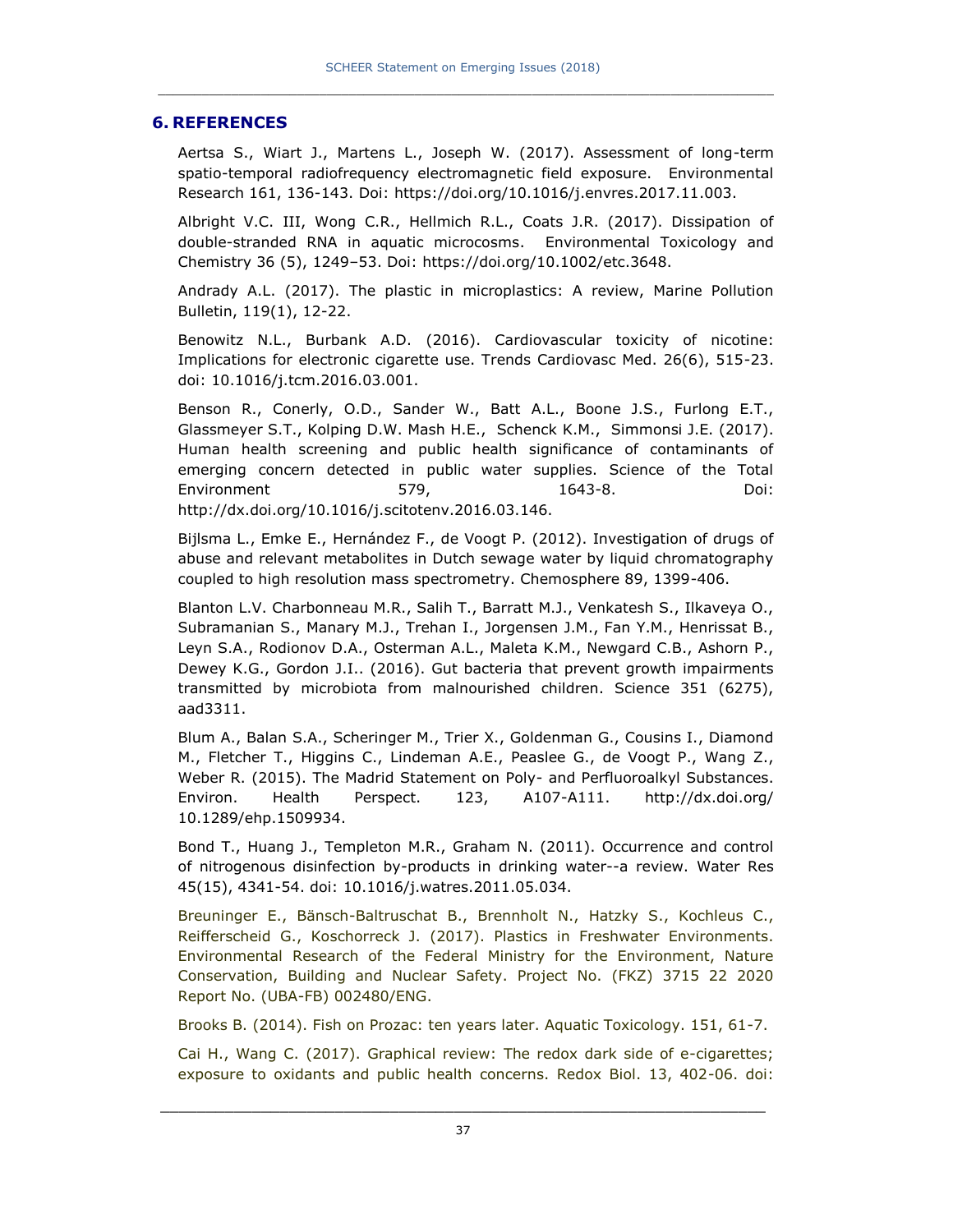10.1016/j.redox.2017.05.013. Review. PubMed PMID: 28667909; PubMed Central PMCID: PMC5493817.

Ceretti E., Moretti M., Zerbini I., Villarini M., Zani C., Monarca S., Feretti D. (2016). Occurrence and Control of Genotoxins in Drinking Water: A Monitoring Proposal. J Public Health Res. 5(3), 769. doi: 10.4081/jphr.2016.769.

Christine G., Benjamín O.O.M. (2018). Nanoparticles and the Building Industry-A Short Review. Arch Nano Op Acc J 1(1) ANOAJ.

Chun L.F., Moazed F., Calfee C.S., Matthay M.A., Gotts J.E. (2017). Pulmonary toxicity of e-cigarettes. Am J Physiol Lung Cell Mol Physiol. 313(2), L193-L206. doi: 10.1152/ajplung. 00071.2017. Review. PubMed PMID: 28522559; PubMed Central PMCID: PMC5582932.

Cobb S.V.G., Nichols S.C., Wilson, J.R. (1995). Health and Safety Implications of Virtual Reality: In Search of an Experimental Methodology. Proceedings of FIVE '95 Conference. London, Dec. 1995.

Collado M.C., Rautava S., Askko J., Isolauri E., Salminen S. (2016). Human gut colonisation may be initiated *in utero* by distinct microbial communities in the placenta and amniotic fluid. Scientific Reports 6, Article number: 23129.

Di Ciaula A. (2018). Towards 5G communication systems: Are there health implications? International Journal of Hygiene and Environmental Health 221 (3), 367-75. Doi: 10.1016/j.ijheh.2018.01.011.

Dietert R.R., Silbergeld E.K. (2015). Biomarkers for the 21st century: listening to the microbiome. Toxicol Sci. 144(2), 208-16. doi: 10.1093/toxsci/kfv013.

Dulger M., Sakallioglu T., Temizel I., Demirel B., Copty N.K.,. Onay T.T., Uyguner-Demirel C.S., Karanfil T. (2016). Leaching potential of nano-scale titanium dioxide in fresh municipal solid waste, Chemosphere 144, 1567–72.

EFSA CEF Panel (EFSA Panel on Food Contact Materials, Flavourings and Processing Aids) (2015). Scientific Opinion on the safety assessment of the processes 'Biffa Polymers' and 'CLRrHDPE' used to recycle high-density polyethylene bottles for use as food contact material. EFSA Journal 2015 13(2), 4016, 25 pp. doi:10.2903/j.efsa.2015.4016.

EMCDDA (2018). Wastewater analysis and drugs — a European multi-city study. http://score-cost.eu/emcdda-wastewater-analysis-and-drugs/

Emke E., Vughs D., Kolkman A., de Voogt P. (2018). Wastewater-based epidemiology generated forensic information: amphetamine synthesis waste and the impact on a small sewage treatment plant. Forens. Sci. Internl. doi: 10.1016/j.forsciint.2018.03.019.

Epstein M., Vermeire T. (2016). Scientific Opinion on risk assessment of synthetic biology. Trends in Biotechnology 34, 601-3.

European Commission (2014). Questions & Answers: New rules for tobacco products. MEMO, 26 February 2014. [\(http://europa.eu/rapid/press](http://europa.eu/rapid/press-release_MEMO-14-134_en.htm))release MEMO-14-134 en.htm).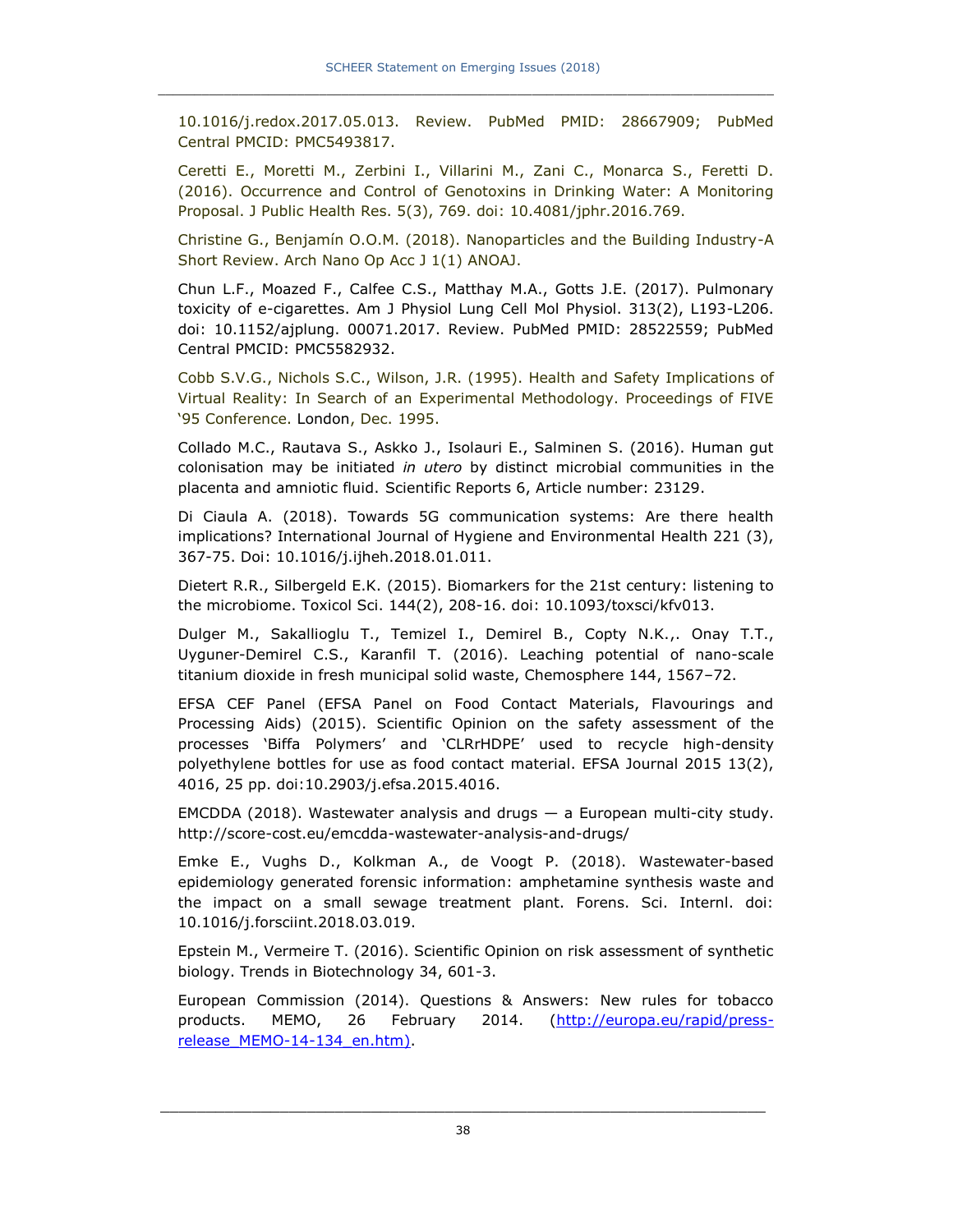Fallani 2016; Gibson *et al.* 2016; Yassour *et al.* 2016; Chu *et al.* 2017. Environmental Chemicals, the Human Microbiome, and Health Risk: A Research Strategy. National Academies of Sciences, Engineering, and Medicine. (2018). doi: https://doi.org/10.17226/24960.

Fernandes A.S., Feiner S.K. (2016). Combating VR sickness through subtle dynamic field-of-view modification. 2016 IEEE Symposium on 3D User Interfaces (3DUI) . Electronic ISBN: 978-1-5090-0842-1, DOI: 10.1109/3DUI.2016.7460053.

Filippidis F.T., Laverty A.A., Vardavas C.I. (2016). Experimentation with ecigarettes as a smoking cessation aid: a cross-sectional study in 28 European Union member states. BMJ Open.6(10), e012084. doi: 10.1136/bmjopen-2016- 012084. PubMed PMID: 27855092; PubMed Central PMCID: PMC5073471.

Galloway T.S., Cole M., Lewis C. (2017). Interactions of microplastic debris throughout the marine ecosystem, Nature Ecology & Evolution volume 1, Article number: 0116, doi:10.1038/s41559-017-0116.

Gebbink W.A., van Asseldonk L., van Leeuwen S.P.J. (2017). Presence of Emerging Per- and Polyfluoroalkyl Substances (PFASs) in River and Drinking Water near a Fluorochemical Production Plant in the Netherlands. Environmental Science and Technology 51, 11057 - 65. [http://dx.doi.org/10.1021/acs.est.7b02488.](http://dx.doi.org/10.1021/acs.est.7b02488)

Gilbert J.A., Blaser M.J., Caporaso J.G., Jansson J.K., Lynch S.V., Knight R. (2018). Current understanding of the human microbiome. Nature Medicine . 24, 392–400.

Glassmeyer S.T., Furlong E.T., Kolpin D.W., Batt A.L., Benson R., Boone J.S., Conerly O., Donohue M.J., King D.N., Kostich M.S., Mash H.E., Pfaller S.L., Schenck K.M., Simmons J.E., Varughese E.A., Vesper S.J., Villegas E.N., Wilson V.S. (2017). Nationwide reconnaissance of contaminants of emerging concern in source and treated drinking waters of the United States. Science of the Total Environment 581-582, 909–22.

[https://doi.org/10.1016/j.scitotenv.2016.12.004.](https://doi.org/10.1016/j.scitotenv.2016.12.004)

Grant K., Goldizen F.C., Sly P.D., Brune M.-N., Neira M., van den Berg M., Norman R.E. (2013). Health consequences of exposure to e-waste: a systematic review, Lancet Glob Health 1, e350–61.

Hanus M.J., Harris A.T. (2013). Nanotechnology innovations for the construction industry, Progress in Materials Science 58(7), 1056-1102.

Hincapié I., Caballero-Guzmán A., Nowack B. (2015). Nanomaterials in Landfills Module 3: Nanomaterials in Construction Waste. EMPA, Swiss Federal Laboratories for Materials Science and Technology.

Holden B.A., Fricke T.R., Wilson D.A, Jong M., Naidoo K.S., Sankaridurg P., Wong T.Y., Naduvilath T.J., Resnikoff S. (2016). Global Prevalence of Myopia and High Myopia and Temporal Trends from 2000 through 2050. Ophthalmology 123, 1036-42 [https://www.aaojournal.org/article/S0161-6420\(16\)00025-7/pdf.](https://www.aaojournal.org/article/S0161-6420(16)00025-7/pdf)

http://www.efsa.europa.eu/en/press/news/160623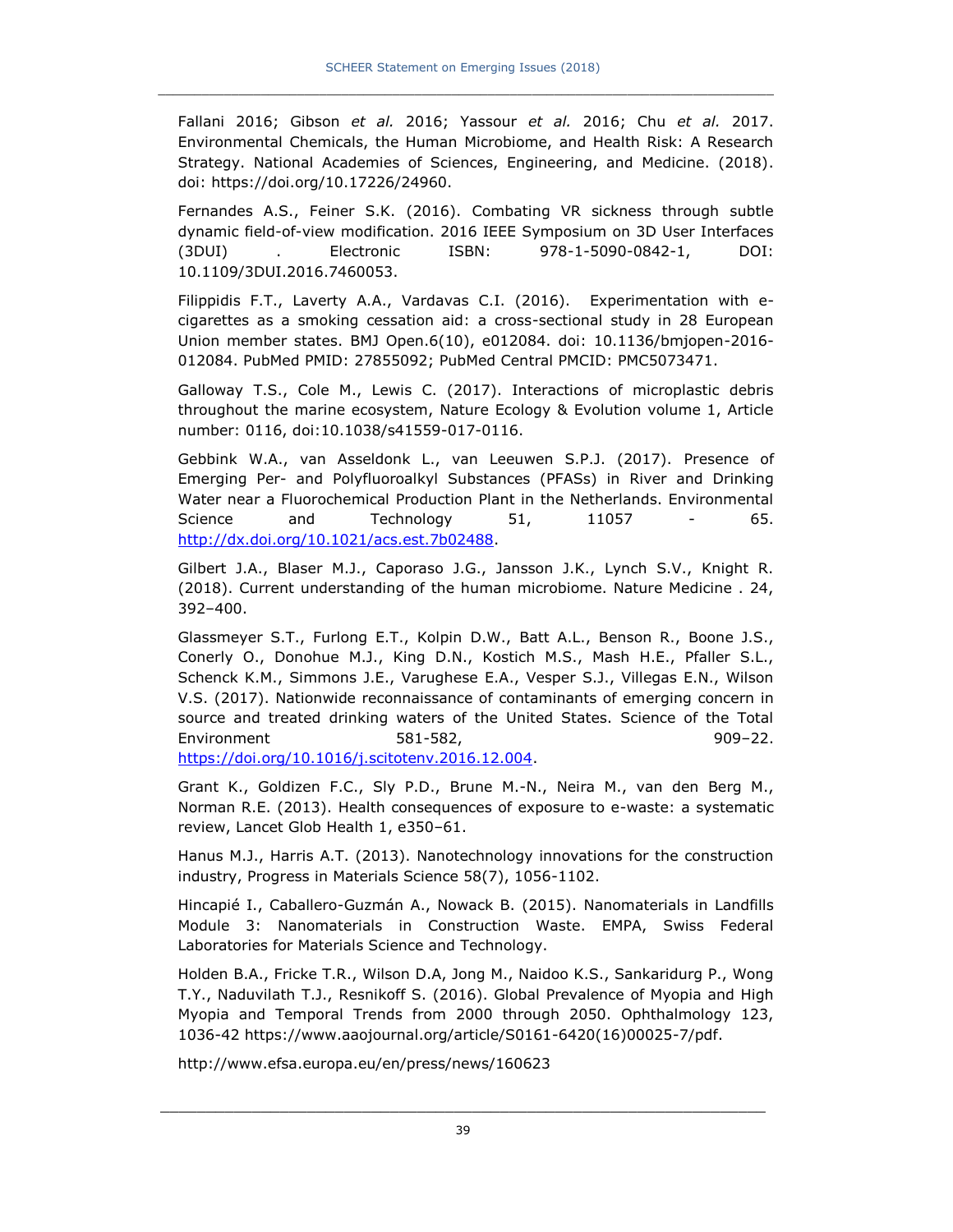http:/[/www.independent.co.uk/environment/microplastics-microbeads-health](http://www.independent.co.uk/environment/microplastics-microbeads-health-risks-investigations-uk-government-ban-possibility-a7416271.html)[risks-investigations-uk-government-ban-possibility-a7416271.html](http://www.independent.co.uk/environment/microplastics-microbeads-health-risks-investigations-uk-government-ban-possibility-a7416271.html)

<https://groups.google.com/forum/#!topic/diybio/PXeoidiWPYA>

<https://www.efsa.europa.eu/sites/default/files/event/170704-m.pdf>

<https://www.lgl.bayern.de/presse/detailansicht.htm?tid=680089>

[https://www.rsm.govt.nz/projects-auctions/current-projects/preparing-for-5g-in](https://www.rsm.govt.nz/projects-auctions/current-projects/preparing-for-5g-in-new-zealand/folder-potential-health-effects-of-5g-technology/submissions-relating-to-health-concerns.pdf)[new-zealand/folder-potential-health-effects-of-5g-technology/submissions](https://www.rsm.govt.nz/projects-auctions/current-projects/preparing-for-5g-in-new-zealand/folder-potential-health-effects-of-5g-technology/submissions-relating-to-health-concerns.pdf)[relating-to-health-concerns.pdf](https://www.rsm.govt.nz/projects-auctions/current-projects/preparing-for-5g-in-new-zealand/folder-potential-health-effects-of-5g-technology/submissions-relating-to-health-concerns.pdf)

[https://www.scientificamerican.com/article/mail-order-crispr-kits-allow](https://www.scientificamerican.com/article/mail-order-crispr-kits-allow-absolutely-anyone-to-hack-dna/?sf188033786=1)[absolutely-anyone-to-hack-dna/?sf188033786=1](https://www.scientificamerican.com/article/mail-order-crispr-kits-allow-absolutely-anyone-to-hack-dna/?sf188033786=1)

[https://www.umweltbundesamt.de/en/publikationen/protecting-the-sources-of](https://www.umweltbundesamt.de/en/publikationen/protecting-the-sources-of-our-drinking-water-from)[our-drinking-water-from](https://www.umweltbundesamt.de/en/publikationen/protecting-the-sources-of-our-drinking-water-from)

<https://www.wired.com/story/malware-dna-hack/>

<https://www.youtube.com/watch?v=F9HScPlBFhM>

Ioakeimidis N., Vlachopoulos C., Tousoulis D. (2016). Efficacy and Safety of Electronic Cigarettes for Smoking Cessation: A Critical Approach. Hellenic J Cardiol.57(1), 1-6. Review. PubMed PMID: 26856194.

Janssen M.P.M. *et al*. (2016). Plastics that contain hazardous substances: recycle or incinerate? RIVM Letter report 2016-0025.

Jáuregui-Renaud K. (2015). Vestibular Function and Depersonalization/ Derealization Symptoms, Multisensory research 28(5-6), 637-51. DOI: 10.1163/22134808-00002480.

KEMI (2012). Material recycling without hazardous substances – Experiences and future outlook of ten manufacturers of consumer products. Swedish Chemicals Agency, Report PM14/12.

Kessing, L.V., Gerds T. A. Nygård Knudsen N., *et al.* (2017). Association of Lithium in Drinking Water With the Incidence of Dementia. JAMA Psychiatry, 74(10), 1005-10. doi:10.1001/jamapsychiatry.2017.2362.

Lalas S., Athanasiadis V., Dourtoglou V.G. (2018). Humic and Fulvic Acids as Potentially Toxic Metal Reducing Agents in Water. Clean Soil Air Water 46 (2), 1700608.<https://onlinelibrary.wiley.com/doi/pdf/10.1002/clen.201700608>

Lundgren J.G., Duan J.J. (2013). RNAi-Based Insecticidal Crops: Potential Effects on Nontarget Species BioScience 63, 657–65. https://doi.org/10.1525/bio.2013.63.8.8.

Lynch S.V., Pederson O. (2016). The Human Intestinal Microbiome in Health and Disease, N. Eng. J. Med 375(24), 2369-79.

Makadia L.D., Roper P.J., Andrews J.O., Tingen M.S. (2017). Tobacco Use and Smoke Exposure in Children: New Trends, Harm, and Strategies to Improve Health Outcomes. Curr Allergy Asthma Rep. 17(8), 55. doi: 10.1007/s11882- 017-0723-0. Review. PubMed PMID: 28741144.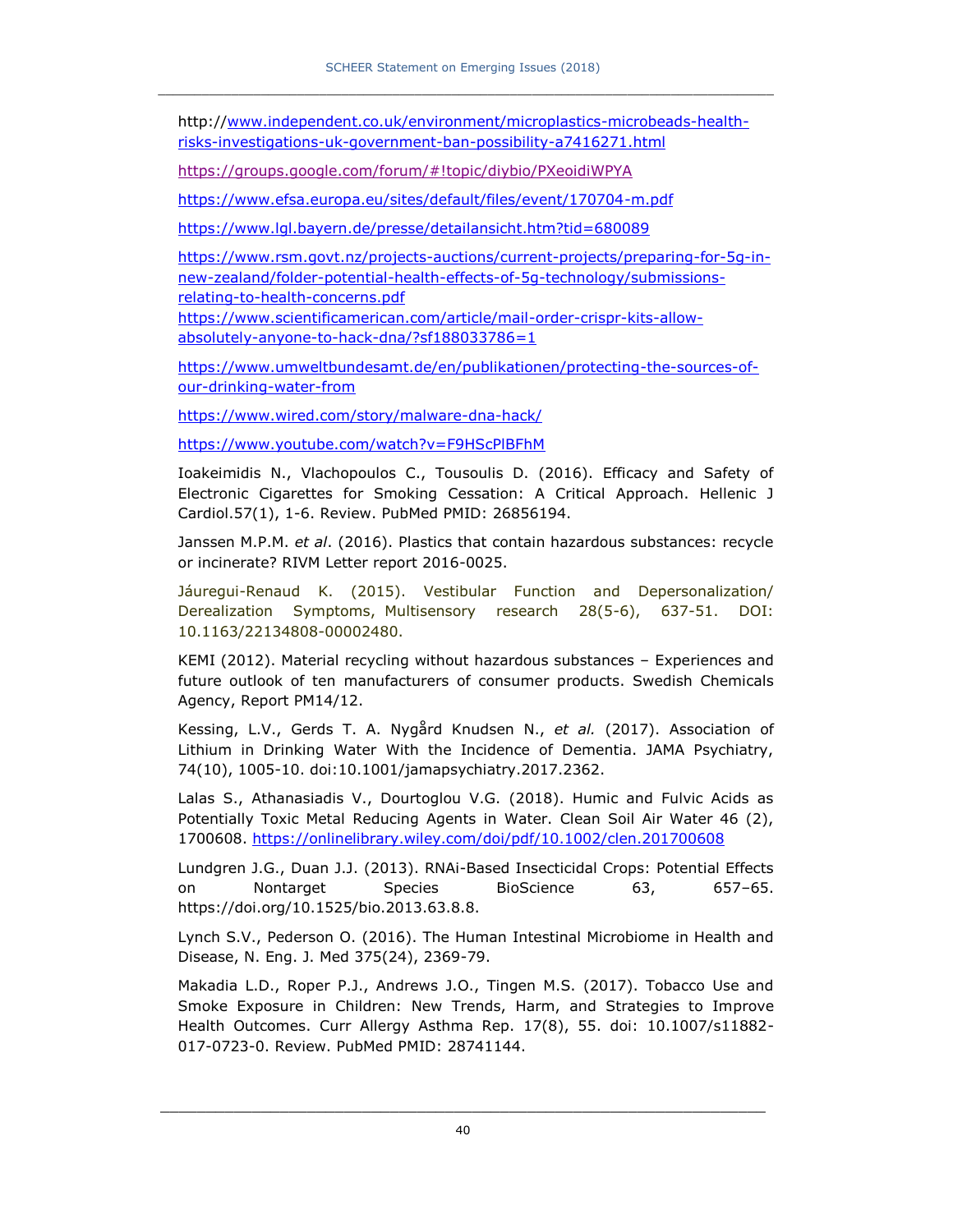Medina R.F. (2018). Gene drives and the management of agricultural pests, Journal of Responsible Innovation, 5 (1), S255-S262, DOI: 10.1080/23299460.2017.1407913.

Mitrano D.M., Mehrabi K., Dasilva Y.A.R. Nowack B. (2017). Mobility of metallic (nano)particles in leachates from landfills containing waste incineration residues, Environ. Sci.: Nano ,4, 480–92.

Montes R., Aguire J., Vidal X., Rodil R., Cela R., Quintana J.B. (2017). Screening for Polar Chemicals in Water by Trifunctional Mixed-Mode Liquid Chromatography–High Resolution Mass Spectrometry. Environ Sci Technol 51, 6250-59.

National Academies of Sciences, Engineering, and Medicine (2017). Preparing for Future Products of Biotechnology. Washington, DC: The National Academies Press. doi:10.17226/24605.

Pall M.L. (2018). Wi-Fi is an important threat to human health. Environmental Research 164, 405-16. doi:<https://doi.org/10.1016/j.envres.2018.01.035>

Pallavicini F., Cipresso P., Raspelli S., Grassi A., Serino S., Vigna C., Triberti S., Villamira M., Gaggioli A., Riva G. (2013). Is virtual reality always an effective stressors for exposure treatments? some insights from a controlled trial. BMC Psychiatry 13, 52. doi: 10.1186/1471-244X-13-52.

Post G.B., Gleason J.A., Cooper K.R. (2017). Key scientific issues in developing drinking water guidelines for perfluoroalkyl acids: Contaminants of emerging concern PLoS Biol 15(12), e2002855. [https://doi.org/10.1371/journal.pbio.2002855.](https://doi.org/10.1371/journal.pbio.2002855)

Protecting Water Resources from Mobile Trace Chemicals - PROMOTE a Water JPI project: http://www.ufz.de/promote/

Rahman M.A., Hann N., Wilson A., Mnatzaganian G., Worrall-Carter L. (2015). Ecigarettes and smoking cessation: evidence from a systematic review and metaanalysis. PLoS One. 2015 Mar 30; 10(3)., e0122544. doi: 10.1371/journal.pone.0122544.

Reemtsma T., Berger U., Arp H.P.H., Gallard H., Knepper T.P., Neumann M., Quintana J.B., de Voogt P. (2016). Mind the Gap: Persistent and Mobile Organic Compounds—Water Contaminants That Slip Through. Environ. Sci. Technol. 50, 10308-15.

Richardson S.D., Plewa M.J., Wagner E.D., Schoeny R., Demarini D.M. (2007). Occurrence, genotoxicity, and carcinogenicity of regulated and emerging disinfection by-products in drinking water: a review and roadmap for research. Mutat. Res. 636 (1-3), 178-242.

Ritscher A., Wang Z., Scheringer M., Boucher J.M., Ahrens L., Berger U., Bintein S., Bopp S.K., Borg D., Buser A.M., Cousins I., DeWitt J., Fletcher T., Green C., Herzke D., Higgins C., Huang J., Hung H., Knepper T., Lau C.S., Leinala E., Lindstrom A.B., Liu J., Miller M., Ohno K., Perkola N., Shi Y., Småstuen Haug L., Trier X., Valsecchi S., van der Jagt K., Vierke L. (2018). Zürich Statement on Future Actions on Per-and Polyfluoroalkyl Substances (PFASs). Environ. Health Perspect. 126(8), 84502. DOI: 10.1289/EHP4158.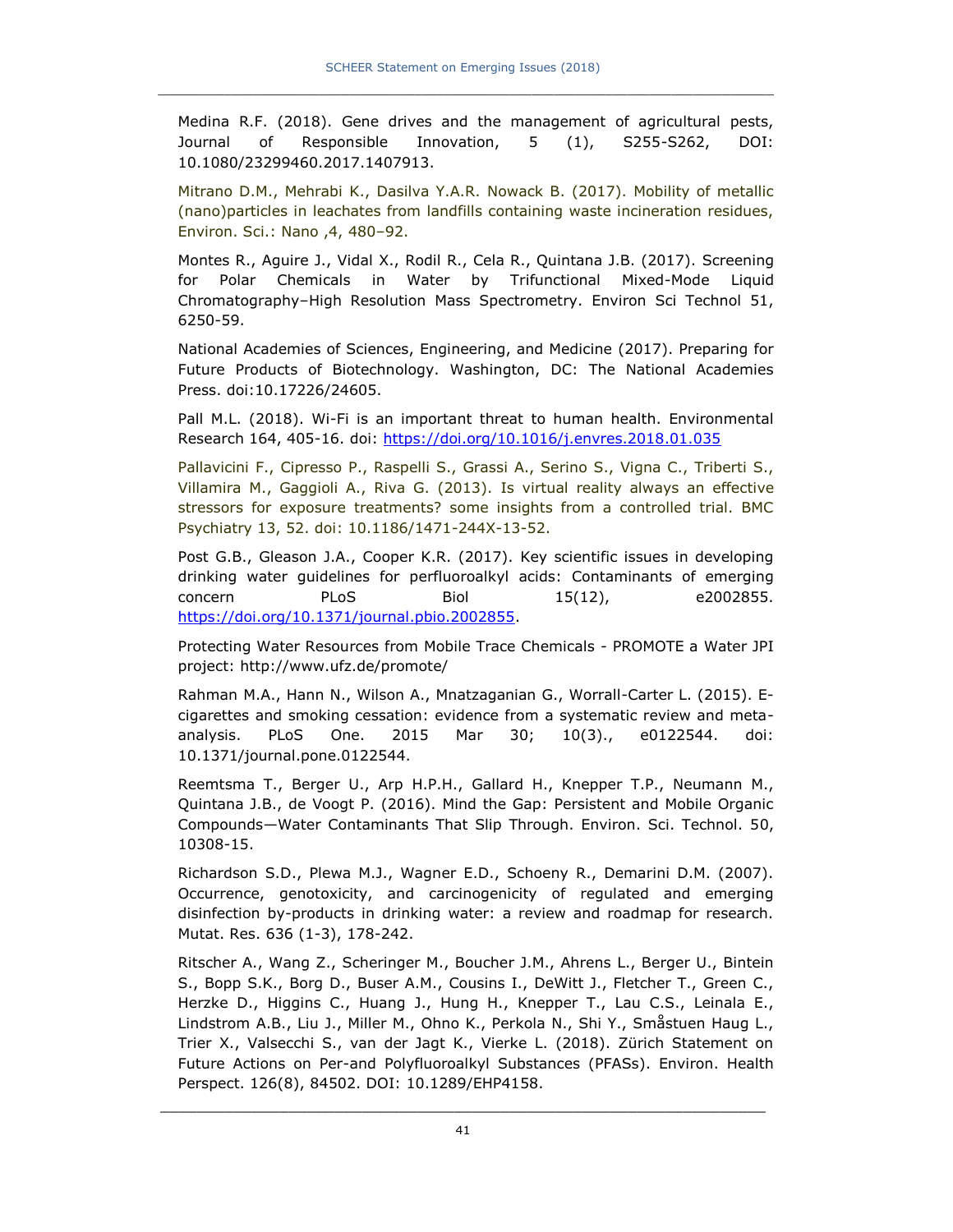Royal Society Te Apārangi Gene Editing Panel. (2017). The use of gene editing to create gene drives for pest control in New Zealand. December 2017. [https://royalsociety.org.nz/assets/Uploads/Gene-editing-in-pest-control](https://royalsociety.org.nz/assets/Uploads/Gene-editing-in-pest-control-technical-paper.pdf)[technical-paper.pdf.](https://royalsociety.org.nz/assets/Uploads/Gene-editing-in-pest-control-technical-paper.pdf)

[Russell C.L.](https://www.ncbi.nlm.nih.gov/pubmed/?term=Russell%20CL%5BAuthor%5D&cauthor=true&cauthor_uid=29655646) (2018). 5G wireless telecommunications expansion: Public health and environmental implications. [Environmental Research](https://www.sciencedirect.com/science/journal/00139351) [165,](https://www.sciencedirect.com/science/journal/00139351/165/supp/C) 484-95. DOI: 10.1016/j.envres.2018.01.016.

Sakallioglu T., Bakirdoven M., Temizel I., Demirel B., Copty N.K., Onay T.T., Uyguner Demirel C.S., Karanfil T. (2016). Leaching of nano-ZnO in municipal solid waste. J. Hazard. Mater. 317, 319–26.

Schabrun S.M., van den Hoorn W., Moorcroft A., Greenland C., Hodges P.W. (2014). Texting and Walking: Strategies for Postural Control and Implications for Safety. PLOS ONE 9(2), e91489. [https://doi.org/10.1371/journal.pone.0084312.](https://doi.org/10.1371/journal.pone.0084312)

Schauenberg T. (2018). Biohacking - genetic engineering from your garage [http://www.dw.com/en/biohacking-genetic-engineering-from-your-garage/a-](http://www.dw.com/en/biohacking-genetic-engineering-from-your-garage/a-42030559?maca=en-rss-en-all-1573-rdf)[42030559?maca=en-rss-en-all-1573-rdf.](http://www.dw.com/en/biohacking-genetic-engineering-from-your-garage/a-42030559?maca=en-rss-en-all-1573-rdf)

SCHER (Scientific Committee on Health and Environmental Risks), SCENIHR (Scientific Committee on Emerging and Newly Identified Health Risks), SCCS (Scientific Committee on Consumer Safety), Synthetic Biology II - Risk assessment methodologies and safety aspects, Opinion, December, 2014.

Schmidt M. (2008). Diffusion of synthetic biology: a challenge to biosafety. Systems Synth. Biol. 2, 1–6.

Schwarzer M., Makki K., Storelli G., Machuca-Gayet I., Srutkova D., Hermanova P., Martino M.E., Balmand S., Hudcovic T., Heddi A., *et al*. (2016). Lactobacillus plantarum strain maintains growth of infant mice during chronic undernutrition. Science, 351, 854-7.

Schwebel D.C., Stavrinos D., Byington K.W., Davis T., O'Neal E.E., de Jong D. (2012). Distraction and pedestrian safety: How talking on the phone, texting, and listening to music impact crossing the street. Accident Analysis & Prevention, 45, 266-71.<https://doi.org/10.1016/j.aap.2011.07.011>

Scientific Panel on Contaminants in the Food Chain, Minutes of the 85<sup>th</sup> Plenary meeting held on 4-6 July 2017, Parma (Italy). [https://www.efsa.europa.eu/sites/default/files/event/170704-m.pdf;](https://www.efsa.europa.eu/sites/default/files/event/170704-m.pdf)

[http://registerofquestions.efsa.europa.eu/roqFrontend/questionLoader?question=](http://registerofquestions.efsa.europa.eu/roqFrontend/questionLoader?question=EFSA-Q-2015-00526) [EFSA-Q-2015-00526;](http://registerofquestions.efsa.europa.eu/roqFrontend/questionLoader?question=EFSA-Q-2015-00526)

[http://registerofquestions.efsa.europa.eu/roqFrontend/questionDocumentsLoader](http://registerofquestions.efsa.europa.eu/roqFrontend/questionDocumentsLoader?question=EFSA-Q-2017-00549) [?question=EFSA-Q-2017-00549.](http://registerofquestions.efsa.europa.eu/roqFrontend/questionDocumentsLoader?question=EFSA-Q-2017-00549)

Shandilya N. *et al*. (2015). Emission of titanium dioxide na-noparticles from building materials to the environment by wear and weather. Environ Sci Technol 49(4), 2163-70.

Sjerps R.M.A.; Vughs D. van Leerdam J.A., ter Laak T.L., van Wezel A.P. (2016). Data-driven prioritization of chemicals for various water types using suspect screening LC-HRMS. Water Res. 93, 254−64.